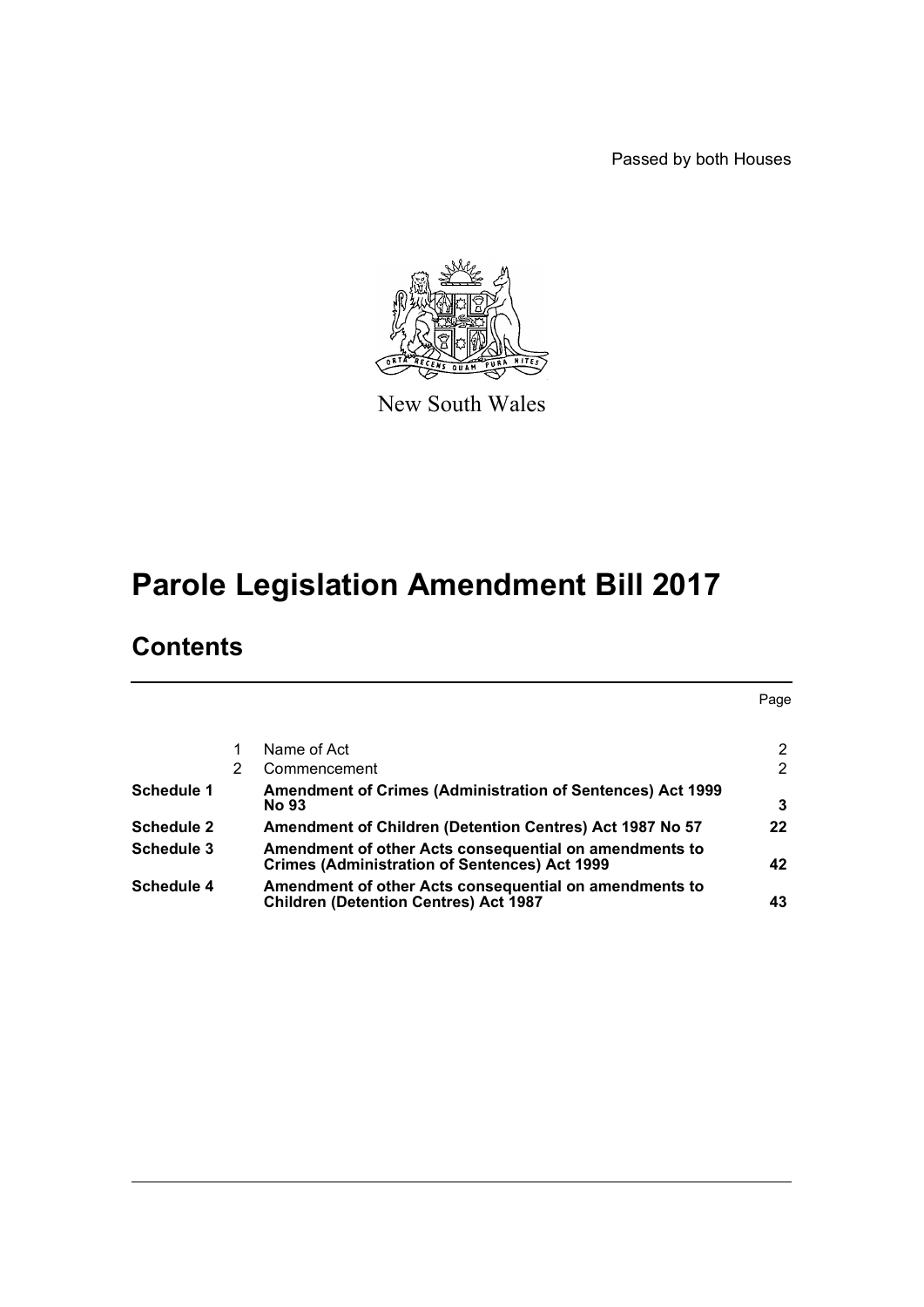*I certify that this public bill, which originated in the Legislative Assembly, has finally passed the Legislative Council and the Legislative Assembly of New South Wales.*

> *Clerk of the Legislative Assembly. Legislative Assembly, Sydney,* , 2017



New South Wales

# **Parole Legislation Amendment Bill 2017**

Act No , 2017

An Act to amend the *Crimes (Administration of Sentences) Act 1999* and the *Children (Detention Centres) Act 1987* with respect to parole for adult and juvenile offenders and re-integration home detention orders for adult offenders; and for other purposes.

*I have examined this bill and find it to correspond in all respects with the bill as finally passed by both Houses.*

*Assistant Speaker of the Legislative Assembly.*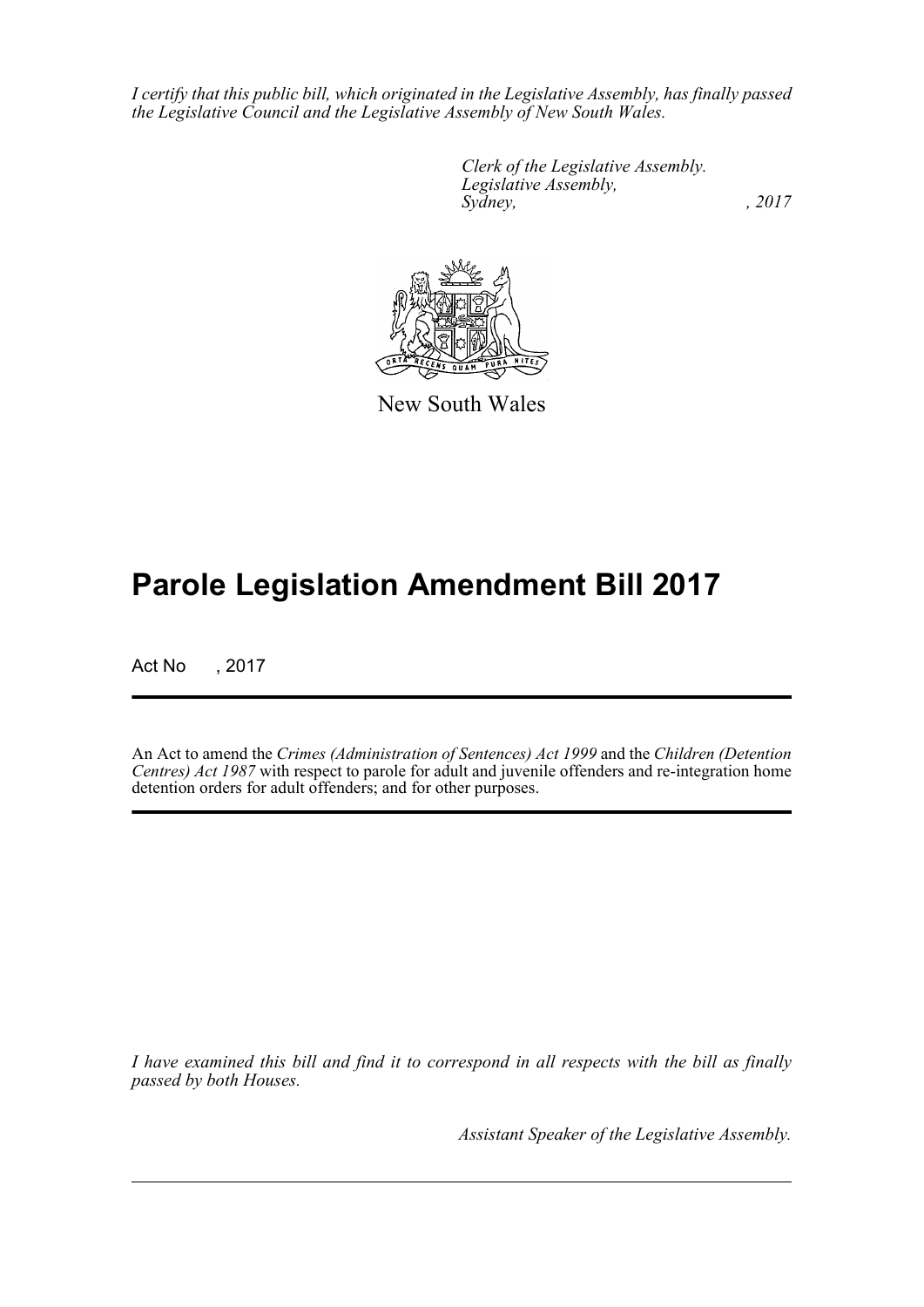# <span id="page-2-0"></span>**The Legislature of New South Wales enacts:**

## **1 Name of Act**

This Act is the *Parole Legislation Amendment Act 2017*.

#### <span id="page-2-1"></span>**2 Commencement**

This Act commences on a day or days to be appointed by proclamation.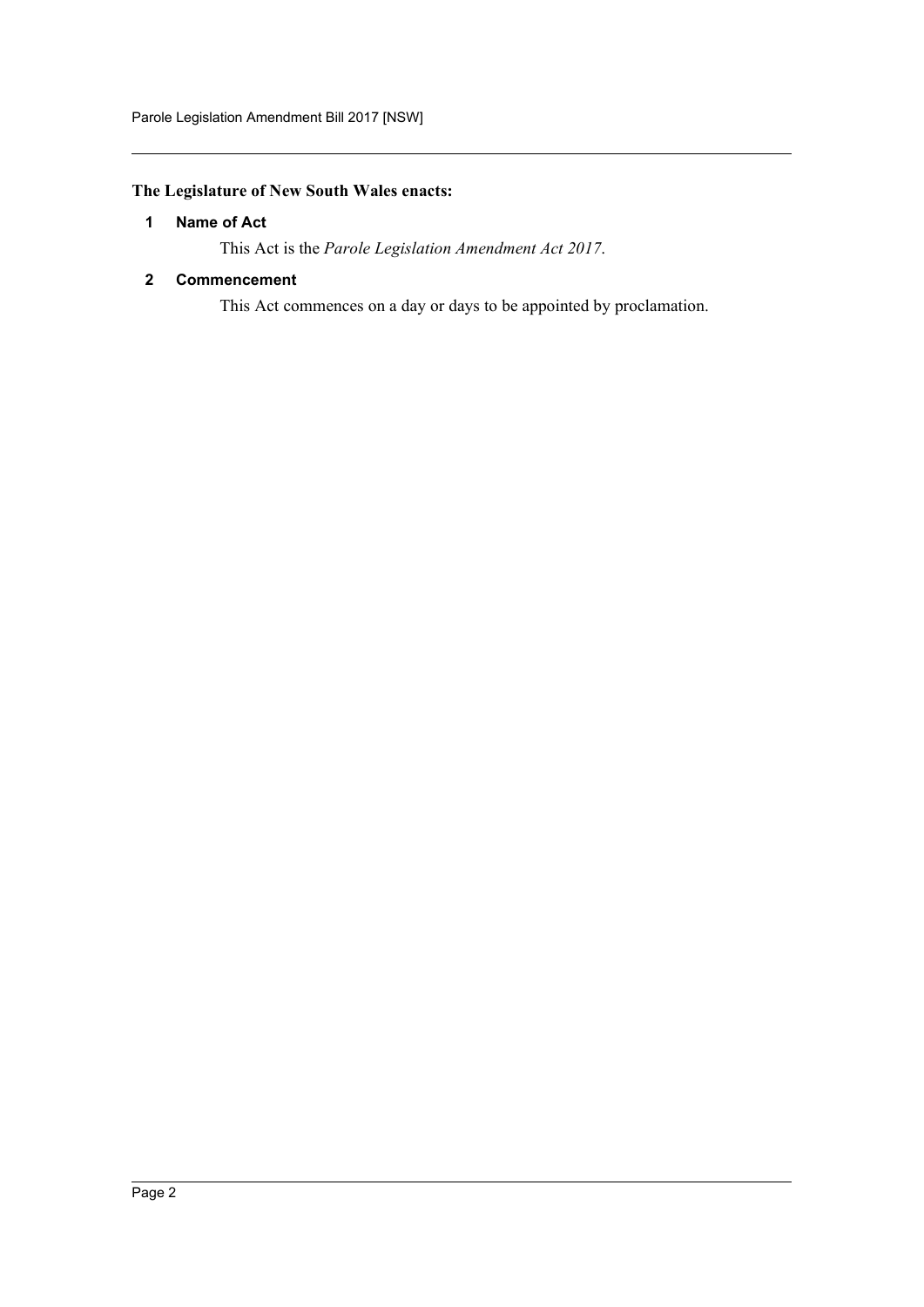# <span id="page-3-0"></span>**Schedule 1 Amendment of Crimes (Administration of Sentences) Act 1999 No 93**

#### **[1] Section 3 Interpretation**

Omit the definition of *parole order* from section 3 (1). Insert in alphabetical order:

*parole order* means an order in force under section 138, 141, 149, 150, 154A, 158 or 160 of this Act.

*parole revocation order* means an order made under Division 3 of Part 7 revoking a parole order.

*re-integration home detention order* means an order made under section 124D.

*statutory parole order*—see section 158.

#### **[2] Section 8 Release from custody**

Insert "under a re-integration home detention order or" before "on parole" in section 8 (1).

#### **[3] Part 5A**

Insert before Part 6:

# **Part 5A Re-integration home detention**

#### **124A Definitions**

In this Part:

*assessment report* means a report prepared under section 124C (1).

*initiating request* means a request made by a community corrections officer under section 124C (2) that the Parole Authority make a re-integration home detention order.

#### **124B Offenders for whom re-integration home detention order cannot be made**

- (1) A re-integration home detention order cannot be made for a serious offender or for an offender who is serving a sentence for any of the following offences (an *excluded offence*):
	- (a) a domestic violence offence within the meaning of the *Crimes (Domestic and Personal Violence) Act 2007*,
	- (b) a child sexual offence within the meaning of section 21A of the *Crimes (Sentencing Procedure) Act 1999*,
	- (c) a serious sex offence or a serious violence offence within the meaning of the *Crimes (High Risk Offenders) Act 2006*,
	- (d) a terrorism offence within the meaning of Division 3A of Part 6.
- (2) Subsection (1) does not prevent:
	- (a) the carrying out of an assessment of the suitability of an offender (other than a serious offender) for a re-integration home detention order in respect of an offence other than an excluded offence, or
	- (b) the making of a re-integration home detention order for an offender who has been convicted of an excluded offence (other than a serious offender) if the offender will no longer be serving a sentence for any excluded offence on the commencement of the order.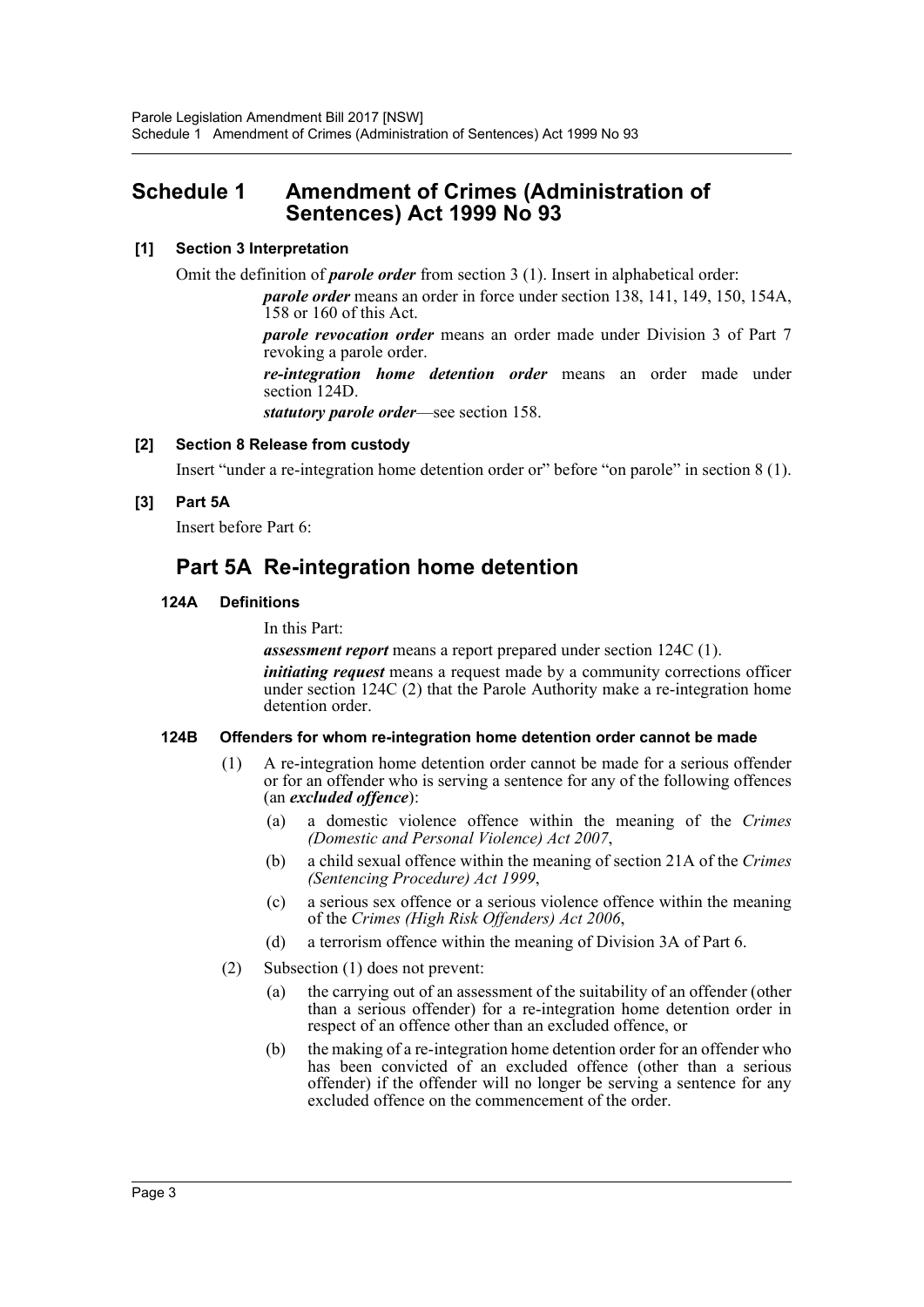#### **124C Assessment of offender**

- (1) A community corrections officer who considers that an offender may be suitable for a re-integration home detention order may arrange for the preparation of an assessment report as to the suitability of the offender for home detention for the purposes of re-integration into the community.
- (2) If an assessment report states that an offender is a suitable person to be subject to home detention for the purposes of re-integration into the community, a community corrections officer:
	- (a) may request the Parole Authority to make a re-integration home detention order for the offender, and
	- (b) must provide the report to the Parole Authority before the Parole Authority considers whether or not to make the order.
- (3) If an assessment report does not state that an offender is a suitable person to be subject to home detention for the purposes of re-integration into the community, the report is to be provided to the Parole Authority. The Parole Authority may refer the matter back to a community corrections officer for further consideration of the offender's suitability for home detention.

#### **124D Offenders may be released subject to home detention conditions**

- (1) The Parole Authority may make an order (a *re-integration home detention order*) directing that an offender be released subject to a home detention condition if:
	- (a) an initiating request has been made relating to the offender, and
	- (b) the offender is serving at least 1 sentence for which the non-parole period has not expired and would be eligible to be released on parole on the expiry of the re-integration home detention order, and
	- (c) the Parole Authority has decided to make a parole order that takes effect at the end of the re-integration home detention order (in the case of a sentence of more than 3 years) or has not revoked the statutory parole order directing the release of the offender on parole (in the case of a sentence of 3 years or less), and
	- (d) the Parole Authority is satisfied that it is in the interests of the safety of the community to make the order, and
	- (e) the assessment report on the offender states that the offender is a suitable person to be subject to home detention for re-integration purposes, and
	- (f) the offender has signed an undertaking to comply with the offender's obligations under the order.
- (2) For the purpose of being satisfied that it is in the interests of the safety of the community to make a re-integration home detention order, the Parole Authority is to consider the matters set out in section 135 (2) and (3) as if they applied to the offender's release under the order.
- (3) A re-integration home detention order may be made only in respect of a period that occurs before the parole eligibility date of an offender.
- (4) An offender's re-integration home detention order is sufficient warrant for any person having custody of the offender to release the offender in accordance with the terms of the order.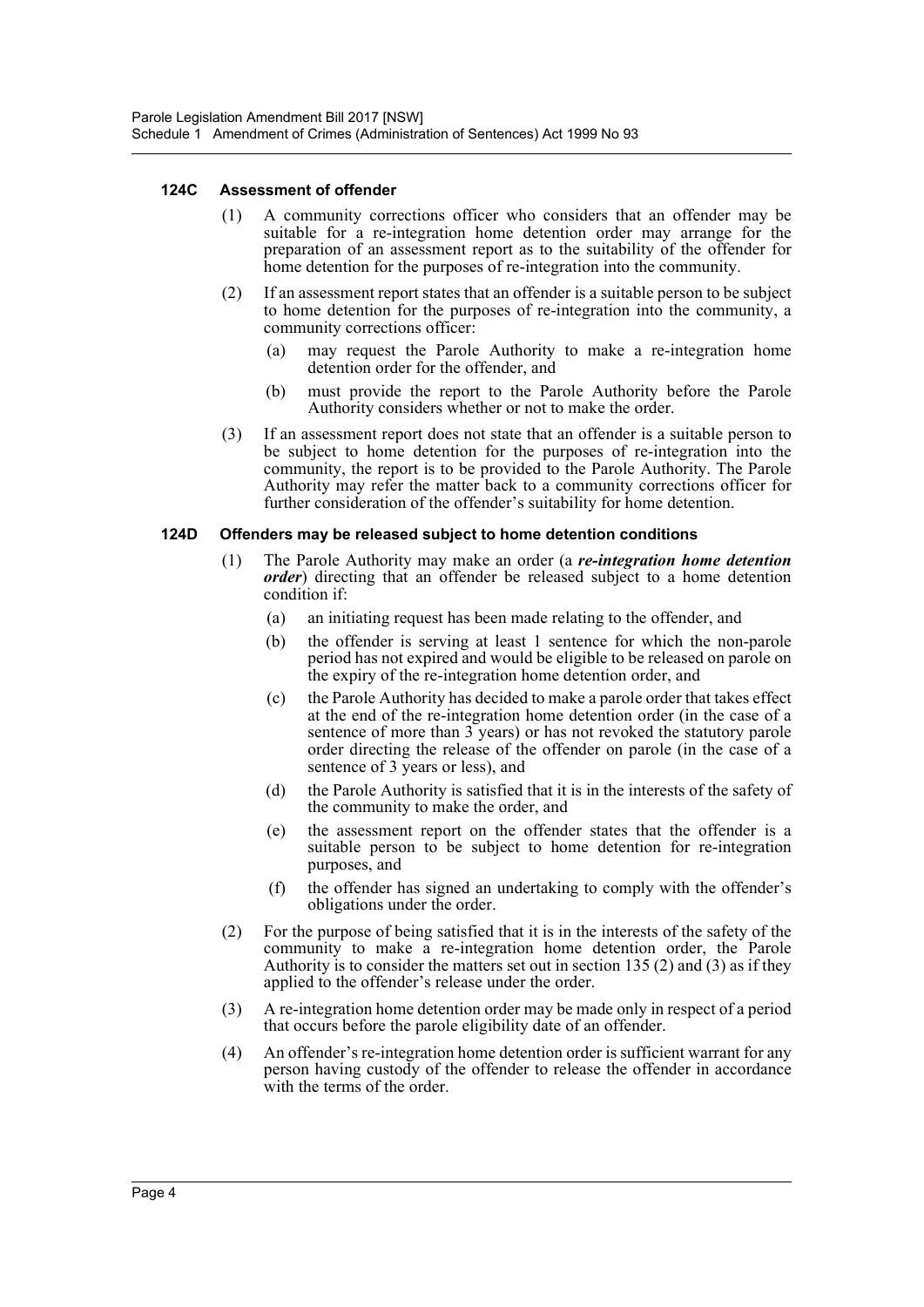#### **124E Order may be refused despite favourable assessment report**

The Parole Authority may, for any reason it thinks fit, refuse to make a re-integration home detention order despite the contents of an assessment report.

#### **124F Sentences of more than 3 years**

- (1) This section applies if an initiating request is made relating to an offender serving a sentence of more than 3 years for which a non-parole period has been set.
- (2) The Parole Authority is to consider whether or not to make a parole order for the offender when considering whether or not to make a re-integration home detention order for the offender.
- (3) Despite any other provision of this Act, the Parole Authority may consider whether or not an offender should be released on parole, and may make a parole order, at any time necessary to allow a re-integration home detention order to take effect before the offender's parole eligibility date.

#### **124G Duration of orders**

- (1) A re-integration home detention order must not take effect earlier than 6 months before the day on which the parole order directing the release of the offender is to take effect.
- (2) A re-integration home detention order takes effect on a day specified by the Parole Authority and ceases to have effect:
	- (a) when a parole order directing the release of the offender takes effect, or
	- (b) if it is revoked before the parole order takes effect.

#### **124H Conditions of orders**

- (1) The regulations may prescribe the standard conditions to be imposed on re-integration home detention orders.
- (2) The Parole Authority may from time to time, by notice given to the offender, impose additional conditions on, or vary or revoke conditions of, a re-integration home detention order.
- (3) The Parole Authority must not take any action under subsection (2) or section 124I (4) or 168D (2) that is inconsistent with the application of conditions prescribed under subsection (1).

#### **124I Review of suitability for parole during re-integration period**

- (1) This section applies:
	- (a) to an offender who is serving a sentence of more than 3 years and who is subject to a re-integration home detention order, or
	- (b) to any offender who is subject to a re-integration home detention order, if a community corrections officer recommends to the Parole Authority that the offender should be subject to a review under this section.
- (2) A community corrections officer is to arrange for the preparation of a report as to the suitability of the offender for release on parole and is to provide the report to the Parole Authority before the re-integration home detention order expires.
- (3) The report is to address the matters prescribed by the regulations for the purposes of this section.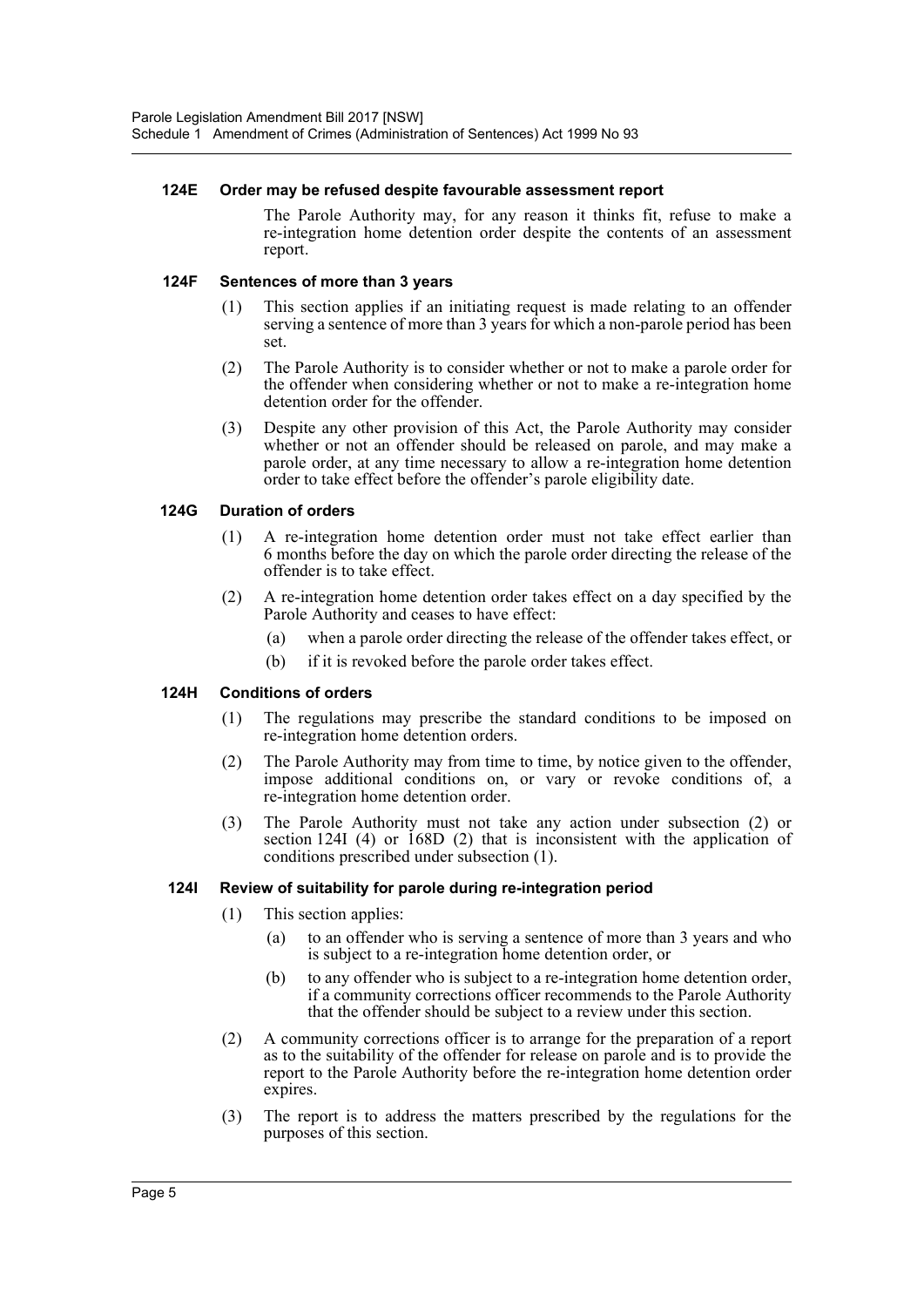- (4) After considering the report and the suitability of the offender to be released on parole, the Parole Authority may:
	- (a) take no further action, or
	- (b) impose additional conditions on the re-integration home detention order or parole order, or
	- (c) vary or revoke conditions of the re-integration home detention order or parole order, or
	- (d) without limiting paragraph (b) or (c), make an order amending the parole order to impose a requirement that the offender remain at a specified place of residence for a specified period of home detention, or
	- (e) make an order revoking the re-integration home detention order, or
	- (f) make an order revoking the parole order.
- (5) Section 124H and any regulations made under section 124J (e) apply to an offender who is subject to a condition of home detention imposed under this section in the same way as they apply to an offender who is subject to a re-integration home detention order.

#### **124J Regulations**

Regulations may be made for or with respect to the following matters:

- (a) consent to the making of a re-integration home detention order for an offender by or on behalf of a child, or a person who has impaired intellectual functioning (within the meaning of Part 13A), who is to reside with the offender,
- (b) additional matters for consideration by the Parole Authority when making a re-integration home detention order,
- (c) the matters to be addressed by an assessment report,
- (d) the preparation and furnishing of an assessment report,
- (e) the obligations of an offender while released on home detention under a re-integration home detention order,
- (f) the giving of notice of decisions under this Part to an offender.

## **[4] Section 128 Conditions of parole generally**

Omit section 128 (1) (b).

## **[5] Section 128 (2) (b)**

Omit "or by the sentencing court".

## **[6] Section 128 (3)**

Omit the subsection. Insert instead:

- (3) In determining whether to impose a condition on, or vary or revoke a condition of, a parole order under this section or any other provision of this Act or the regulations, the Parole Authority is to have regard to the following:
	- (a) whether the new condition, variation or revocation will assist in the management of a risk to community safety arising from the release of the offender on parole,
	- (b) the likely effect on any victim of the offender, and on any such victim's family, of the new condition, variation or revocation,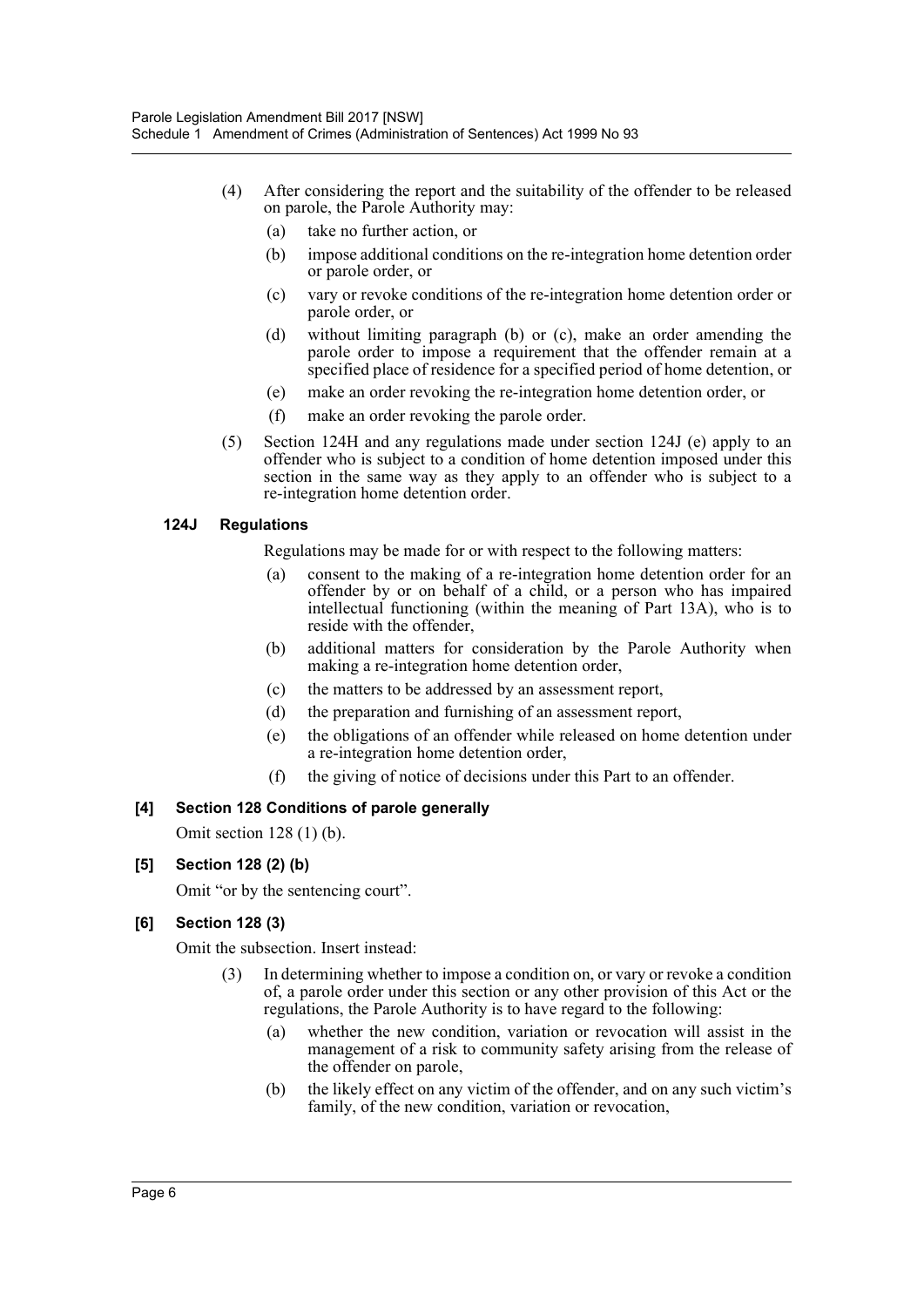(c) whether the new condition, variation or revocation will assist in the management of the risk of breaches of parole by the offender.

#### **[7] Section 128 (4)**

Omit "This section does not permit".

Insert instead "Nothing in this section or section 124I or Division 3 of Part 7 permits".

#### **[8] Section 128 (4) (b)**

Omit "or by the sentencing court".

#### **[9] Sections 128C–128E**

Omit section 128C. Insert instead:

#### **128C Conditions as to supervision**

- (1) It is a condition of a parole order that the offender is to be subject to supervision, as prescribed by the regulations.
- (2) The period of supervision is to be the period specified by or under the order or under the regulations, except as provided by subsection (3).
- (3) The period of supervision for an offender released under a parole order made under section 160 is the whole of the period for which the parole order is in force.
- (4) If the offender is subject to a community supervision order under Part 4A, the conditions of that order prevail to the extent of any inconsistency with conditions imposed by or under this section.
- (5) The condition imposed by subsection (1) does not apply to an offender to whom section 128B applies.

#### **128D Parole Authority may exempt from supervision condition in exceptional circumstances**

- (1) The Parole Authority may, by order in writing, exempt an offender for a specified period from the condition imposed by section 128C (1) if the Parole Authority is satisfied that the exceptional circumstances of the case justify the exemption.
- (2) The exemption may be unconditional or subject to conditions.
- (3) The order is to specify the purpose for which it is granted.
- (4) For the purposes of this Act, a failure to comply with a condition of the exemption is taken to be a failure to comply with the obligations of the parole order. This subsection does not limit the power of the Parole Authority to revoke the exemption order.
- (5) An offender is not required to comply with the condition imposed under section 128C (1) if the offender is subject to an exemption.
- (6) The regulations may make provision for or with respect to the following:
	- (a) the periods for which an exemption may be ordered,
	- (b) notice to an offender of the making or revocation of an exemption order.

#### **128E Suspension of certain parole conditions**

- (1) This section applies to the following conditions of a parole order:
	- (a) a condition referred to in section 128A (1),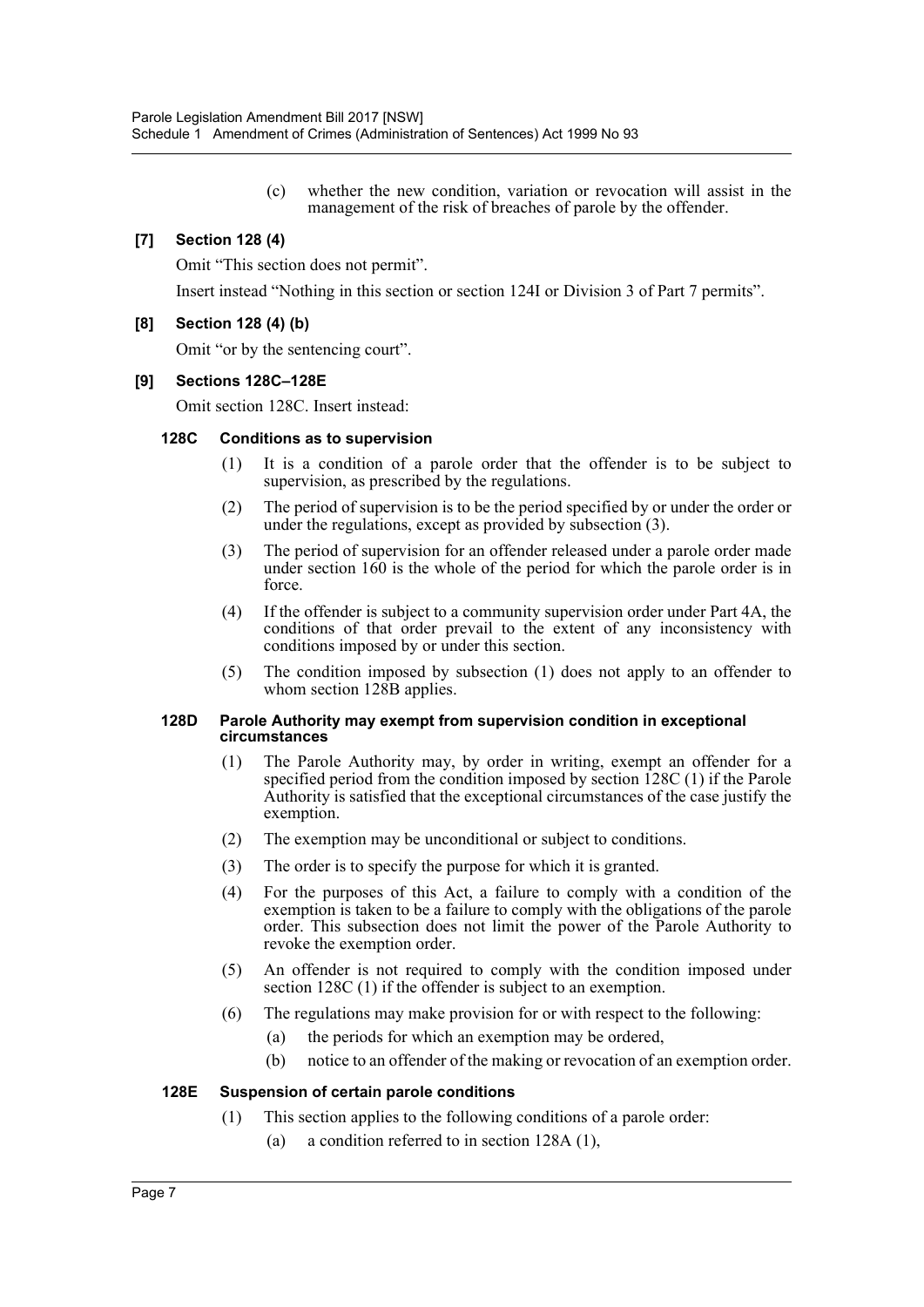- (b) a condition referred to in section 128C (1) (a *supervision condition*),
- (c) a curfew.
- (2) A community corrections officer may, by order in writing and subject to the regulations, suspend the application of a supervision condition to an offender for a period or periods or indefinitely.
- (3) A community corrections officer may, by order given orally or in writing and subject to the regulations, suspend the application of any other condition to which this section applies to an offender for a period or periods.
- (4) The suspension may be unconditional or subject to conditions.
- (5) For the purposes of this Act, a failure to comply with a condition of the suspension is taken to be a failure to comply with the obligations of the parole order. This subsection does not limit the power of the community corrections officer to revoke the suspension order.
- (6) The regulations may make provision for or with respect to the following:
	- (a) the periods for which a condition may be suspended,
	- (b) notice to an offender of the making or revocation of a suspension order,
	- (c) requiring the power to make, amend or revoke a suspension order to be exercised subject to and in accordance with any specified conditions.
- (7) This section does not apply to a condition imposed on the following offenders:
	- (a) an offender to whom section 128B applies,
	- (b) an offender released under a parole order made under section 160.

#### **[10] Section 130 Revocation of parole order before release**

Omit section 130 (1). Insert instead:

- (1) The Parole Authority may, by order in writing, revoke a parole order at any time before the offender to whom the order relates is released under the order, if the Parole Authority is satisfied that:
	- (a) the offender, if released, would pose a serious identifiable risk to the safety of the community and that the risk cannot be sufficiently mitigated by directions from a community corrections officer or by changing the conditions of parole, or
	- (b) the offender, if released, would pose a serious and immediate risk to the offender's safety and that the risk cannot be sufficiently mitigated by directions from a community corrections officer or by changing the conditions of parole, or
	- (c) the offender has failed to comply with the offender's obligations under a re-integration home detention order, or
	- (d) a re-integration home detention order applying to the offender has been revoked, or
	- (e) the offender has requested the revocation, or
	- (f) in the case of a parole order made by the Parole Authority, there has been a substantial change to a matter considered by the Parole Authority in making the order, or
	- (g) any other circumstance prescribed by the regulations for the purpose of this section exists.

**Note.** A reference to a parole order includes a statutory parole order imposed under section 158 where the sentence is 3 years or less (see definition of *parole order* in section 3 (1)).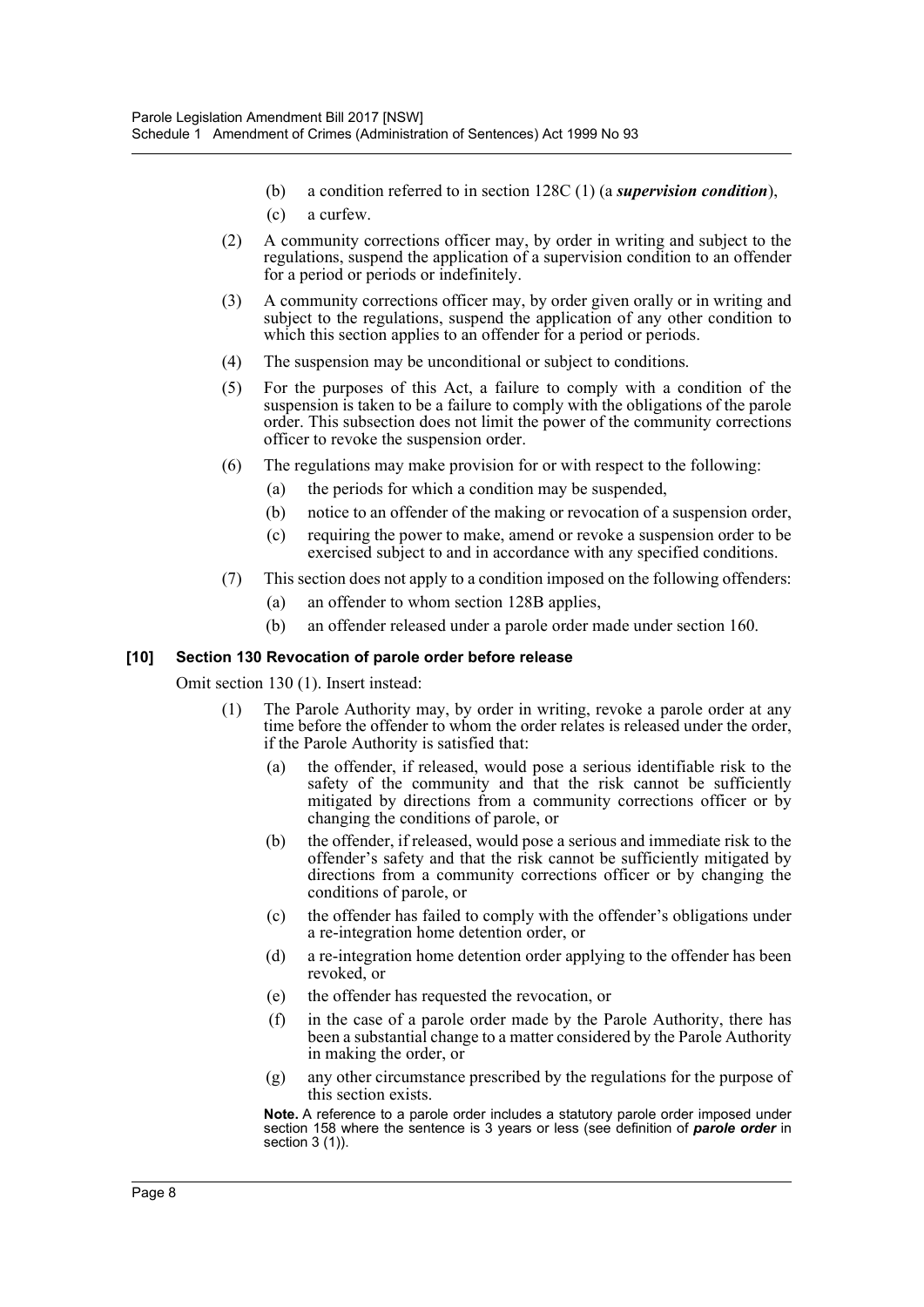#### **[11] Section 130 (3) and (4)**

Insert after section 130 (2):

(3) The Parole Authority may revoke a parole order under this section on its own initiative or on the recommendation of the Commissioner or a community corrections officer.

**Note.** Division 3A of Part 6 sets out additional circumstances relating to the safety of the community in which the parole of individuals may be revoked before or after release if there are terrorism concerns.

(4) The Attorney General or the Minister may request the Parole Authority to revoke a parole order under this section and may make any submissions they think fit to support the request.

#### **[12] Section 135**

Omit sections 135 and 135A. Insert instead:

#### **135 General duty of Parole Authority relating to release of offenders**

- (1) The Parole Authority must not make a parole order directing the release of an offender unless it is satisfied that it is in the interests of the safety of the community.
- (2) In considering whether it is in the interests of the safety of the community to release an offender, the Parole Authority must have regard to the following principal matters:
	- (a) the risk to the safety of members of the community of releasing the offender on parole,
	- (b) whether the release of the offender on parole is likely to address the risk of the offender re-offending,
	- (c) the risk to community safety of releasing the offender at the end of the sentence without a period of supervised parole or at a later date with a shorter period of supervised parole.
- (3) In considering whether it is in the interests of the safety of the community to release an offender, the Parole Authority must also have regard to the following matters:
	- (a) the nature and circumstances of the offence to which the offender's sentence relates,
	- (b) any relevant comments made by the sentencing court,
	- (c) the offender's criminal history,
	- (d) the likely effect on any victim of the offender, and on any such victim's family, of the offender being released on parole,
	- (e) if applicable, whether the offender has failed to disclose the location of the remains of a victim,
	- (f) any report in relation to the granting of parole that has been prepared by a community corrections officer,
	- (g) any other report in relation to the granting of parole to the offender that has been prepared by or on behalf of the Review Council or any other authority of the State,
	- (h) if the Drug Court has notified the Parole Authority that it has declined to make a compulsory drug treatment order in relation to the offender's sentence on the ground that it is not satisfied as to the matters referred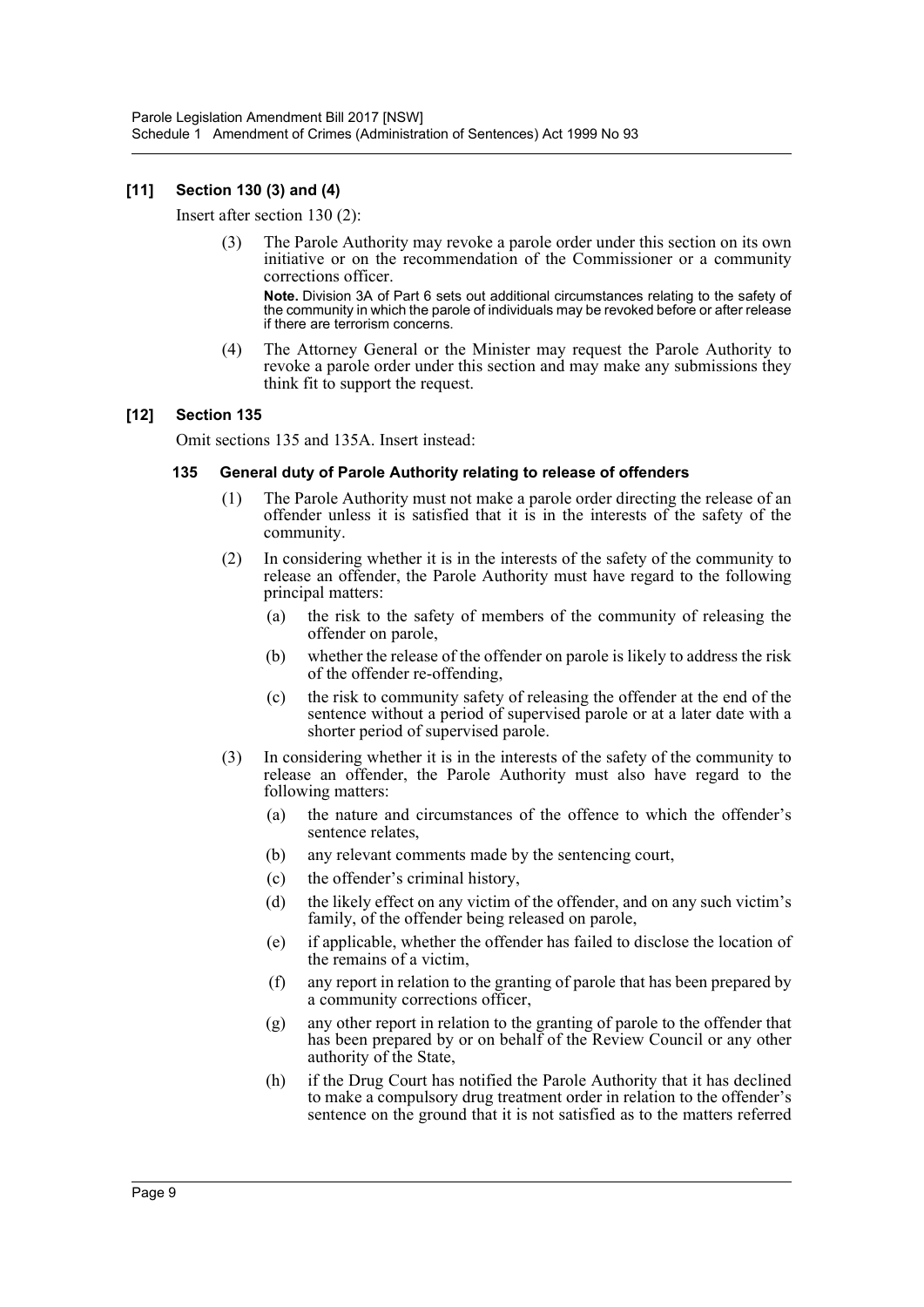to in section 18D (1) (b) (vi) of the *Drug Court Act 1998*, the circumstances of that decision to decline to make that order,

- (i) any other matters that the Parole Authority considers to be relevant.
- (4) Without limiting subsection (3) (e) or (i), if the offender has provided post-sentence assistance, the Parole Authority may have regard to the following:
	- (a) the nature and extent of the assistance (including the reliability and value of any information or evidence provided by the offender),
	- (b) the degree to which the offender's willingness to provide assistance reflects the offender's progress to rehabilitation.
- (5) Except in exceptional circumstances, the Parole Authority must not make a parole order for a serious offender unless the Review Council advises that it is appropriate for the offender to be released on parole.
- (6) A report prepared by a community corrections officer for the purposes of subsection  $(3)$  must address the matters prescribed by the regulations for the purposes of this section.
- (7) The Parole Authority is not required to consider the matters specified by this section in relation to an offender if it determines under Division 3A that it cannot make a parole order for the offender.
- (8) In this section:

*post-sentence assistance* means assistance in the prevention, detection or investigation of, or in proceedings relating to, any offence, provided by an offender to law enforcement authorities after the offender was sentenced and that was not taken into account or considered by the sentencing court.

## **[13] Part 6, Division 3**

Omit the Division. Insert instead:

# **Division 3 Parole orders for sentences of 3 years or less**

#### **158 Statutory parole order**

(1) An offender who is subject to a sentence of 3 years or less, being a sentence for which a non-parole period has been set, is taken to be subject to a parole order (a *statutory parole order*) directing the release of the offender on parole at the end of the non-parole period.

**Note.** The provisions of Divisions 1, 3A and 5 of this Part and of Part 7 applying to parole orders, including provisions relating to conditions, revocation and release, apply to statutory parole orders (see definition of *parole order* in section 3 (1)).

- (2) A statutory parole order is conditional on the offender being eligible for release on parole in accordance with section 126 at the end of the non-parole period of the sentence.
- (3) If the offender is not eligible for release at that time, the offender is entitled to be released on parole as soon as the offender becomes so eligible.
- (4) This section does not authorise the release on parole of an offender who is also serving a sentence of more than 3 years for which a non-parole period has been set unless the offender is entitled to be released under Division 2.

## **[14] Section 159C Limitation on release on parole of terrorism related offenders**

Omit section 159C (4).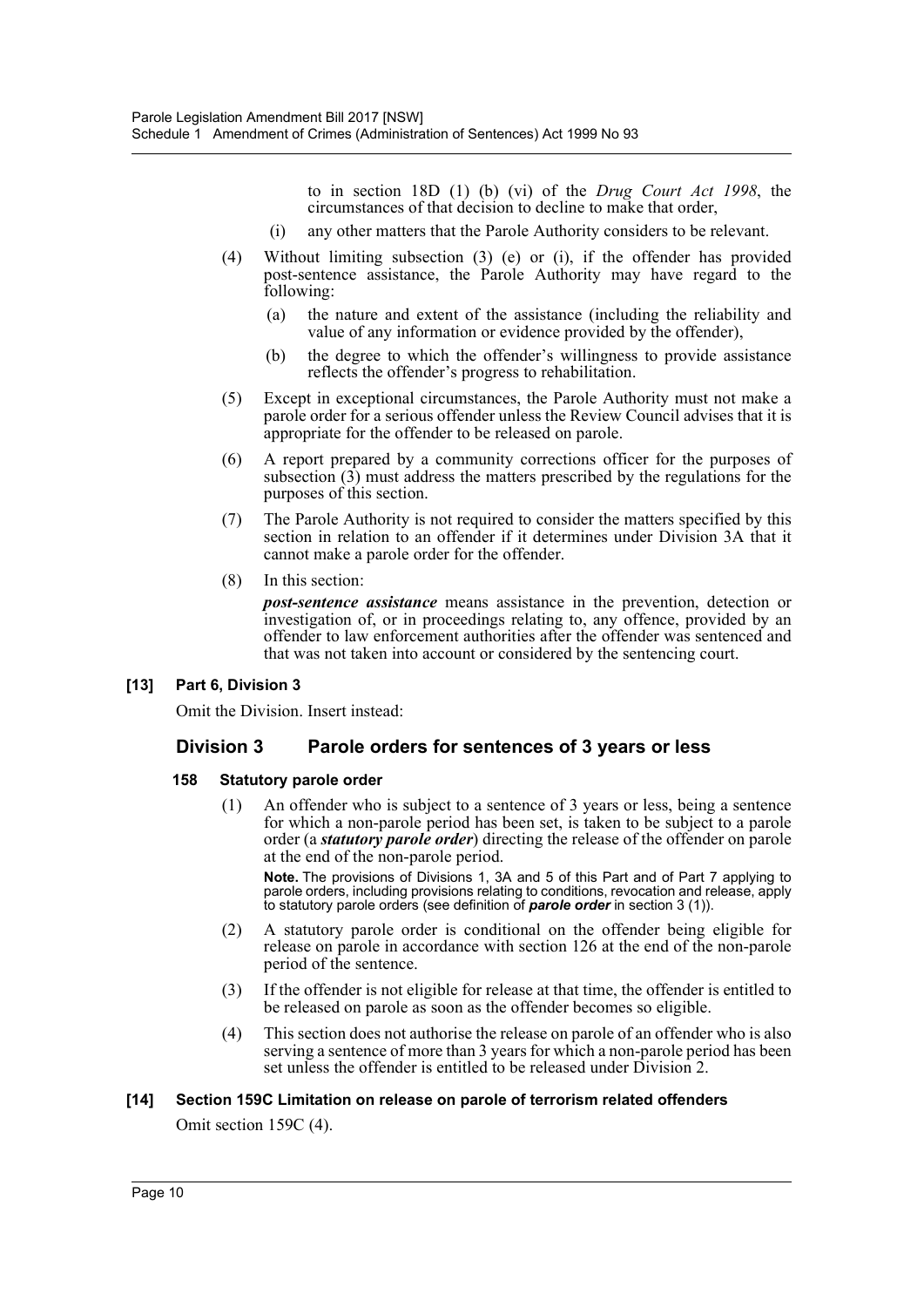#### **[15] Part 6, Division 4B**

Insert after Division 4A of Part 6:

# **Division 4B Prerogative of mercy**

#### **160AD Governor may make parole order**

- (1) The Governor may, in exercising the prerogative of mercy, make a parole order in respect of an offender.
- (2) The parole order may be made whether or not the offender is eligible for release on parole.
- (3) An offender may be released on parole in accordance with a parole order made by the Governor.
- (4) Division 1 of this Part (other than section 126) and Divisions 3–6 of Part 7 (the *applied provisions*) apply to a parole order made by the Governor in the same way as they apply to a parole order made by the Parole Authority.
- (5) Except to the extent that the Governor otherwise directs, the Parole Authority is to exercise functions under the applied provisions as if the parole order were a parole order made by the Parole Authority.
- (6) The Governor may revoke or vary a direction given to the Parole Authority under this section.

#### **[16] Section 161A**

Insert after section 161:

#### **161A Provision of information by health service providers**

- (1) It is the duty of a health service provider involved in the provision of services to or in respect of an offender to provide the following information on request by a community corrections officer:
	- (a) whether or not the offender has attended a program or any appointment in which the health service provider is involved that is required by a condition of the offender's parole order or by a direction of a community corrections officer,
	- (b) whether or not the offender has participated in any other activity in which the health service provider is involved as required by a condition of the offender's parole order or by a direction of a community corrections officer.
- (2) Nothing in this section requires a health service provider to provide any information relating to events that occurred during any treatment, program or activity in which the offender participated.
- (3) The offender is taken to have authorised the provision of information in accordance with this section by the health service provider.
- (4) The provision of information under this section by a health service provider does not constitute:
	- (a) a contravention of the *Health Records and Information Privacy Act 2002* or the *Privacy and Personal Information Protection Act 1998*, or
	- (b) a breach of professional etiquette or ethics or a departure from accepted standards of professional conduct.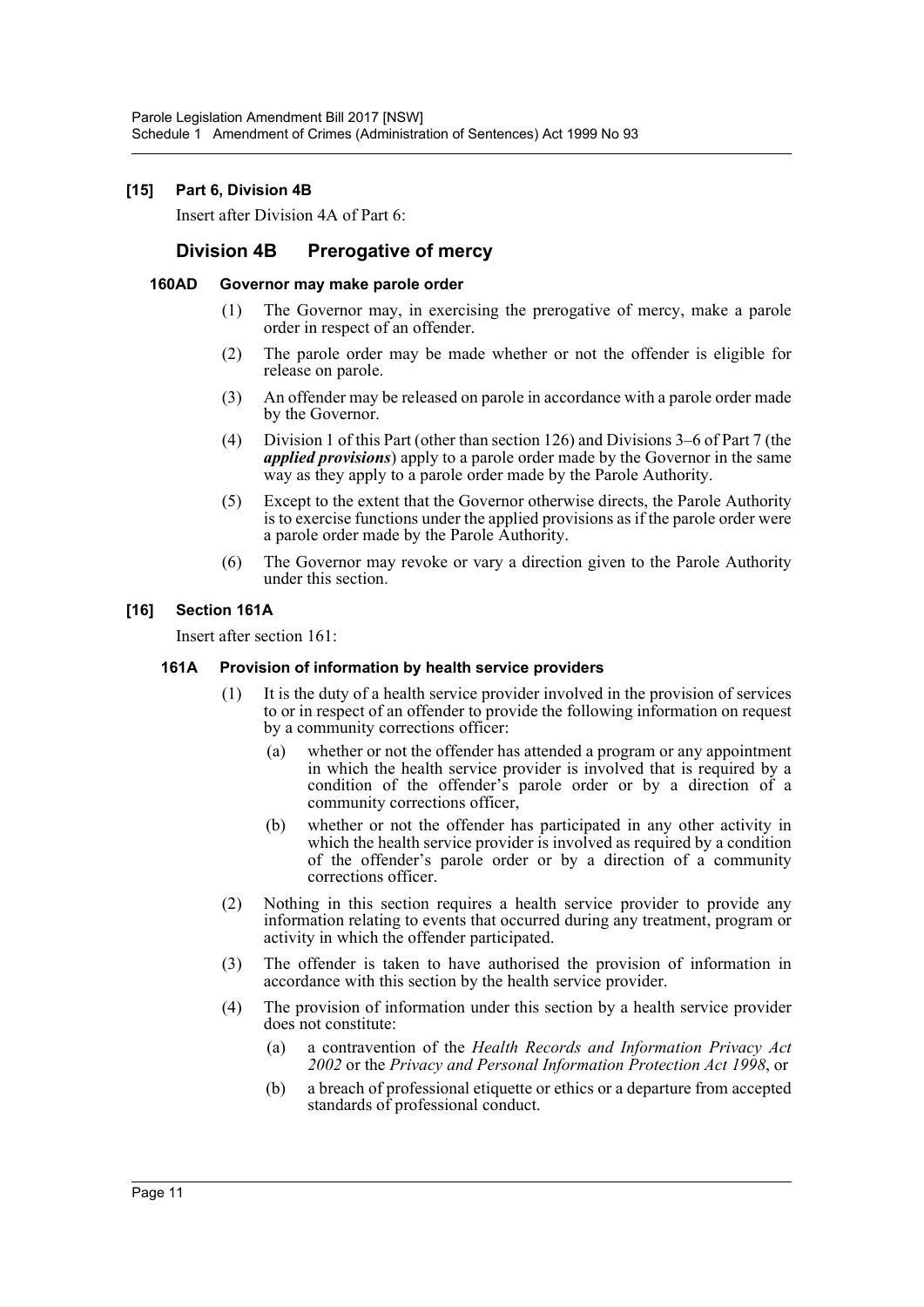(5) In this section:

#### *health service provider* means:

- (a) a health service provider within the meaning of the *Health Records and Information Privacy Act 2002*, or
- (b) an individual who provides a health service within the meaning of that Act.

## **[17] Part 7, heading**

Omit the heading. Insert instead:

# **Part 7 Revocation and reinstatement, and sanctions for breaches, of certain orders**

**[18] Part 7, introductory note**

Omit the note.

**[19] Part 7, Division 2A**

Insert before Division 3:

# **Division 2A Re-integration home detention orders**

#### **168B Definition of "revocation order"**

In this Division:

*revocation order* means an order made by the Parole Authority under this Division revoking a re-integration home detention order.

#### **168C Conduct of inquiry into suspected breach of obligations**

- (1) If the Parole Authority has reason to suspect that an offender has failed to comply with the offender's obligations under a re-integration home detention order, the Parole Authority may, whether or not the order has expired, conduct an inquiry into the matter.
- (2) The offender to whom the re-integration home detention order relates may make submissions to the Parole Authority in relation to the matters under inquiry.

#### **168D Actions by Parole Authority on non-compliance with re-integration home detention order**

- (1) This section applies if the Parole Authority is satisfied that an offender has failed to comply with the offender's obligations under a re-integration home detention order.
- (2) The Parole Authority may take any of the following actions:
	- (a) record the breach and take no further action,
	- (b) give a formal warning to the offender,
	- (c) impose additional conditions on the re-integration home detention order,
	- (d) vary or revoke conditions of the re-integration home detention order,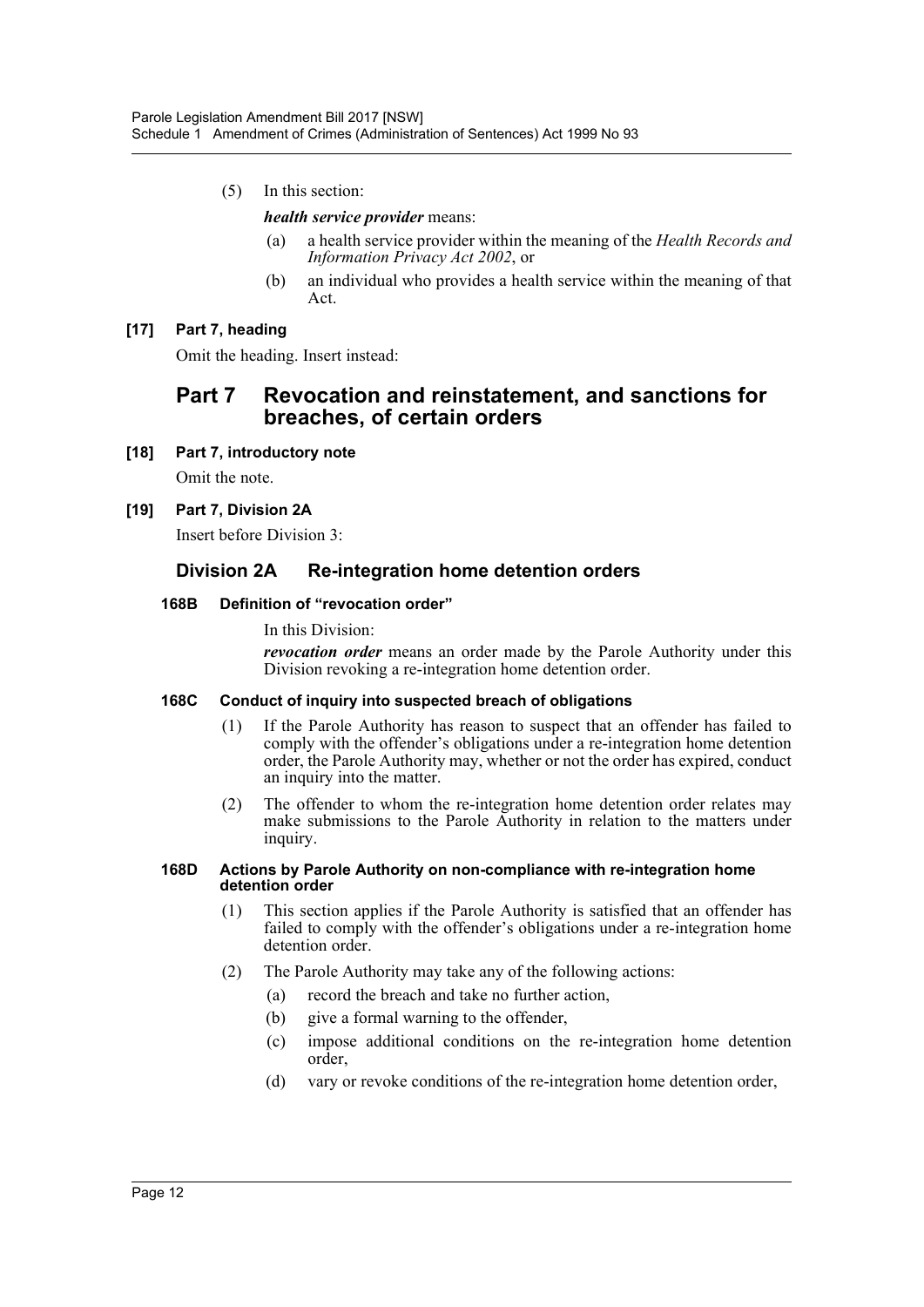(e) make an order revoking the re-integration home detention order. **Note.** The Parole Authority may also revoke the offender's parole order if it is satisfied that the offender has failed to comply with the offender's obligations under a re-integration home detention order (see sections 130 (1) (c) and 170B (1) (c)).

(3) In deciding whether and what action should be taken in respect of the offender's breach of the re-integration home detention order, the Parole Authority may have regard to any action previously taken in respect of the breach or any earlier breaches of the order.

#### **168E Circumstances for revocation in addition to non-compliance with re-integration home detention order**

- (1) The Parole Authority may make an order revoking a re-integration home detention order:
	- (a) if it is satisfied that the offender poses a serious and immediate risk to the safety of the community, or
	- (b) if it is satisfied that there is a serious and immediate risk that the offender will leave New South Wales, or
	- (c) if it is satisfied that there has been a significant change in the circumstances of the offender that warrants revocation of the order, or
	- (d) if the parole order directing the release of the offender is revoked, or
	- (e) if the offender fails to appear before the Parole Authority when called on to do so under section 180, or
	- (f) if the offender has applied for the order to be revoked.
- (2) The Parole Authority may make a revocation order on its own initiative or on the recommendation of the Commissioner or a community corrections officer.

#### **168F Revocation orders**

- (1) A revocation order may be made:
	- (a) whether or not the offender has been called on to appear before the Parole Authority, and
	- (b) whether or not the Parole Authority has held an inquiry.
- (2) A revocation order takes effect, or is taken to have effect, on the date on which it is made or on any earlier date that the Parole Authority thinks fit.
- (3) If an offender is not taken into custody until after the day on which the revocation order takes effect:
	- (a) the term of the offender's sentence, and
	- (b) the non-parole period of the sentence,

are, by this subsection, extended by the number of days the person was at large after the order took effect.

#### **168G Interim suspension of re-integration home detention order**

- (1) On the application of the Commissioner, a judicial member of the Parole Authority:
	- (a) may make an order suspending an offender's re-integration home detention order (a *suspension order*), and
	- (b) if the offender is not then in custody, may issue a warrant for the offender's arrest.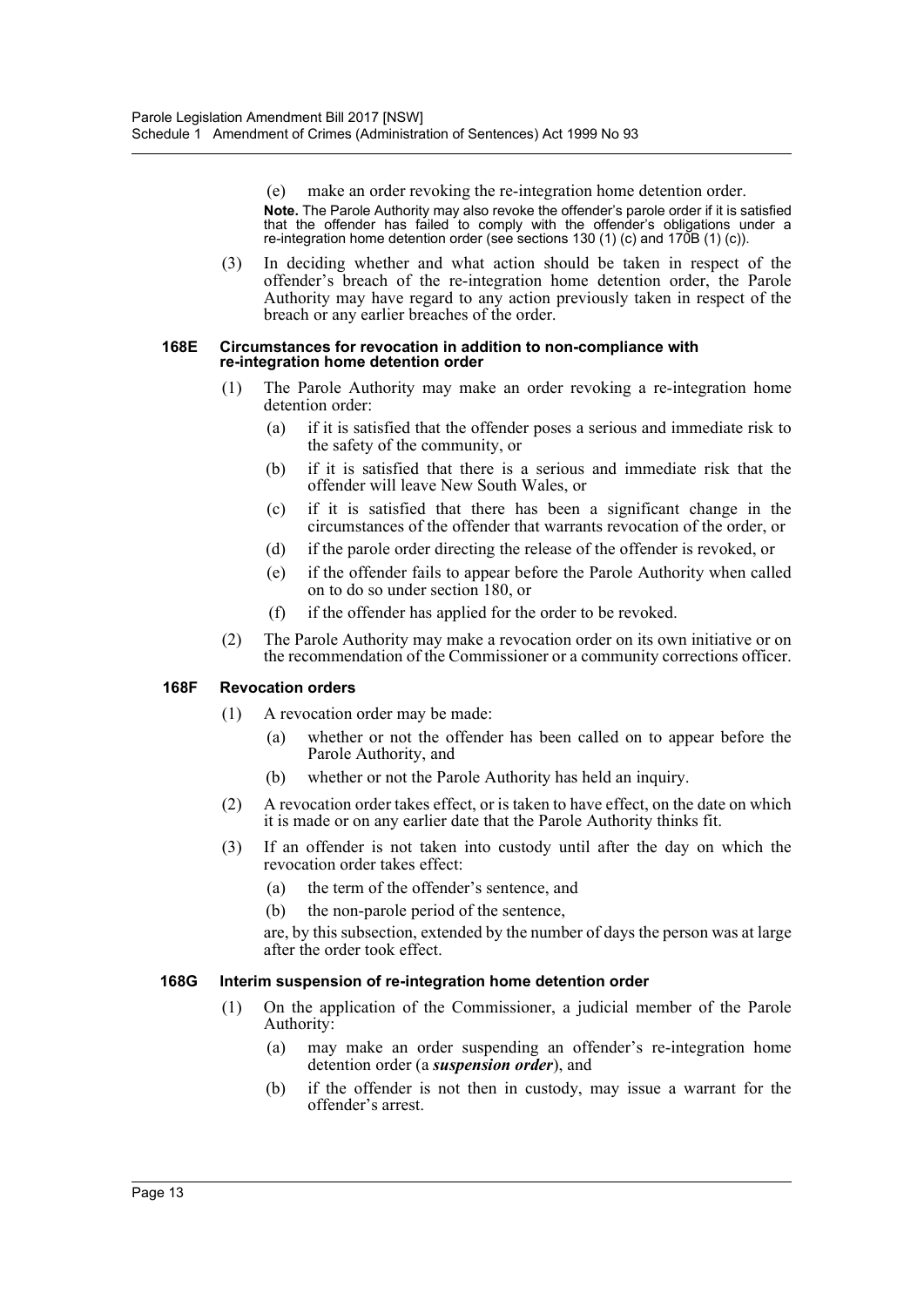- (2) An application may be made in person or by telephone, electronic mail or facsimile transmission.
- (3) The judicial member may only take action under this section if the judicial member is satisfied:
	- (a) that the Commissioner has reasonable grounds for believing:
		- (i) that the offender has failed to comply with the offender's obligations under the re-integration home detention order, or
		- (ii) that there is a serious and immediate risk that the offender will leave New South Wales in contravention of the conditions of the order, or
		- (iii) that there is a serious and immediate risk that the offender will harm another person, or
		- (iv) that there is a serious and immediate risk that the offender will commit an offence, and
	- (b) that, because of the urgency of the circumstances, there is insufficient time for a meeting of the Parole Authority to be convened to deal with the matter.
- (4) If an application under this section is made otherwise than in person, the judicial member may furnish the applicant with a suspension order or arrest warrant:
	- (a) by sending a copy of the order or warrant to the applicant by electronic mail or facsimile transmission, or
	- (b) by dictating the terms of the order or warrant to the applicant by telephone.
- (5) A document:
	- (a) that contains:
		- (i) a copy of a suspension order or arrest warrant that the judicial member has sent by electronic mail or facsimile transmission, or
		- (ii) the terms of a suspension order or arrest warrant that the judicial member has dictated by telephone, and
	- (b) that bears a notation as to the identity of the judicial member and as to the time at which the copy was sent or the terms dictated,

has the same effect as the original suspension order or arrest warrant.

- (6) A suspension order may be revoked by any judicial member of the Parole Authority or by the Commissioner.
- (7) Unless sooner revoked, a suspension order ceases to have effect at the end of 28 days after it is made or, if the offender is not in custody when it is made, at the end of 28 days after the offender is taken into custody.
- (8) While a suspension order is in force, the re-integration home detention order to which it relates does not have effect.
- (9) An arrest warrant under this section is sufficient authority for a police officer to arrest the offender named in the warrant, to convey the offender to the correctional centre specified in the warrant and to deliver the offender into the custody of the governor of that correctional centre.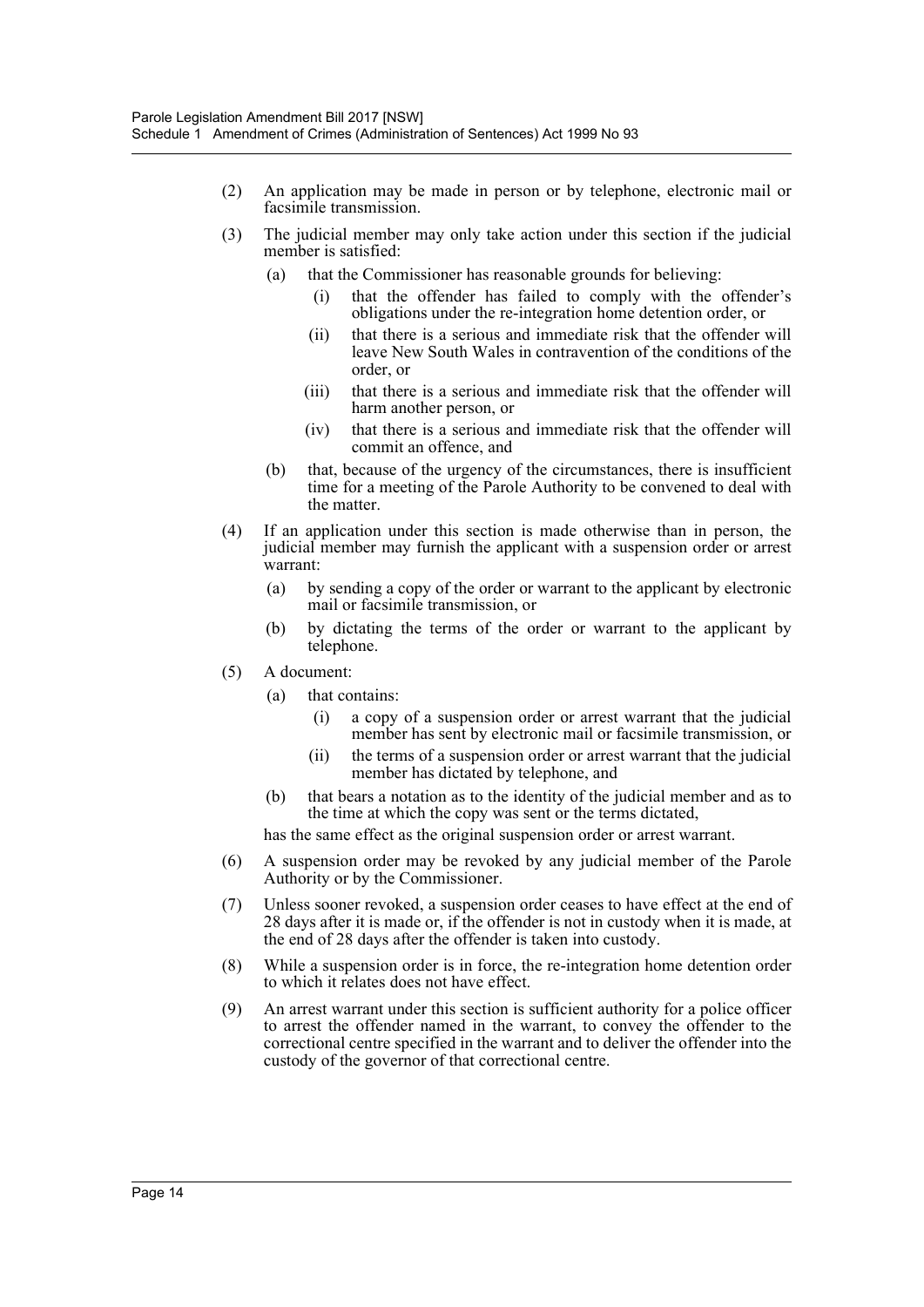#### **[20] Sections 170–171**

Omit sections 170 and 171. Insert instead:

#### **170 Actions by Commissioner or community corrections officer on non-compliance with parole order**

- (1) This section applies if the Commissioner or a community corrections officer is satisfied that an offender has failed to comply with the offender's obligations under a parole order.
- (2) A community corrections officer may take any of the following actions:
	- (a) record the breach and take no further action,
	- (b) give an informal warning to the offender,
	- (c) give, or arrange to be given to, the offender a formal warning that further breaches will result in referral to the Parole Authority,
	- (d) give a reasonable direction to the offender relating to the kind of behaviour by the offender that caused the breach,
	- (e) impose a curfew on the offender of up to 12 hours in any 24 hour period.
- (3) As an alternative, or in addition, to taking any such action, the Commissioner or a community corrections officer may decide to refer the breach to the Parole Authority because of the serious nature of the breach and may also make a recommendation as to the action that the Parole Authority may take in respect of the offender.
- (4) In deciding whether and what action should be taken in respect of the offender's breach of the parole order, the Commissioner or a community corrections officer may have regard to any action previously taken in respect of the breach or any earlier breaches of the order.
- (5) The regulations may make provision for or with respect to any action that may be taken by a community corrections officer under this section.

#### **170A Actions by Parole Authority on non-compliance with parole order**

- (1) This section applies if the Parole Authority is satisfied that an offender has failed to comply with the offender's obligations under a parole order.
- (2) The Parole Authority may take any of the following actions:
	- (a) record the breach and take no further action,
	- (b) give a formal warning to the offender,
	- (c) impose additional conditions on the parole order,
	- (d) vary or revoke conditions of the parole order,
	- (e) make an order revoking the parole order.
- (3) Without affecting the generality of subsection (2), the Parole Authority may impose a condition on the parole order of the following kind:
	- (a) a condition imposing a requirement that the offender remain at the offender's place of residence for a period of home detention of up to 30 days,
	- (b) a condition that the offender must submit to the use of an electronic monitoring device,
	- (c) ancillary conditions relating to any condition imposed under this section.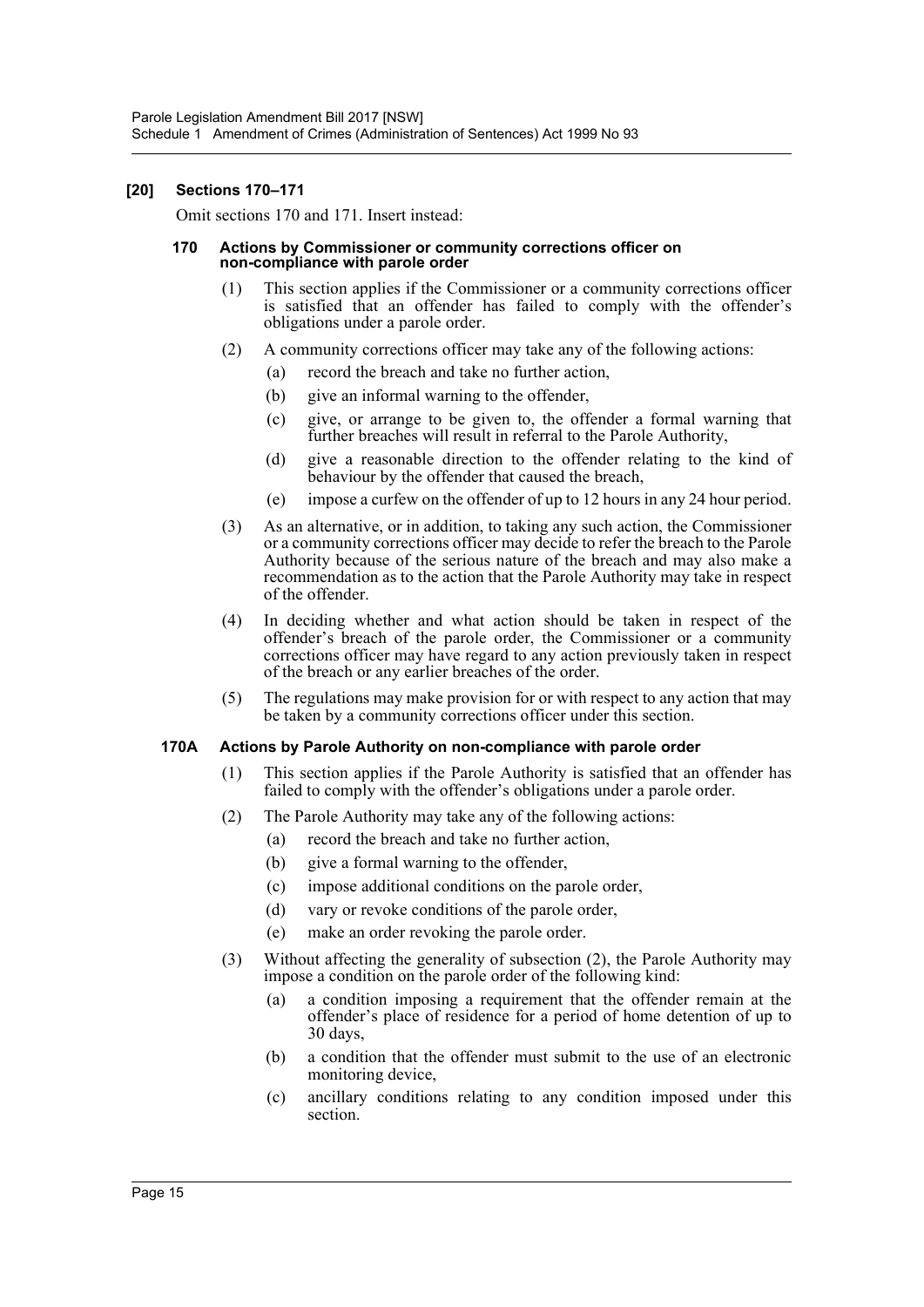- (4) In deciding whether and what action should be taken in respect of the offender's breach of the parole order, the Parole Authority may have regard to any action previously taken in respect of the breach or any earlier breaches of the order.
- (5) Section 124H and any regulations made under section 124J (e) apply to an offender who is subject to a condition of home detention imposed under this section in the same way as they apply to an offender who is subject to a re-integration home detention order.
- (6) Before determining whether to impose a condition imposing a period of home detention under this section, the Parole Authority is to obtain, and consider, a report prepared by a community corrections officer as to the suitability of the offender for home detention.

#### **170B Circumstances for revocation in addition to non-compliance with parole order**

- (1) The Parole Authority may make an order revoking a parole order after the release of the offender under the order or a re-integration home detention order:
	- (a) if it is satisfied that the offender poses a serious and immediate risk to the safety of the community and that the risk cannot be sufficiently mitigated by directions from a community corrections officer or by changing the conditions of parole, or
	- (b) if it is satisfied that there is a serious and immediate risk that the offender will leave New South Wales in contravention of the conditions of the parole order and that the risk cannot be sufficiently mitigated by directions from a community corrections officer or by changing the conditions of parole, or
	- (c) if it is satisfied that the offender has failed to comply with the offender's obligations under a re-integration home detention order, or
	- (d) if a re-integration home detention order applying to the offender is revoked, or
	- (e) in the case of an offender who has been granted parole on the grounds that he or she is in imminent danger of dying or is incapacitated to the extent that he or she no longer has the physical ability to do harm to any person, as referred to in section  $154A(3)(a)$ , if it is satisfied that those grounds no longer exist, or
	- (f) in the case of an offender who has been granted parole under section 160 on the grounds that he or she is dying or because of exceptional extenuating circumstances, if it is satisfied that those grounds or circumstances no longer exist, or
	- (g) if the offender fails to appear before the Parole Authority when called on to do so under section 180, or
	- (h) if the offender has applied for the order to be revoked.
- (2) The Parole Authority may make a parole revocation order on its own initiative or on the recommendation of the Commissioner or a community corrections officer.

**Note.** Division 3A of Part 6 sets out additional circumstances relating to the safety of the community in which the parole of individuals may be revoked if there are terrorism concerns.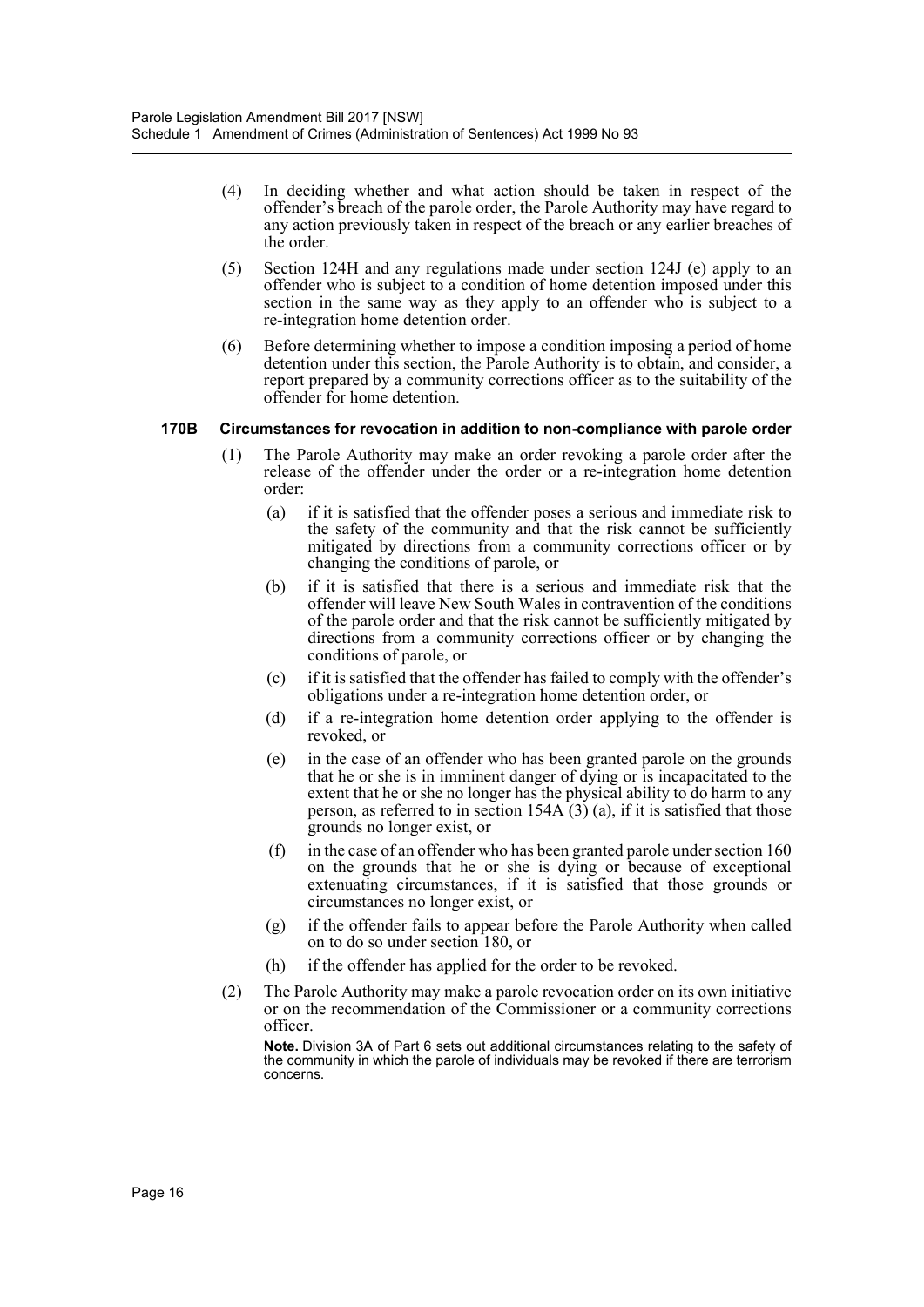#### **171 Parole revocation orders**

- (1) A parole revocation order may be made:
	- (a) whether or not the offender has been called on to appear before the Parole Authority, and
	- (b) whether or not the Parole Authority has held an inquiry.
- (2) A parole revocation order takes effect, or is taken to have taken effect, on the date on which it is made or on any earlier date that the Parole Authority thinks fit.
- (3) The earliest date on which a parole revocation order resulting from a breach of the obligations of the offender under the parole order may take effect is the date of the first occasion on which it appears to the Parole Authority that the offender failed to comply with the offender's obligations under the parole order.
- (4) If an offender is not taken into custody until after the day on which the parole revocation order takes effect, the term of the offender's sentence is, by this subsection, extended by the number of days the person was at large after the order took effect.

## **[21] Section 172 Request by Attorney General, Minister or DPP to revoke parole**

Insert ", the Minister" after "The Attorney General".

#### **[22] Section 173 Notice of revocation**

Insert ", re-integration home detention order" before "or parole order" in section 173 (1).

#### **[23] Section 175 Decision after review**

Insert after section 175 (1A):

(2) In determining a review of the revocation of a parole order, and without limiting subsection (1), the Parole Authority may take into account any behaviour of the offender, including whether the offender is alleged to have committed any offences while released on parole or after the revocation of the parole order.

#### **[24] Section 175A Review not available in certain circumstances**

Insert at the end of the section:

(2) If a re-integration home detention order is revoked, the revocation notice referred to in section 173 is not required to comply with the requirements of section 173 (2) (b) or (c) and the offender is not entitled to seek a review under section 174.

## **[25] Section 179 Consequential revocation of other orders**

Insert ", re-integration home detention order" before "or parole order" wherever occurring.

## **[26] Section 179 (1)**

Insert ", re-integration home detention orders" before "or parole orders".

## **[27] Section 181 Warrants committing offenders to correctional centres**

Insert ", re-integration home detention order" before "or parole order" in section 181 (1) (a).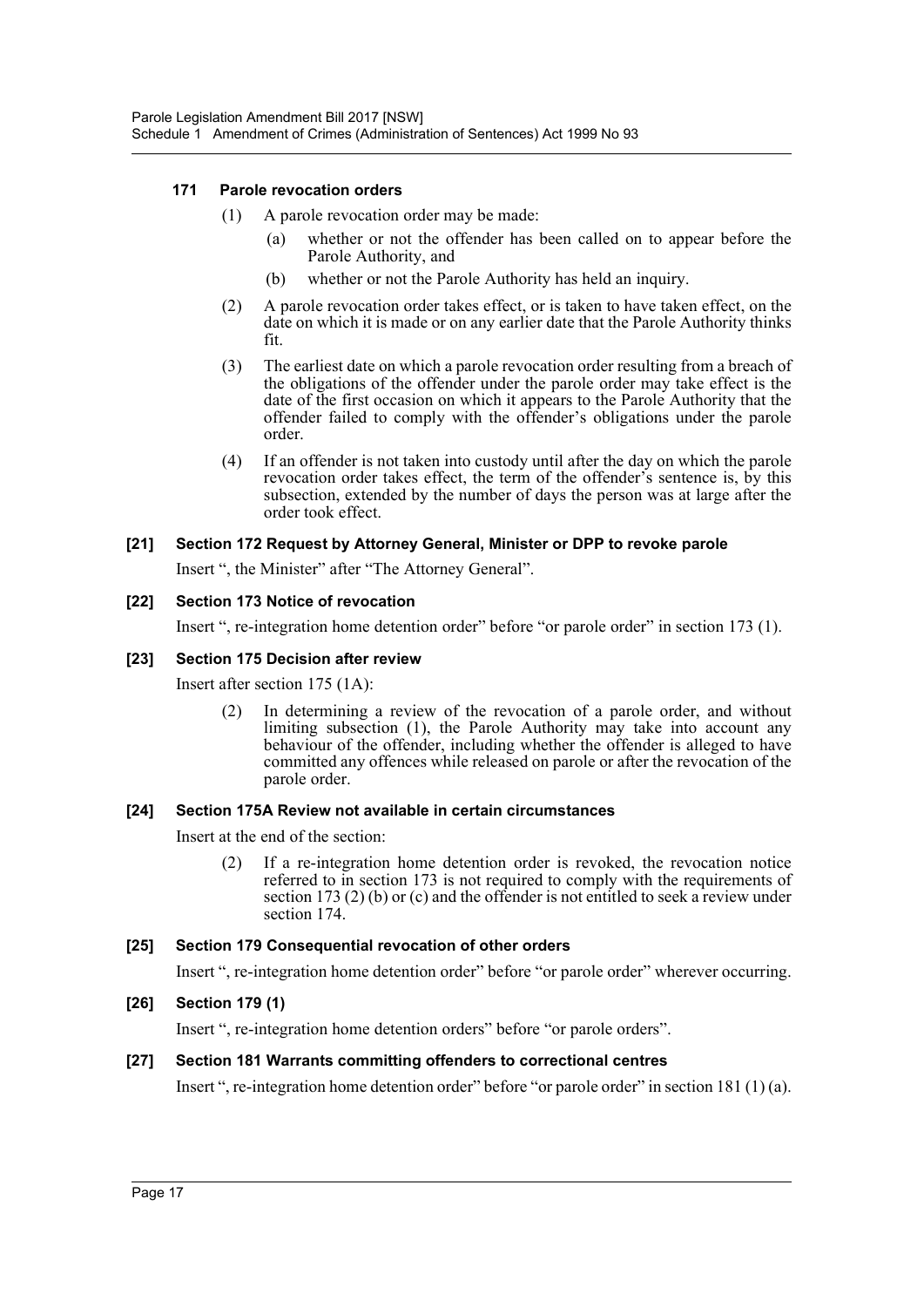#### **[28] Section 182 Functions may be exercised after order has expired**

Insert ", re-integration home detention order" before "or parole order".

#### **[29] Section 185 Functions of Parole Authority**

Insert after section 185 (1) (a):

(a1) to determine matters with respect to the granting of re-integration home detention orders and the conditions on which the orders are granted,

#### **[30] Section 193 Information concerning offenders and correctional centres**

Insert "under a re-integration home detention order or" before "on parole" in section 193 (1) (a).

#### **[31] Section 193 (2) (b)**

Insert "re-integration home detention order or" before "parole order".

#### **[32] Section 193C Parole Authority decisions**

Insert "a re-integration home detention order or" before "parole" in section 193C (1) (a).

#### **[33] Section 193C (1) (b)**

Insert ", re-integration home detention order" before "or parole order".

#### **[34] Section 193C (1) (d) (ii)**

Omit "section 170 (1)". Insert instead "section 170 (3) or 170B (2)".

#### **[35] Section 193C (1) (e)**

Insert after section 193C (1) (d):

(e) all decisions that result in a refusal to revoke a re-integration home detention order following a recommendation referred to in section 168E (2).

## **[36] Section 193C (2A)**

Insert after section 193C (2):

(2A) In recording its reasons for a decision relating to re-integration home detention for the purposes of this section, the Parole Authority must address the matters that it is required to consider when making the decision.

#### **[37] Section 236M Accommodation of offenders in residential facilities**

Insert "a re-integration home detention order," before "a parole order" in section 236M (5) (b).

#### **[38] Section 256 Victims Register**

Omit "sections 67 and 145" from section 256 (4A) (a).

Insert instead "sections 67, 145, 256A and 256B".

## **[39] Section 256 (4B)**

Insert after section 256 (4A):

(4B) The Review Council or the Parole Authority may delegate to members of staff of the government agency that keeps the Victims Register any of the functions of the Review Council or the Parole Authority specified in subsection (4A) (a),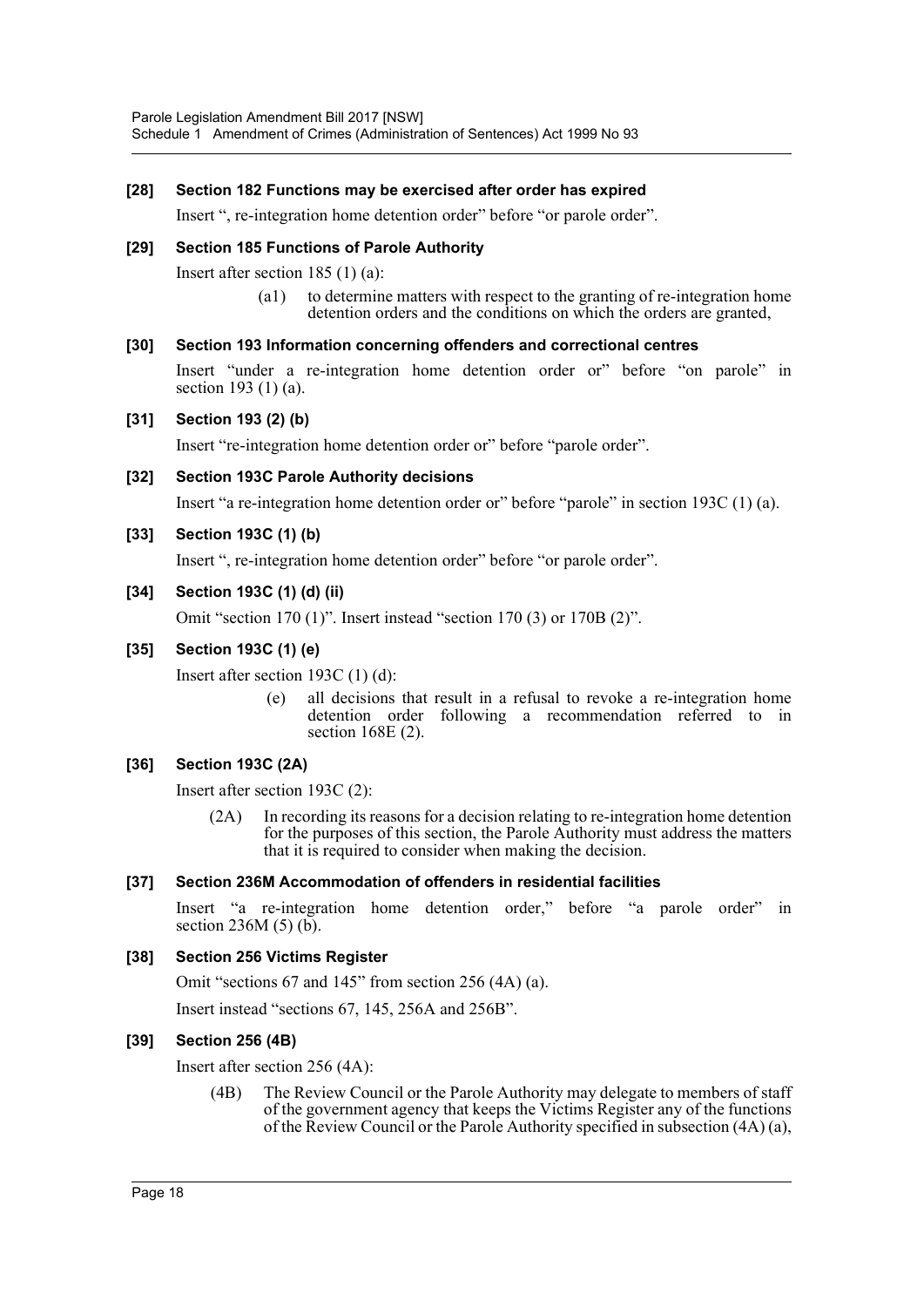(b) or (c), but only in relation to the victim of an adult offender (whether or not the offender committed the relevant offence as an adult).

#### **[40] Sections 256A and 256B**

Insert after section 256:

#### **256A Notification to victims of re-integration home detention and parole consideration**

- (1) The Parole Authority must give notice to any victim of an offender whose name is recorded in the Victims Register if:
	- (a) the offender is due for consideration of whether or not the offender should be released under a re-integration home detention order or on parole, or
	- (b) the offender is eligible for or has applied for release on parole.
- (2) The notice is to be given subject to and in accordance with the regulations.
- (3) Without limiting subsection (2), the notice must contain the following information:
	- (a) the matter being notified,
	- (b) that the victim may make a submission to the Parole Authority about the matter,
	- (c) the form that a submission may take,
	- (d) the period within which a submission must be made,
	- (e) that the Parole Authority will consider a submission made before the end of that period.
- (4) The Parole Authority must consider any submission made in accordance with this section.
- (5) The Parole Authority is not required to give notice of a matter under this section if the matter is required to be notified to the victim is included in any other requirement to give notice under this Act.
- (6) A failure by the Parole Authority to comply with this section does not affect the validity of any decision or order made by the Parole Authority.

#### **256B Information to be provided to victims**

- (1) The Commissioner may, if requested to do so by a victim of an adult offender whose name is recorded in the Victims Register or at the Commissioner's discretion, provide the following information to the victim of an adult offender who is recorded in the Victims Register:
	- (a) any change to the offender's earliest possible release date,
	- (b) the death of the offender while serving a sentence or released on parole,
	- (c) the name of the correctional centre in which the offender is serving a sentence,
	- (d) the escape of the offender while serving a sentence,
	- (e) the security classification of the offender,
	- (f) a decision by the Commissioner to reclassify a serious offender to a low security classification.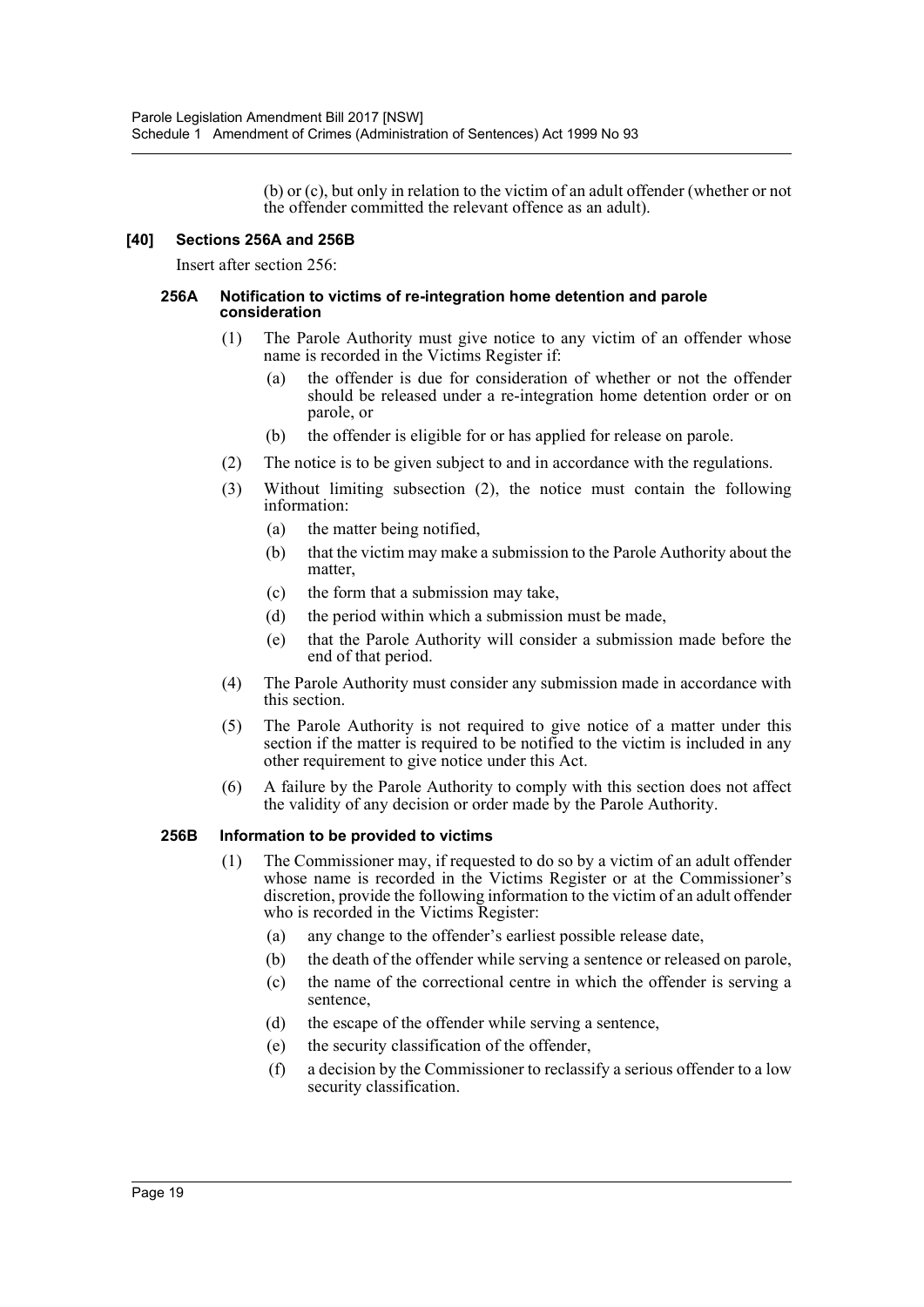- (2) The Parole Authority must give notice to a victim of an adult offender who is recorded in the Victims Register of the following matters relating to the offender:
	- (a) that the Authority has made a re-integration home detention order releasing the offender and the date of the release,
	- (b) any additional conditions placed on the re-integration home detention order,
	- (c) that the conditions of the re-integration home detention order have been changed, and particulars of the change,
	- (d) that the offender's re-integration home detention order has been revoked.
- (3) The Parole Authority must give notice to a victim of an adult offender who is recorded in the Victims Register of the following matters relating to the offender:
	- (a) that the Parole Authority or the Governor has made a parole order releasing the offender on parole and the date of the release,
	- (b) any additional conditions placed on the parole order,
	- (c) that the conditions of the parole order have been changed, and particulars of the change,
	- (d) that the offender's parole has been revoked.
- (4) The information or notice is to be given in writing to the victim.
- (5) Notice of the revocation of an order is not required to be given under this section until any review of that order has been finally determined.
- (6) The Commissioner and the Parole Authority are not required to provide information or give notice under this section of any matter if the matter is included in any other requirement to give notice under this Act to the victim.
- (7) In this section: *adult offender* means an offender who is an adult (whether or not the offender committed the relevant offence as an adult).

#### **[41] Section 260 Evidentiary certificates**

Insert ", re-integration home detention order" before "or parole order" wherever occurring.

#### **[42] Schedule 5 Savings, transitional and other provisions**

Insert at the end of the Schedule, with appropriate Part and clause numbering:

# **Part Provisions consequent on enactment of Parole Legislation Amendment Act 2017**

#### **Definition**

In this Part, *amending Act* means the *Parole Legislation Amendment Act 2017*.

#### **Existing parole orders for sentences of 3 years or less**

(1) A parole order made by a court under section 50 of the *Crimes (Sentencing Procedure) Act 1999*, and in force immediately before the substitution of Division 3 of Part 6 of the Act by the amending Act, is taken to be a statutory parole order within the meaning of this Act.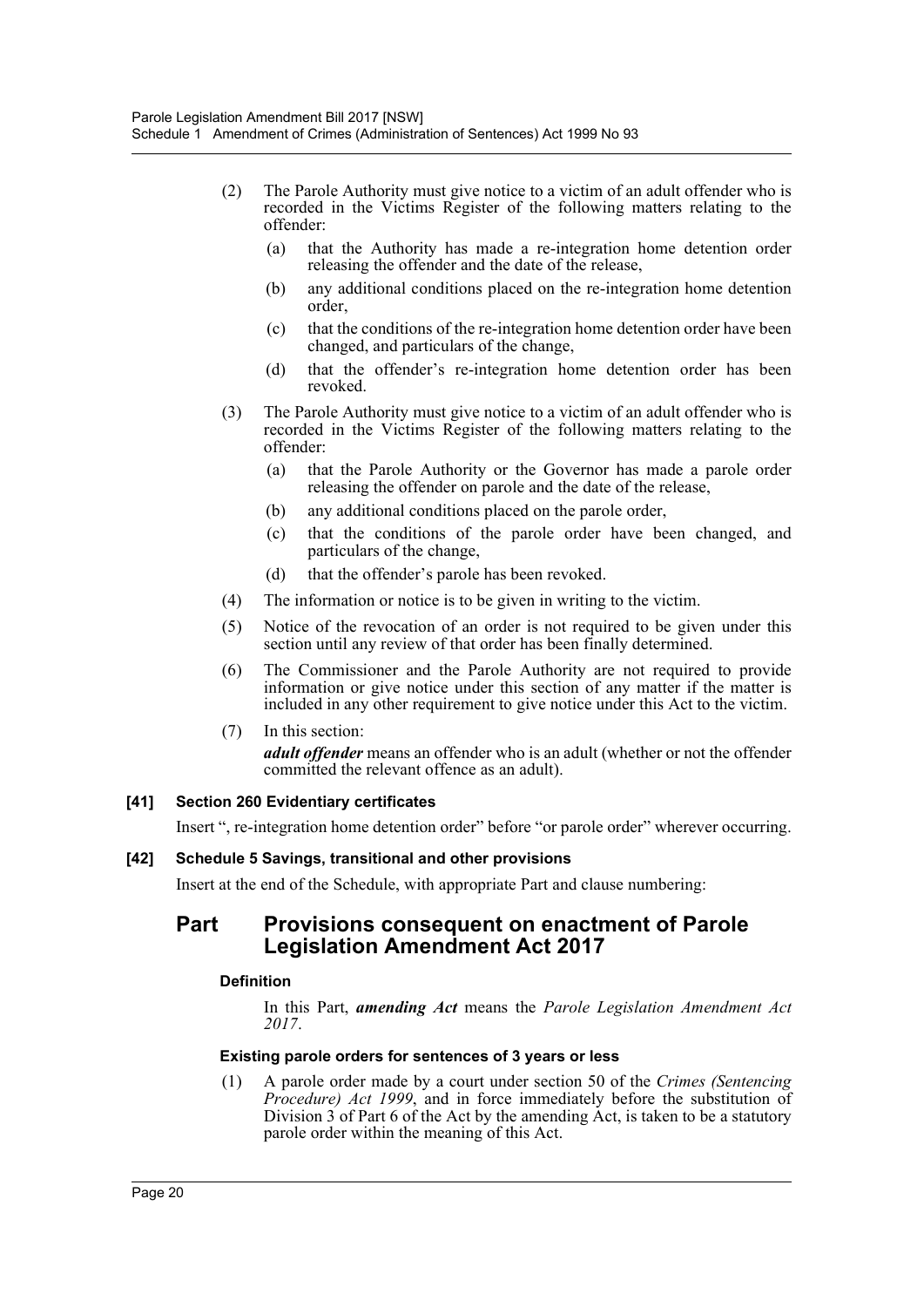(2) A condition imposed on a parole order by a sentencing court under section 51 or 51A of the *Crimes (Sentencing Procedure) Act 1999*, as in force before the repeal of those sections by the amending Act, is, for the purposes of this Act, taken to have been imposed by the Parole Authority.

#### **Existing applications for parole**

Section 135, as substituted by the amending Act, extends to the consideration of whether to make a parole order directing the release of an offender in any case in which the Parole Authority was considering whether to make an order, but had not made a decision, before that substitution.

#### **Breaches of existing parole orders**

- (1) The amendments made to this Act by the amending Act extend to breaches of parole orders that occurred before the substitution of section 170 by the amending Act and to parole orders in force immediately before that substitution.
- (2) However, subclause (1) does not apply to any breach that was finally dealt with under this Act before that substitution.

#### **Parole of children**

- (1) Parts 6 and 7 of this Act, as in force before the amendment of those Parts by the amending Act, continue to apply to or in respect of the parole of a detainee in accordance with section 29 of the *Children (Detention Centres) Act 1987* as in force before that amendment.
- (2) This clause ceases to have effect on the repeal of that section by the amending Act or on any other day that is prescribed by the regulations for the purposes of this clause.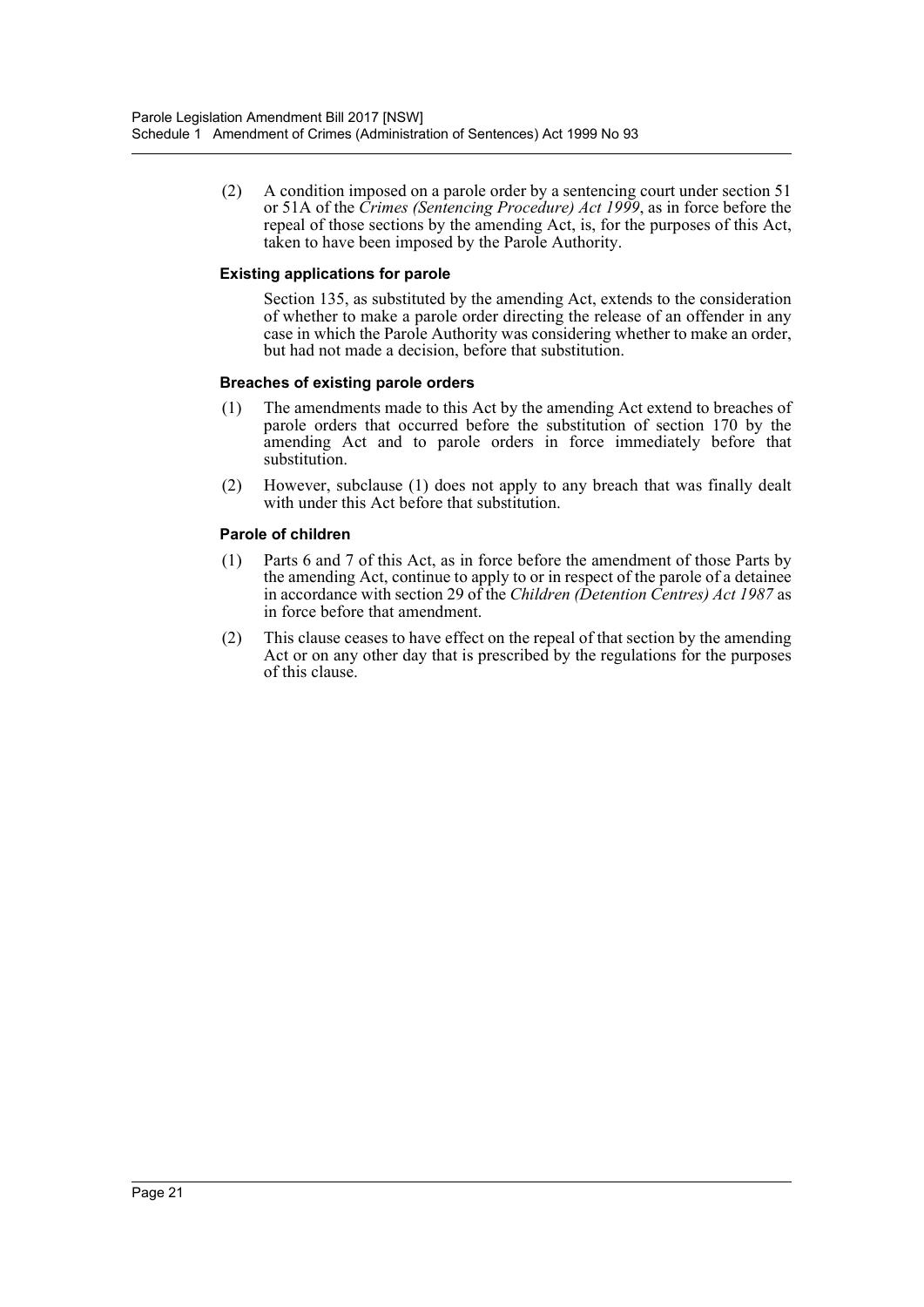# <span id="page-22-0"></span>**Schedule 2 Amendment of Children (Detention Centres) Act 1987 No 57**

**[1] Section 9A Certain persons not to be detained in detention centres**

Omit "section 38" from section 9A (2) (g). Insert instead "section 98".

**[2] Section 29 Application of Crimes (Administration of Sentences) Act 1999 to detainees**

Omit the section.

## **[3] Part 4C**

Insert after Part 4B:

# **Part 4C Parole of detainees**

# **Division 1 Preliminary**

## **38 Principles of Part**

For the purposes of this Part, the Children's Court or a person who has functions under this Part is to have regard to the following principles:

- (a) the principles set out in section 6 of the *Children (Criminal Proceedings) Act 1987*,
- (b) that the purpose of parole for children is to promote community safety, recognising that the rehabilitation and re-integration of children into the community may be highly relevant to that purpose.

## **39 Definitions**

In this Part:

*detention order* includes a sentence of imprisonment.

## *juvenile offender* means:

- (a) a person subject to control, or
- (b) a person who is serving a sentence of imprisonment and who was under the age of 18 years when the person committed the offence.

*serious children's indictable offence* has the same meaning as in the *Children (Criminal Proceedings) Act 1987*.

*statutory parole order*—see section 44.

## **40 Application of Part**

- (1) This Part applies to a juvenile offender if the offender is under the age of 18 years when the offender first becomes eligible for parole or at any later time when the offender is considered for parole.
- (2) This Part ceases to apply to a juvenile offender when the juvenile offender reaches the age of 18 years.
- (3) Despite subsection (2), this Part continues to apply to a juvenile offender if:
	- (a) the offender reaches the age of 18 years while on parole and the birthday occurs during the last 12 weeks of the parole period, or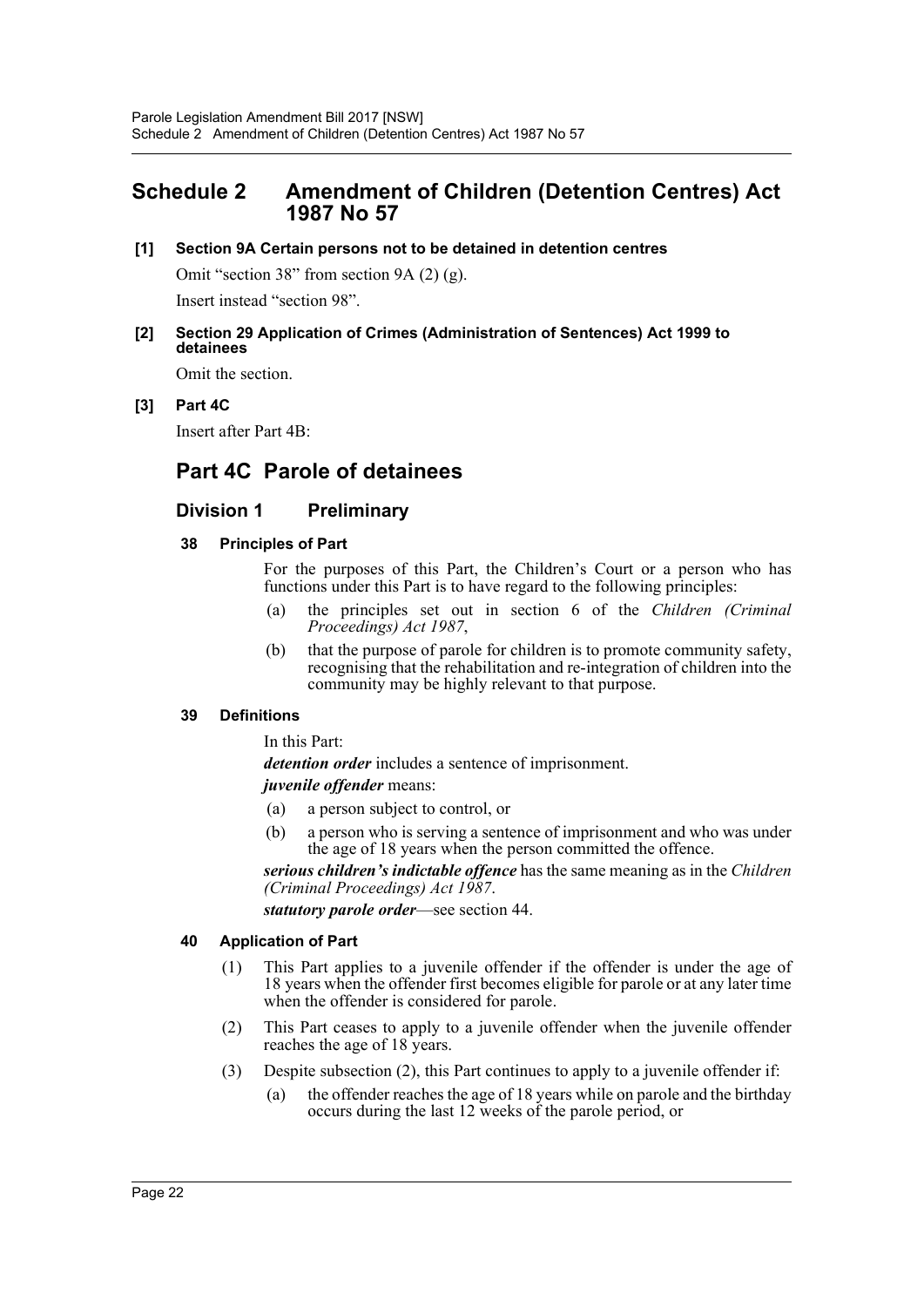- (b) the Secretary considers that it is appropriate that the offender, or a class of offenders of which the offender is a member, continue to be dealt with under this Part.
- (4) The provisions of the *Crimes (Administration of Sentences) Act 1999* in respect of parole apply to a juvenile offender if this Part does not apply to the offender.
- (5) For the purposes of subsection (4):
	- (a) a reference in the *Crimes (Administration of Sentences) Act 1999* to a correctional centre includes a reference to a detention centre, and
	- (b) a reference in a parole order to a juvenile justice officer or supervision by an officer includes a reference to a community corrections officer or supervision by such an officer under that Act, and
	- (c) a parole order made under this Part for an offender is taken to be a parole order made by the State Parole Authority.

#### **41 Jurisdiction of Children's Court relating to parole**

- (1) The Children's Court has jurisdiction to determine matters relating to parole, and conditions of parole, for juvenile offenders.
- (2) The jurisdiction of the Children's Court conferred by or under this Part is to be exercised by:
	- (a) the President of the Court, or
	- (b) a person appointed as a Children's Magistrate under section 7 of the *Children's Court Act 1987*.

## **42 Eligibility for release on parole**

- (1) A juvenile offender may be released on parole in accordance with this Part.
- (2) A juvenile offender is eligible for release on parole only if:
	- (a) the offender is subject to at least 1 detention order for which a non-parole period has been set, and
	- (b) the offender has served the non-parole period of each such detention order and is not subject to any other detention order.
- (3) Nothing in this Part authorises the release of a juvenile offender who is required to be kept in custody in relation to an offence against a law of the Commonwealth.

#### **43 Parole order necessary for release**

A juvenile offender who is eligible for release on parole may not be released on parole except in accordance with a parole order directing the release of the offender.

# **Division 2 Making of parole orders**

#### **44 Statutory parole orders where detention order for period of 3 years or less**

(1) A juvenile offender who is subject to a detention order for a period of 3 years or less, being an order for which a non-parole period has been set, is taken to be subject to a parole order (a *statutory parole order*) directing the release of the offender on parole at the end of the non-parole period.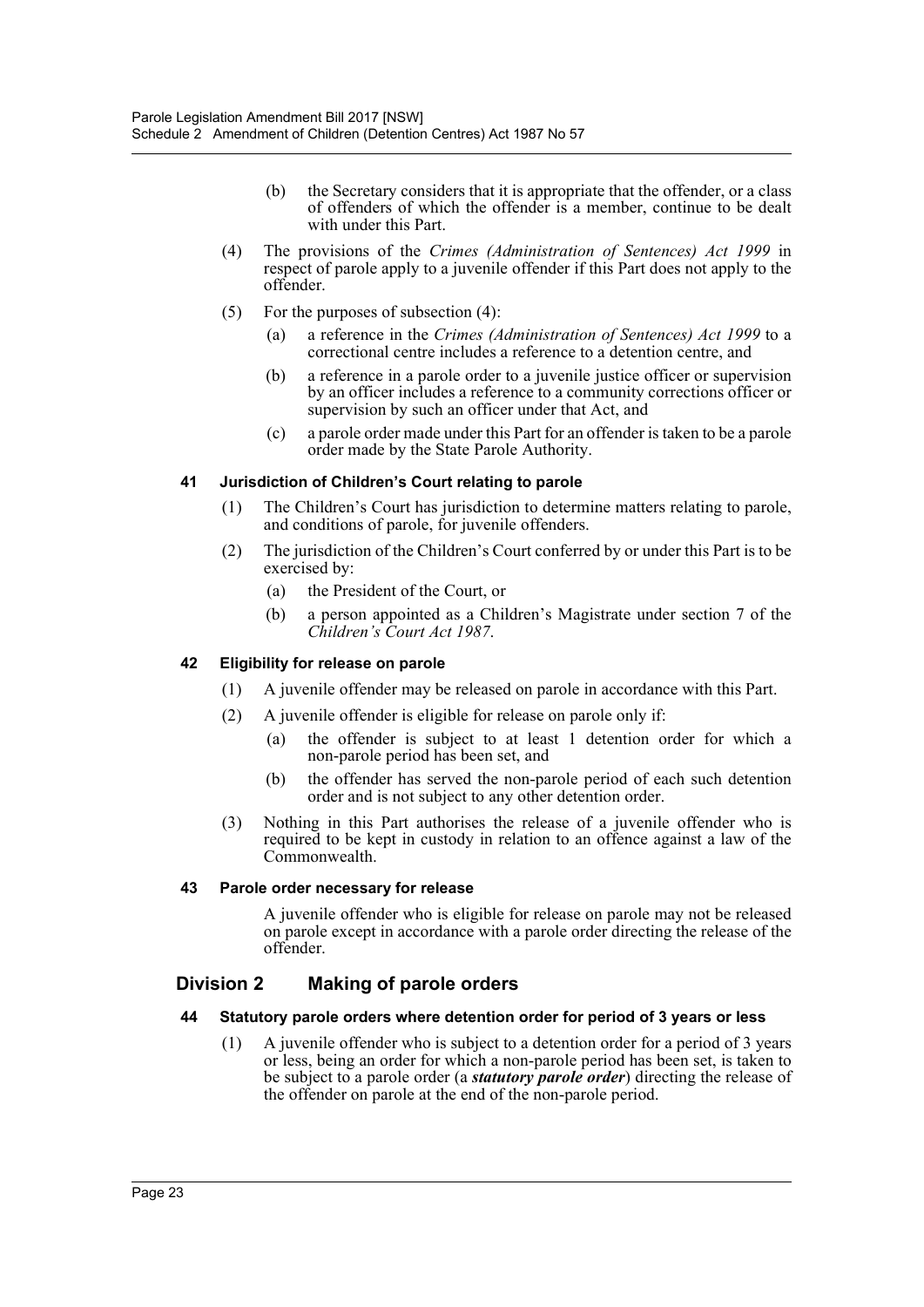- (2) A statutory parole order is conditional on the juvenile offender being eligible for release on parole in accordance with section 42 at the end of the non-parole period of the detention order.
- (3) If the juvenile offender is not eligible for release at that time, the offender is entitled to be released on parole as soon as the offender becomes so eligible.
- (4) This section does not authorise the release on parole of a juvenile offender who is also subject to a detention order for a period of more than 3 years for which a non-parole period has been set unless the offender is otherwise entitled to be released under this Division.

#### **45 Parole orders where detention order for period of more than 3 years**

- (1) At least 60 days before the parole eligibility date for a juvenile offender who is subject to a detention order for a period of more than 3 years, the Children's Court must consider whether the offender should be released on parole.
- (2) Despite subsection (1), the Children's Court may defer consideration of a juvenile offender's case until not less than 21 days before the offender's parole eligibility date if it is of the opinion that:
	- (a) it is unable to complete its consideration because it has not been furnished with a report required to be made to it, or
	- (b) there are other relevant matters requiring further consideration.

#### **46 General duty of Children's Court relating to release of offenders**

- (1) The Children's Court must not make a parole order directing the release of a juvenile offender unless it is satisfied that it is in the interests of the safety of the community.
- (2) In considering whether it is in the interests of the safety of the community to release a juvenile offender, the Children's Court must have regard to the following principal matters relating to the promotion of community safety, while recognising that the rehabilitation and re-integration of the offender into the community may be highly relevant to the promotion of community safety:
	- (a) the risk to the safety of members of the community of releasing the offender on parole,
	- (b) whether the release of the offender on parole is likely to address the risk of the offender re-offending,
	- (c) the risk to community safety of releasing the offender at the end of the sentence without a period of supervised parole or at a later date with a shorter period of supervised parole.
- (3) In considering whether it is in the interests of the safety of the community to release a juvenile offender, the Children's Court must also have regard to the following matters:
	- (a) the nature and circumstances of the offence to which the offender's sentence relates,
	- (b) any relevant comments made by the sentencing court,
	- (c) the offender's criminal history,
	- (d) the likely effect on any victim of the offender, and on any such victim's family, of the offender being released on parole,
	- (e) if applicable, whether the offender has failed to disclose the location of the remains of a victim,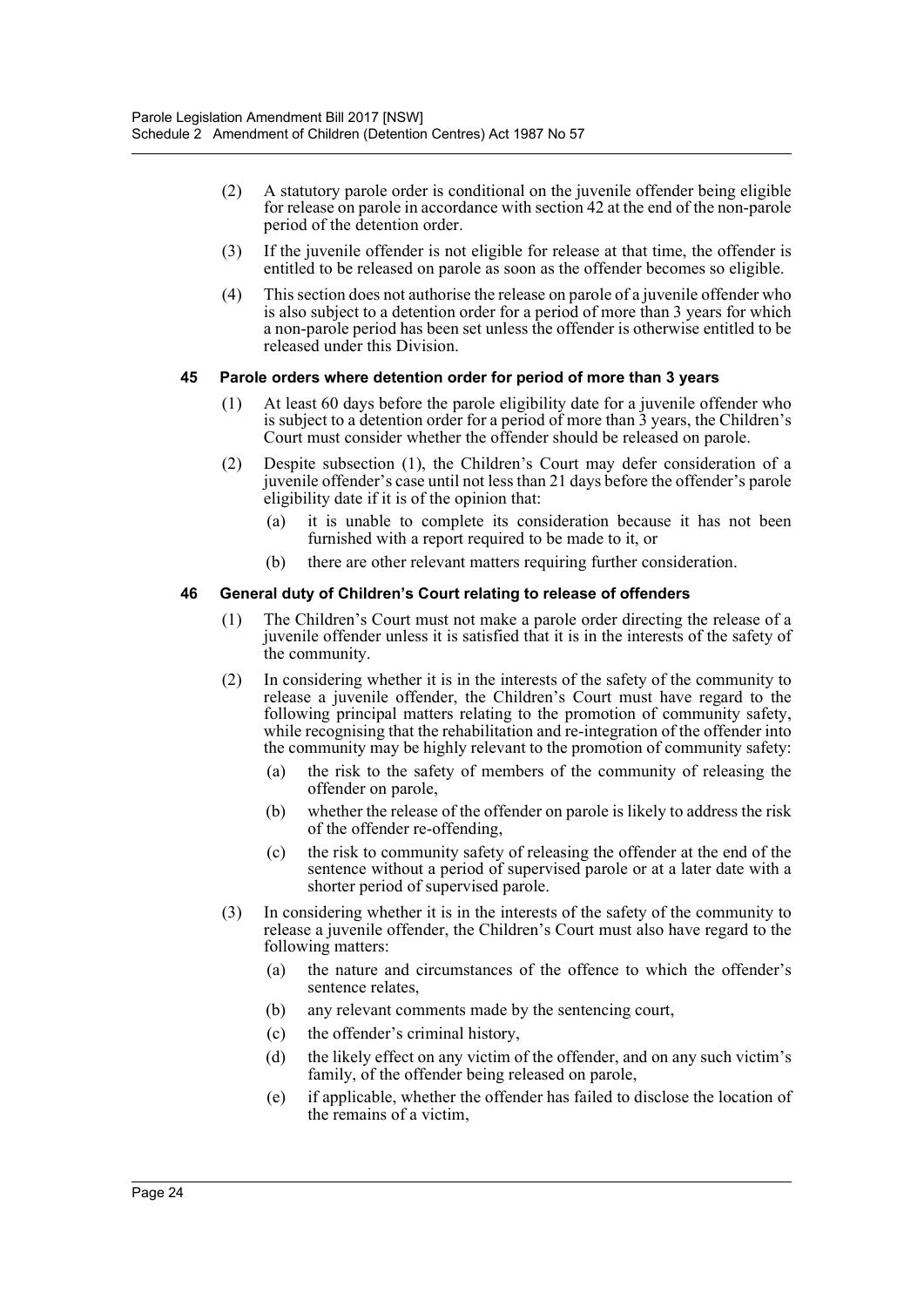- (f) any report in relation to the granting of parole that has been prepared by or on behalf of the Department,
- (g) any other report in relation to the granting of parole to the offender that has been prepared by or on behalf of any authority of the State,
- (h) any other matters that the Children's Court considers to be relevant.
- (4) Without limiting subsection (3) (e) or (h), if the juvenile offender has provided post-sentence assistance, the Children's Court may have regard to the following:
	- (a) the nature and extent of the assistance (including the reliability and value of any information or evidence provided by the offender),
	- (b) the degree to which the offender's willingness to provide assistance reflects the offender's progress to rehabilitation.
- (5) A report prepared by or on behalf of the Department for the purposes of subsection (3) must address the matters prescribed by the regulations for the purposes of this section.
- (6) The Children's Court is not required to consider the matters specified by this section in relation to a juvenile offender if it determines under Division 5 that it cannot make a parole order for the offender.
- (7) In this section:

*post-sentence assistance* means assistance in the prevention, detection or investigation of, or in proceedings relating to, any offence provided by a juvenile offender to law enforcement authorities after the offender was sentenced and that was not taken into account or considered by the sentencing court.

#### **47 Parole orders in exceptional circumstances**

- (1) The Children's Court may make an order directing the release of a juvenile offender on parole who (but for this section) is not otherwise eligible for release on parole if the offender is dying or if the Court is satisfied that it is necessary to release the offender on parole because of exceptional extenuating circumstances.
- (2) Sections 44, 45 and 46 do not apply to a parole order under this section.

## **Division 3 Release under parole orders**

#### **48 Application of Division**

This Division applies to a statutory parole order and any parole order directing the release of a juvenile offender made by the Children's Court under this Part.

#### **49 Date of release on parole of serious offenders**

- (1) In determining when a juvenile offender who has been convicted of an offence involving violence should be released, the Children's Court must take into account the potential trauma to a victim and the victim's family if the offender is released on the anniversary of the commission of the offence against the victim.
- (2) The following offences are *offences involving violence* for the purposes of this section:
	- (a) a prescribed sexual offence within the meaning of the *Criminal Procedure Act 1986*,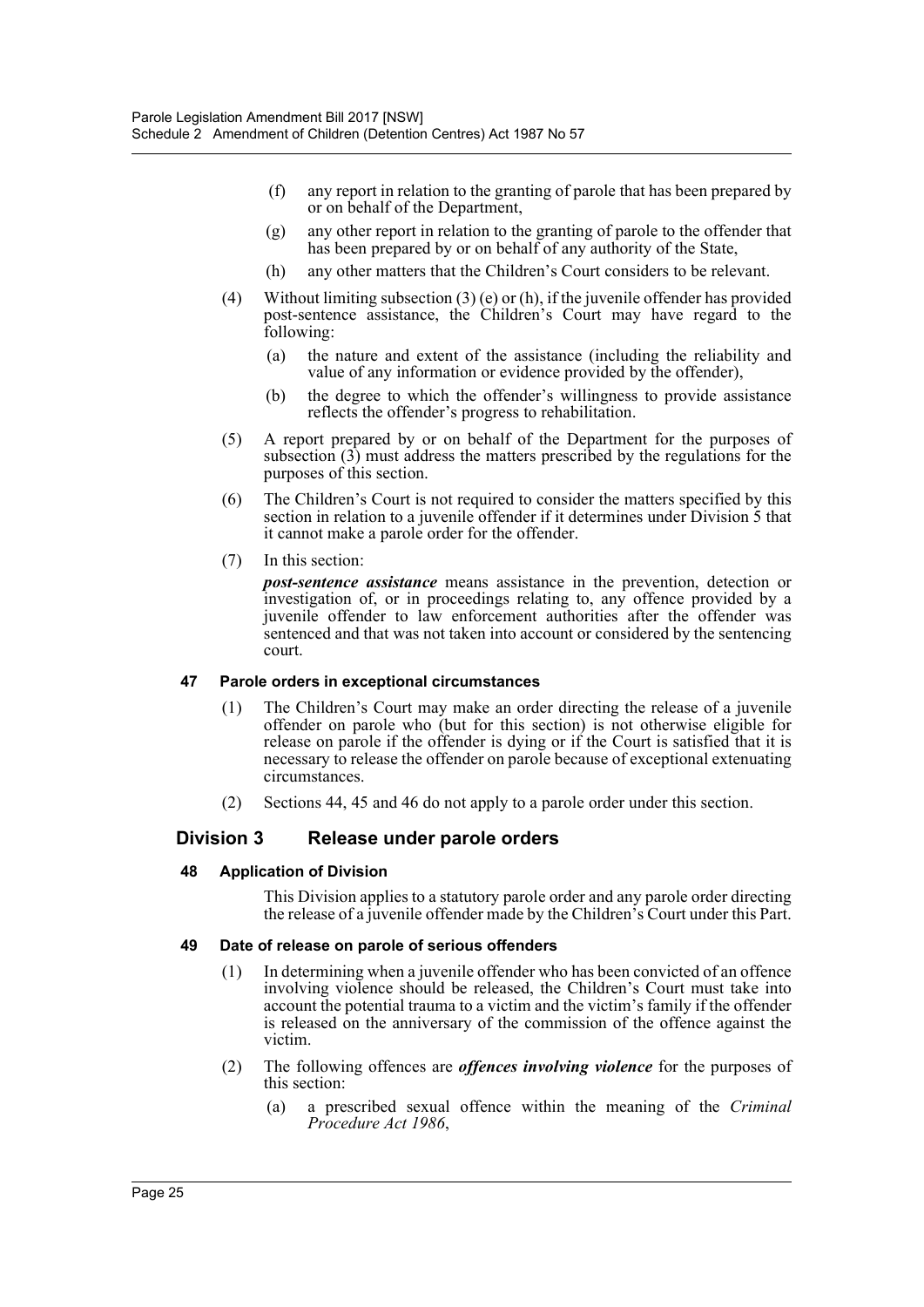- (b) an offence under sections 27–30 of the *Crimes Act 1900* (attempts to murder),
- (c) an offence under section 33 of the *Crimes Act 1900* (wounding etc with intent to do grievous bodily harm or resist arrest),
- (d) an offence under section 35 (1) or (2) of the *Crimes Act 1900* (infliction of grievous bodily harm),
- (e) an offence under sections 86–91 of the *Crimes Act 1900* (abduction or kidnapping),
- (f) an offence under sections 94–98 of the *Crimes Act 1900* (robbery),
- (g) an offence the elements of which include the commission of, or an intention to commit, an offence referred to in any of the above paragraphs,
- (h) an offence that, at the time it was committed, was an offence involving violence for the purposes of this section,
- (i) any other offence that involves an act of actual or threatened violence that is prescribed by the regulations for the purposes of this section.

#### **50 Release under parole order**

- (1) A juvenile offender's parole order is sufficient warrant for any person having custody of the offender to release the offender in accordance with the terms of the order.
- (2) A juvenile offender who is released on parole under this Part is to be released from custody on the day specified in the relevant parole order in that regard (the *parole date*).
- (3) A juvenile offender may be released from custody:
	- (a) at any time on the parole date, or
	- (b) if the parole date is a Saturday or Sunday and the offender so requests, at any time on the Friday preceding the Saturday or Sunday, if it is not a public holiday, or during the next day after the parole date that is not a Saturday, Sunday or public holiday, or
	- (c) if the parole date is a public holiday and the offender so requests, at any time on the day preceding the public holiday, if it is not a Saturday or Sunday or a public holiday, or during the next day after the parole date that is not a Saturday, Sunday or public holiday.

#### **51 Sentence continues to run while juvenile offender on parole**

A juvenile offender who, while subject to a detention order, is released on parole in accordance with the terms of a parole order is taken to be subject to the detention order during the period:

- (a) that begins when the offender is released, and
- (b) that ends when the detention order expires or (if the parole order is sooner revoked) when the parole order is revoked.

## **Division 4 Conditions and obligations of parole orders**

#### **52 Application of Division**

This Division applies to a statutory parole order and any parole order directing the release of a juvenile offender made by the Children's Court under this Part.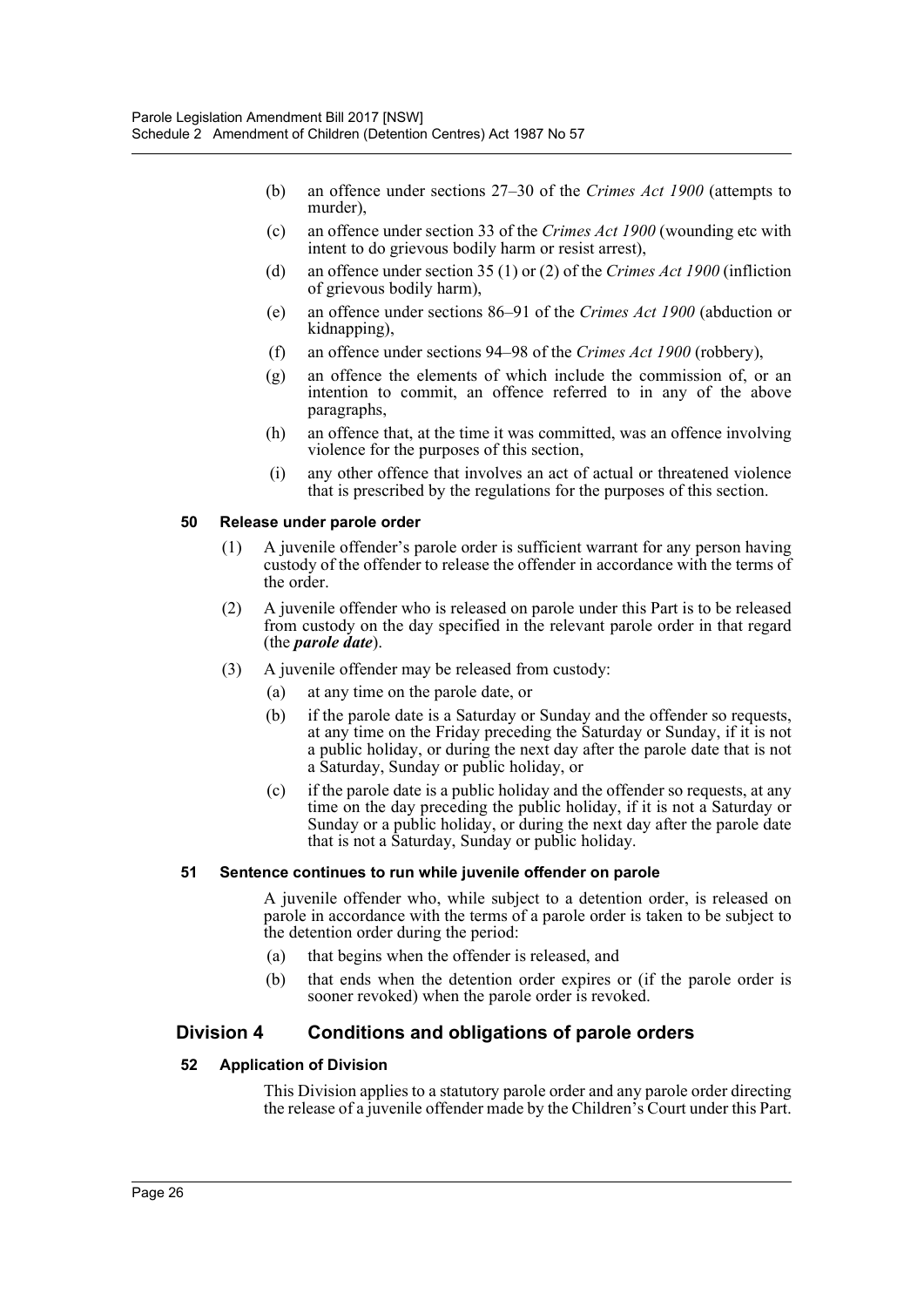#### **53 Conditions of parole generally**

- (1) A parole order is subject to the standard conditions imposed by this Part or the regulations.
- (2) The Children's Court may from time to time, by written notice given to the juvenile offender:
	- (a) impose additional conditions on a parole order, or
	- (b) vary or revoke any additional conditions imposed by it.
- (3) The conditions of a parole order for an offender subject to a detention order for a period of more than 3 years include conditions giving effect to a post-release report, prepared by the Department and adopted by the Children's Court (with or without changes), in relation to the juvenile offender.
- (4) In determining whether to impose a condition on, or vary or revoke a condition of, a parole order under this section or any other provision of this Act or the regulations, the Children's Court is to have regard to the following:
	- (a) whether the new condition, variation or revocation will assist in the management of a risk to community safety arising from the release of the juvenile offender on parole,
	- (b) the likely effect on any victim of the offender, and on any such victim's family, of the new condition, variation or revocation,
	- (c) whether the new condition, variation or revocation will assist in the management of risk of breaches of parole by the offender,
	- (d) whether the new condition, variation or revocation will assist in supporting participation by the offender in rehabilitation programs and managing re-integration into the community.
- (5) Nothing in this Parts permits the Children's Court:
	- (a) to revoke or vary any standard conditions imposed by this Part or the regulations, or
	- (b) to impose any additional conditions, or vary any additional conditions imposed by it, so as to be inconsistent with any standard conditions imposed by this Part or the regulations.

#### **54 Conditions of parole as to non-association and place restriction**

- (1) The conditions to which a parole order is subject may include either or both of the following:
	- (a) provisions prohibiting or restricting the juvenile offender from associating with a specified person,
	- (b) provisions prohibiting or restricting the offender from frequenting or visiting a specified place or district.
- (2) A condition referred to in subsection (1) is suspended:
	- (a) while the juvenile offender is in lawful custody (otherwise than while unescorted by a juvenile justice officer or correctional officer), and
	- (b) while the offender is under the immediate supervision of a person employed in the Department.
- (3) A juvenile offender does not contravene a prohibition or restriction as to his or her association with a specified person:
	- (a) if the offender does so in compliance with an order of a court, or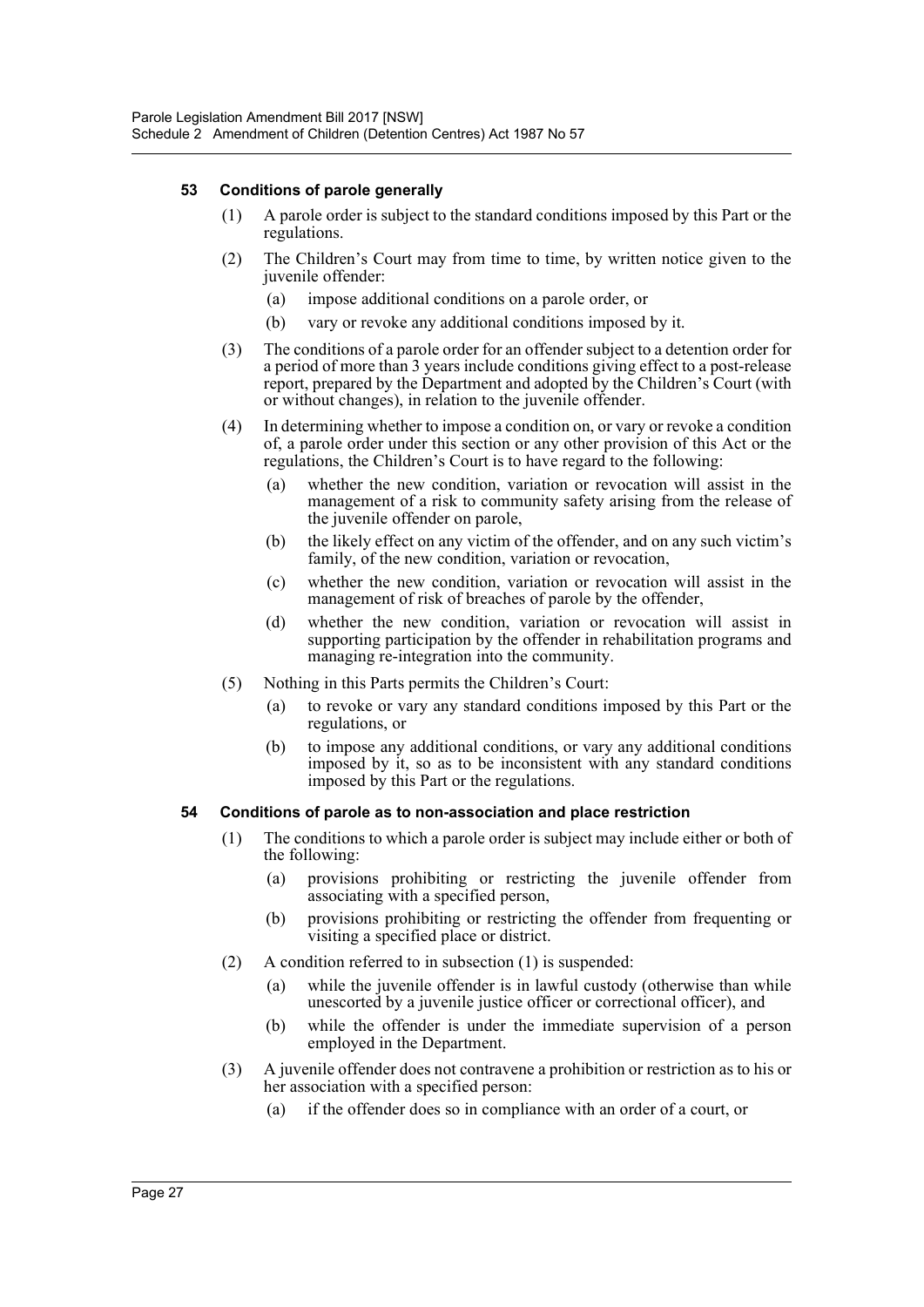- (b) if, having associated with the person unintentionally, the offender immediately terminates the association.
- (4) A juvenile offender does not contravene a requirement not to frequent or visit a specified place or district if the offender does so in compliance with an order of a court.
- (5) In this section, *associate with* means:
	- (a) to be in company with, or
	- (b) to communicate with by any means (including by post, telephone, facsimile, email or other means of electronic communication).

#### **55 Conditions as to supervision**

- (1) It is a condition of a parole order that the juvenile offender is to be subject to supervision, as prescribed by the regulations.
- (2) The period of supervision is to be the period specified by or under the order or under the regulations, except as provided by subsection (3).
- (3) The period of supervision for a juvenile offender released under a parole order made under section 47 is the whole of the period for which the parole order is in force.
- (4) The condition imposed by subsection (1) does not apply to an offender in the circumstances (if any) prescribed by the regulations for the purposes of this subsection.

#### **56 Children's Court may exempt from supervision condition in exceptional circumstances**

- (1) The Children's Court may, by order in writing, exempt a juvenile offender for a specified period from the condition imposed by section 55 (1) if the Court is satisfied that the exceptional circumstances of the case justify the exemption.
- (2) The exemption may be unconditional or subject to conditions.
- (3) The order is to specify the purpose for which it is granted.
- (4) For the purposes of this Act, a failure to comply with a condition of the exemption is taken to be a failure to comply with the obligations of the parole order. This subsection does not limit the power of the Children's Court to revoke the exemption order.
- (5) A juvenile offender is not required to comply with the condition imposed under section 55 (1) if the offender is subject to an exemption.
- (6) The regulations may make provision for or with respect to the following:
	- (a) the periods for which an exemption may be ordered,
	- (b) notice to an offender of the making or revocation of an exemption order.

#### **57 Suspension of certain parole conditions**

- (1) This section applies to the following conditions of a parole order:
	- (a) a condition referred to in section 54 (1),
	- (b) a condition referred to in section 55 (1) (a *supervision condition*).
- (2) A juvenile justice officer may, by order in writing and subject to the regulations, suspend the application of a supervision condition to a juvenile offender for a period or periods or indefinitely.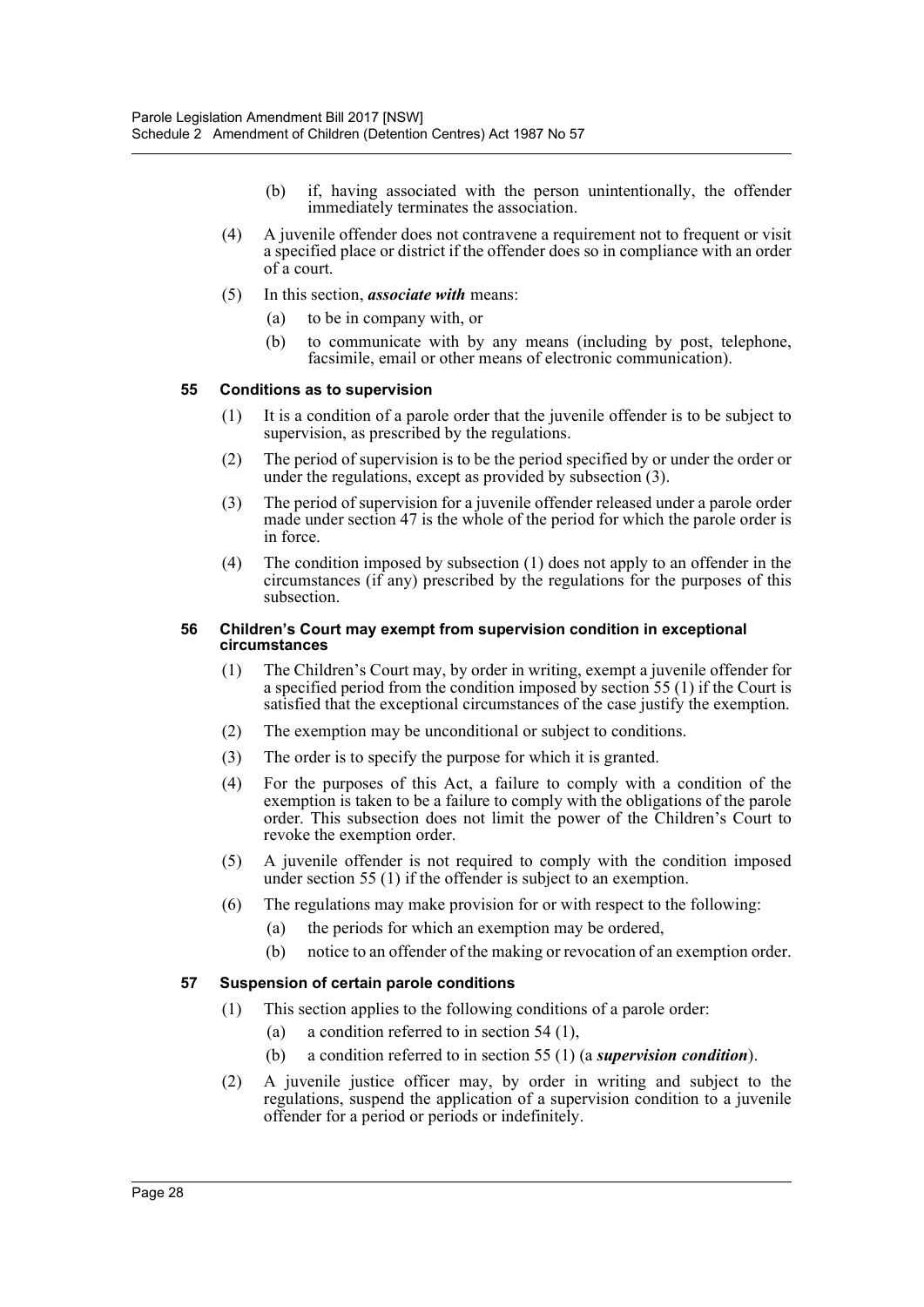- (3) A juvenile justice officer may, by order given orally or in writing and subject to the regulations, suspend the application of any other condition to which this section applies to a juvenile offender for a period or periods.
- (4) The suspension may be unconditional or subject to conditions.
- (5) For the purposes of this Act, a failure to comply with a condition of the suspension is taken to be a failure to comply with the obligations of the parole order. This subsection does not limit the power of the juvenile justice officer to revoke the suspension order.
- (6) The regulations may make provision for or with respect to the following:
	- (a) the periods for which a condition may be suspended,
	- (b) notice to a juvenile offender of the making or revocation of a suspension order,
	- (c) requiring the power to make, amend or revoke a suspension order to be exercised subject to and in accordance with any specified conditions.
- (7) This section does not apply to a condition imposed on an offender released on parole under section 47.

# **Division 5 Parole orders for terrorism related offenders**

#### **58 Definitions**

(1) In this Division:

*terrorism offence* means a terrorism offence within the meaning of the Crimes Act 1914 of the Commonwealth or an offence under section 310J of the Crimes Act 1900**.**

*terrorism related offender* means a juvenile offender to whom this Division applies.

*terrorist act* has the same meaning as it has in Part 5.3 of the Commonwealth Criminal Code.

(2) A reference in this Division to a juvenile offender engaging in, or inciting or assisting others to engage in, terrorist acts or violent extremism includes a reference to an offender doing so in this State, in any other part of Australia or in any other country.

## **59 Juvenile offenders to whom Division applies**

- (1) This Division applies to a juvenile offender:
	- (a) who is subject to a detention order for a terrorism offence, who has previously been convicted of a terrorism offence or who has been charged with a terrorism offence, or
	- (b) who is the subject of a control order made under Part 5.3 of the Commonwealth Criminal Code, or
	- (c) who has any associations with a terrorist organisation (within the meaning of Division 102 of Part 5.3 of the Commonwealth Criminal Code), or
	- (d) who has made statements or carried out activities advocating support for terrorist acts or violent extremism, or
	- (e) who has any associations or affiliation with any persons or groups advocating support for terrorist acts or violent extremism.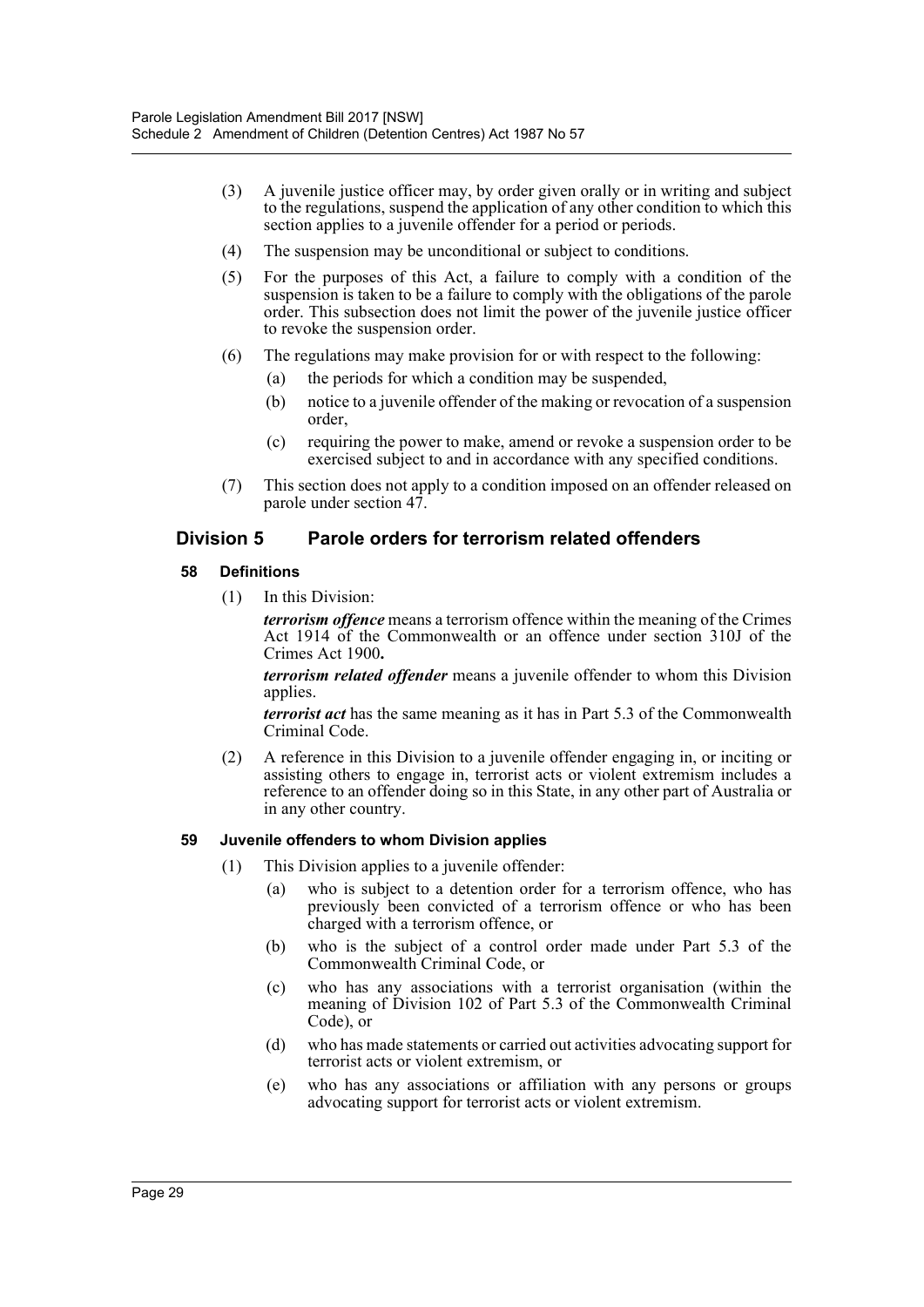(2) This Division applies to a statutory parole order and any other parole order directing the release of a juvenile offender made by the Children's Court under this Part.

#### **60 Limitation on release on parole of terrorism related offenders**

- (1) The Children's Court must not make a parole order directing the release of a juvenile offender who is known to the Court to be a terrorism related offender unless:
	- (a) the Court is satisfied that the offender will not engage in, or incite or assist others to engage in, terrorist acts or violent extremism, and
	- (b) the offender is otherwise eligible under this Act to be released on parole.
- (2) The grounds on which the Children's Court may revoke the parole order of a juvenile offender who is known to the Court to be a terrorism related offender include that the Court has become aware that the offender may engage in, or incite or assist others to engage in, terrorist acts or violent extremism.
- (3) The grounds on which the Children's Court may suspend the parole order of a juvenile offender who is known to the Court to be a terrorism related offender include that the Court has become aware that the offender may engage in, or incite or assist others to engage in, terrorist acts or violent extremism.
- (4) A statutory parole order directing the release of a juvenile offender who is known to the court as a terrorism related offender may be revoked by the Children's Court in accordance with this section at any time before or after the release of the offender on parole.

#### **61 General provisions relating to terrorism related offenders**

- (1) In deciding whether or not to release a terrorism related offender on parole, the Children's Court is to:
	- (a) have regard to any credible information it has on the risk that the offender may engage in, or incite or assist others to engage in, terrorist acts or violent extremism under the terms of the proposed parole order and in the future, and
	- (b) have regard in particular to whether the nature of any associations or affiliation that the offender has with any persons or groups advocating support for terrorist acts or violent extremism gives rise to any such risk.
- (2) The Children's Court may, for the purposes of this Division, have regard to advice received from the NSW Police Force or from any other public authority (whether of this or any other State or Territory or of the Commonwealth) established for law enforcement, security or anti-terrorist purposes.
- (3) This Division applies in addition to, and despite anything to the contrary in, any other provision of or made under this Part.
- (4) However, this Division does not limit the operation of section 47.

## **Division 6 Revocation of parole orders and other sanctions**

#### **62 Application of Division**

This Division applies to a statutory parole order and any parole order directing the release of a juvenile offender made by the Children's Court under this Part.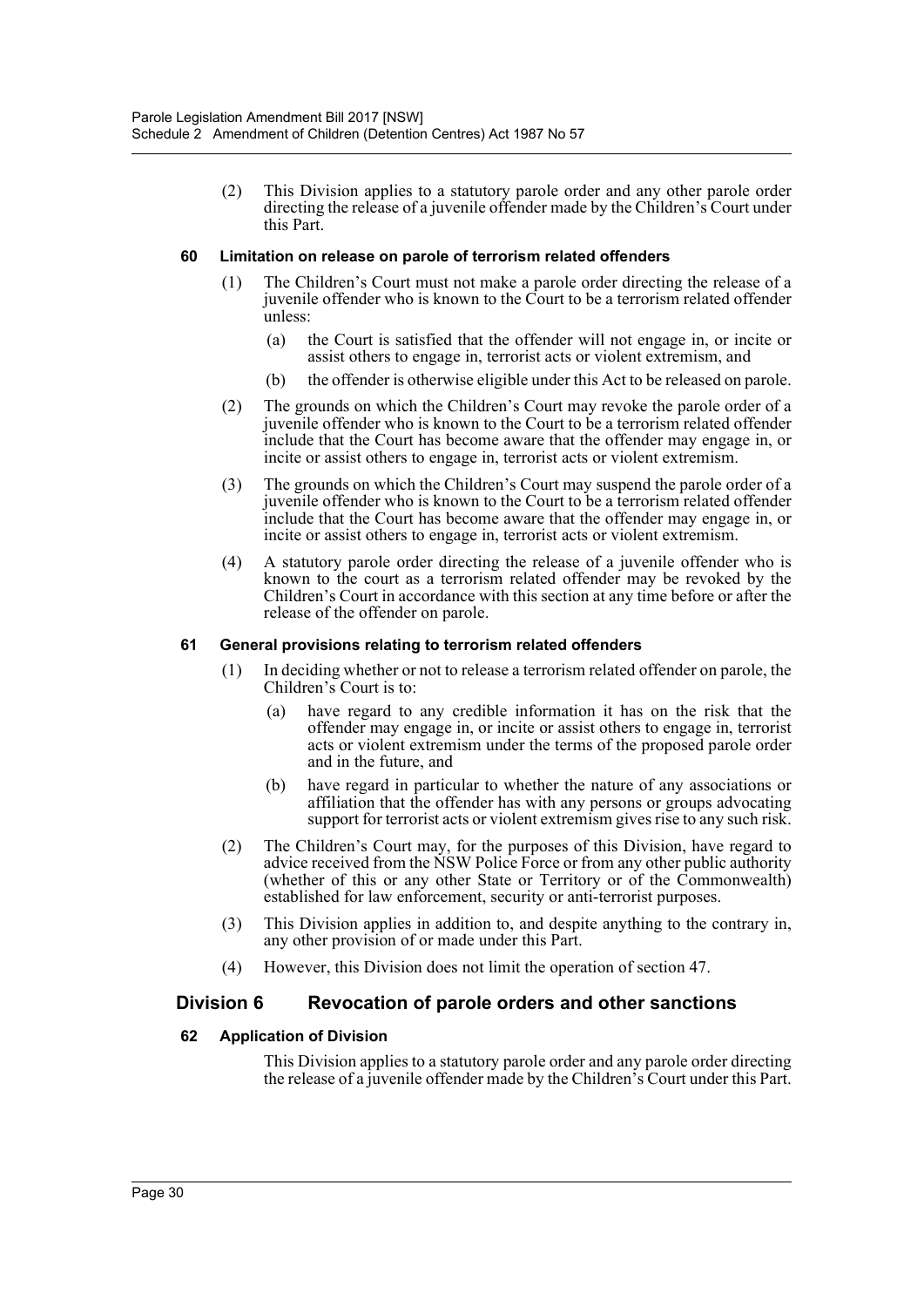#### **63 Revocation of parole before release**

- (1) The Children's Court may make an order revoking a parole order at any time before the offender to whom the order relates is released under the order, if the Court is satisfied that:
	- (a) the offender, if released, would pose a serious identifiable risk to the safety of the community and the risk cannot be sufficiently mitigated by directions from a juvenile justice officer or by changing the conditions of parole, or
	- (b) the offender, if released, would pose a serious and immediate risk to the offender's safety and the risk cannot be sufficiently mitigated by directions from a juvenile justice officer or by changing the conditions of parole, or
	- (c) the offender has requested the revocation, or
	- (d) in the case of a parole order made by the Court, there has been a substantial change to a matter considered by the Court in making the order, or
	- (e) any other circumstance prescribed by the regulations for the purpose of this section exists.
- (2) The Children's Court may revoke a parole order under this section on its own initiative or on the recommendation of a juvenile justice officer. **Note.** Division 5 sets out additional circumstances relating to the safety of the community in which the parole of individuals may be revoked before or after release if there are terrorism concerns.
- (3) The Attorney General, the Minister or the Secretary may request the Children's Court to revoke a parole order under this section and may make any submissions they think fit to support the request.

#### **64 Actions by Secretary on non-compliance**

- (1) This section applies if the Secretary is satisfied that a juvenile offender has failed to comply with the offender's obligations under a parole order.
- (2) The Secretary may take any of the following actions:
	- (a) record the non-compliance and take no further action,
	- (b) give an informal warning to the juvenile offender.
- (3) As an alternative to taking any such action, the Secretary can decide to refer the failure to comply to the Children's Court because of the serious nature of the non-compliance and may also make a recommendation as to the action that the Court may take in respect of the juvenile offender.
- (4) In deciding whether and what action should be taken in respect of the juvenile offender's failure to comply with obligations under the parole order, the Secretary may have regard to any action previously taken in respect of the failure to comply or any earlier failures to comply with the order.

#### **65 Actions by Children's Court on non-compliance**

- (1) This section applies if the Children's Court is satisfied that a juvenile offender has failed to comply with the offender's obligations under a parole order.
- (2) The Children's Court may take any of the following actions:
	- (a) record the non-compliance and take no further action,
	- (b) give the juvenile offender a formal warning,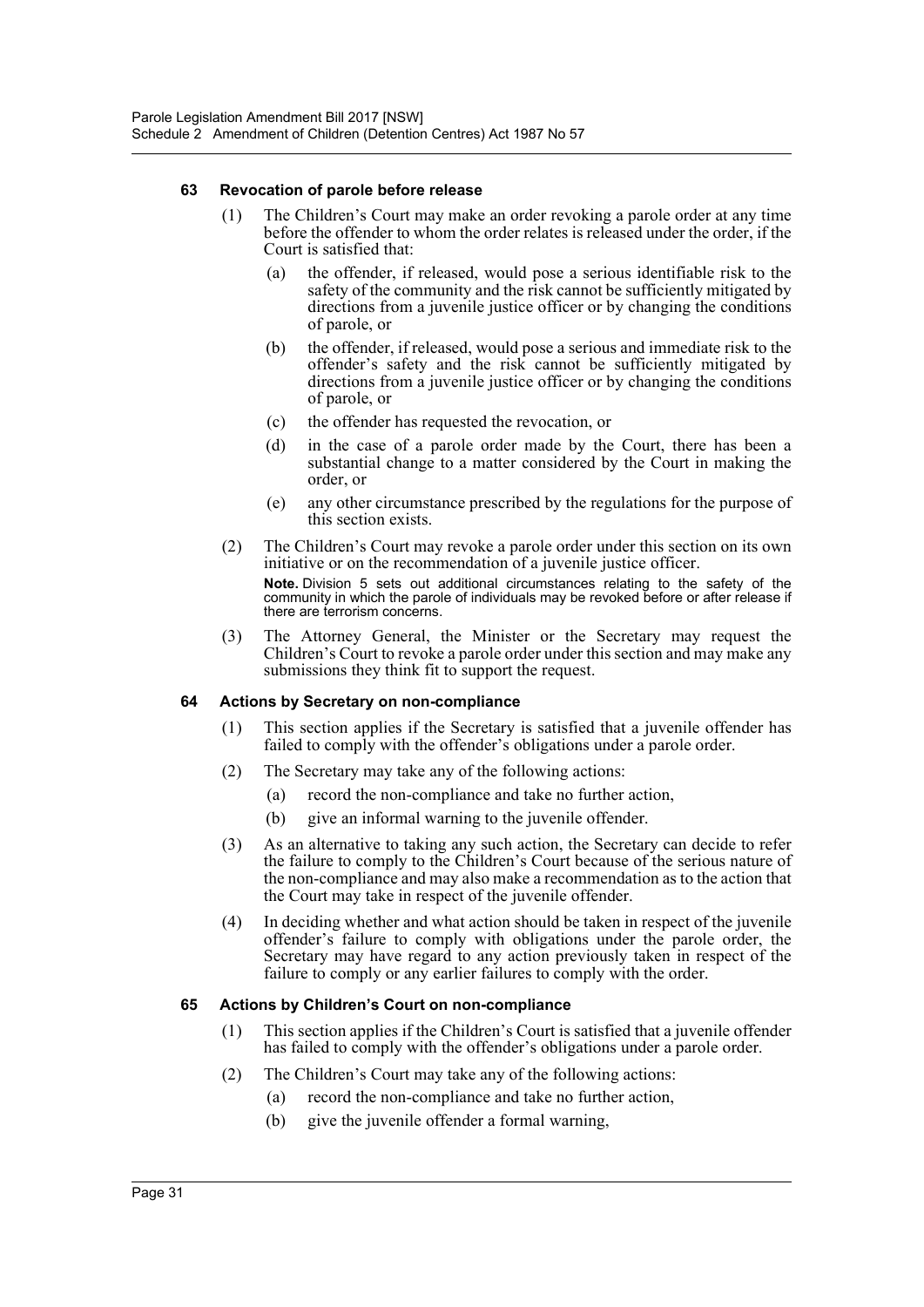- (c) impose additional conditions on the parole order,
- (d) vary or revoke conditions of the parole order (other than conditions imposed by this Act or the regulations),
- (e) make an order revoking the parole order.

**Note.** The Children's Court may issue a notice requiring a juvenile offender to attend the Court for the purposes of this Part (see section 78 (1)).

#### **66 Circumstances for revocation in addition to non-compliance**

- (1) The Children's Court may make an order revoking a parole order at any time after the release of a juvenile offender:
	- (a) if it is satisfied that the offender poses a serious and immediate risk to the safety of the community and that the risk cannot be sufficiently mitigated by directions from a juvenile justice officer or by changing the conditions of parole, or
	- (b) if it is satisfied that there is a serious and immediate risk that the offender will leave New South Wales in contravention of the conditions of the parole order and that the risk cannot be sufficiently mitigated by directions from a juvenile justice officer or by changing the conditions of parole, or
	- (c) in the case of an offender who has been granted parole under section 47 on the grounds that the offender is dying or because of exceptional extenuating circumstances, if it is satisfied that those grounds or circumstances no longer exist, or
	- (d) if the offender fails to appear before the Children's Court when required to do so under this Part, or
	- (e) if the offender has applied for the order to be revoked.
- (2) The Children's Court may make a parole revocation order on its own initiative or on the recommendation of the Secretary or a juvenile justice officer. **Note.** Division 5 sets out additional circumstances relating to the safety of the community in which the parole of individuals may be revoked if there are terrorism concerns.

#### **67 Hearings as to non-compliance and revocation**

(1) The Children's Court may, at any time, hold a hearing into whether a juvenile offender has failed to comply with the offender's obligations under a parole order or whether there are other grounds to revoke the order.

**Note.** Division 8 sets out procedures for hearings.

- (2) The Children's Court is not required to hold a hearing before it decides to revoke a parole order directing the release of a juvenile offender or to take any other action in relation to non-compliance with an order.
- (3) If the Children's Court revokes a parole order without holding a hearing, the Court is required to hold a hearing within 28 days of giving notice to the juvenile offender of the revocation.
- (4) If a hearing is held under subsection (3), the Children's Court may make any decision that it could make on a reconsideration application under section 74 (1).

#### **68 Effect of revocation order**

(1) An order revoking a parole order takes effect, or is taken to have effect, on the day on which it is made or on any earlier day specified in the order.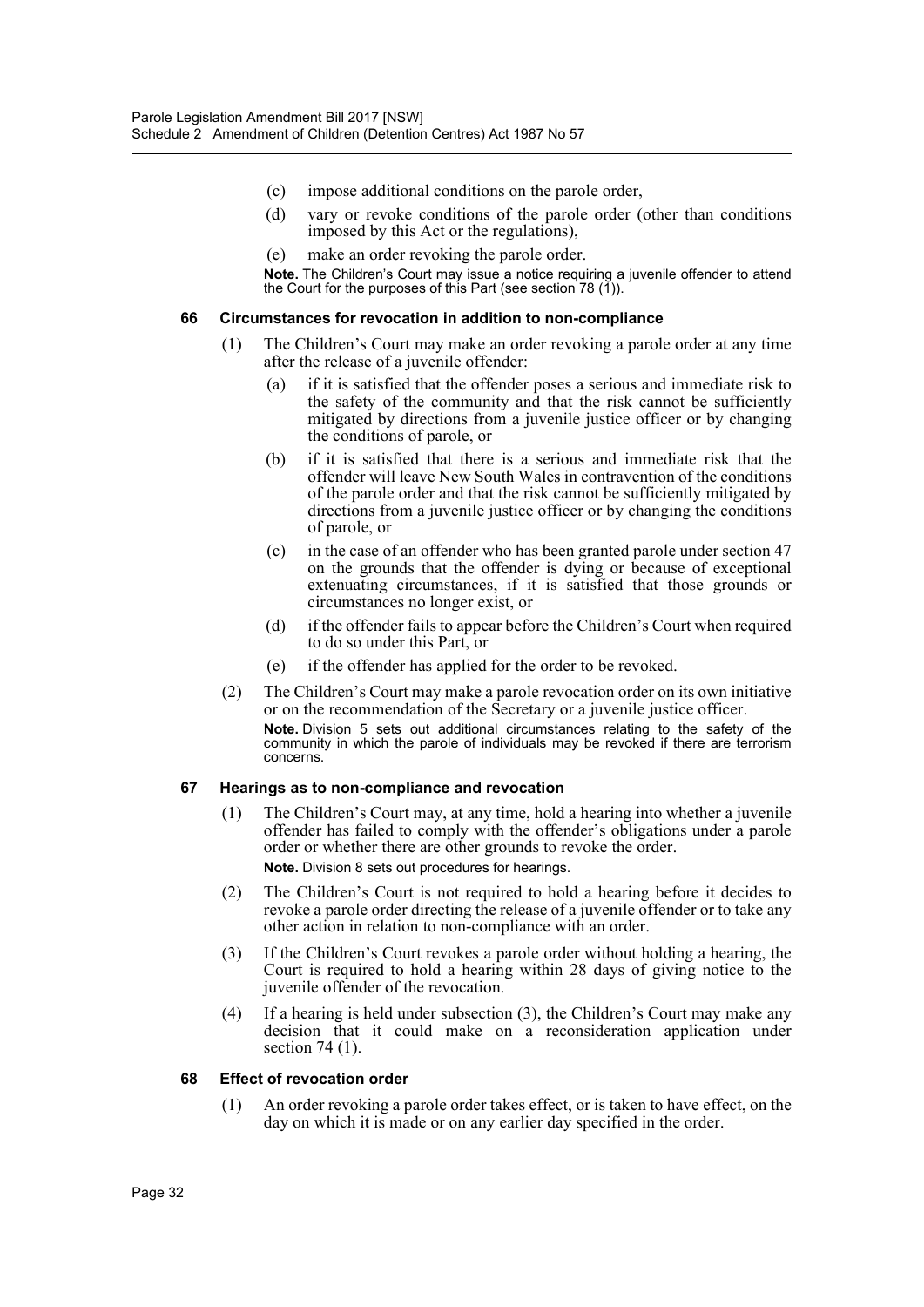- (2) The earliest day on which the revocation of a parole order on the grounds of non-compliance may be taken to have effect is the date of the last occasion on which there was a failure by the juvenile offender to comply with obligations under the parole order that constituted all or part of the grounds for the revocation.
- (3) If the juvenile offender is not taken into custody until after the day on which the order revoking the parole order takes effect, the term of the offender's detention order is, by this subsection, extended by the number of days the person was at large after the order took effect.

**Note.** Division 7 sets out rights and procedures for reconsideration where a parole order is revoked.

#### **69 Request by Attorney General, Minister, DPP to revoke parole order**

The Attorney General, the Minister or the Director of Public Prosecutions may request the Children's Court to exercise its powers to revoke a parole order in relation to a juvenile offender who is serving a sentence of imprisonment for a serious children's indictable offence on the ground that the order has been made on the basis of false, misleading or irrelevant information.

#### **70 Application to Supreme Court by juvenile offender**

- (1) If:
	- (a) the Children's Court revokes a parole order, and
	- (b) the juvenile offender to whom the parole order relates alleges that the order has been revoked on the basis of false, misleading or irrelevant information,

the offender may, in accordance with rules of court, apply to the Supreme Court for a direction to be given to the Children's Court as to whether the information was false, misleading or irrelevant.

- (2) The Supreme Court may give any directions with respect to the information that it thinks fit.
- (3) An application under this section is to be considered by the Supreme Court if and only if it is satisfied that the application is not an abuse of process and that there appears to be sufficient evidence to support the application.
- (4) This section does not give the Supreme Court jurisdiction to consider the merits of the Children's Court's decision otherwise than on the grounds referred to in subsection (1).
- (5) At the hearing or determination of an application under this section, a juvenile offender is not entitled to appear in person, except by leave of the Supreme Court.

# **Division 7 Reconsideration of parole**

## **71 Application of Division**

This Division applies to a statutory parole order and any parole order directing the release of a juvenile offender made by the Children's Court under this Part.

#### **72 Reconsideration options after refusal of parole**

If the Children's Court refuses to make a parole order directing the release of a juvenile offender, the Court must specify one of the following:

(a) a new date on which the offender will be eligible for parole,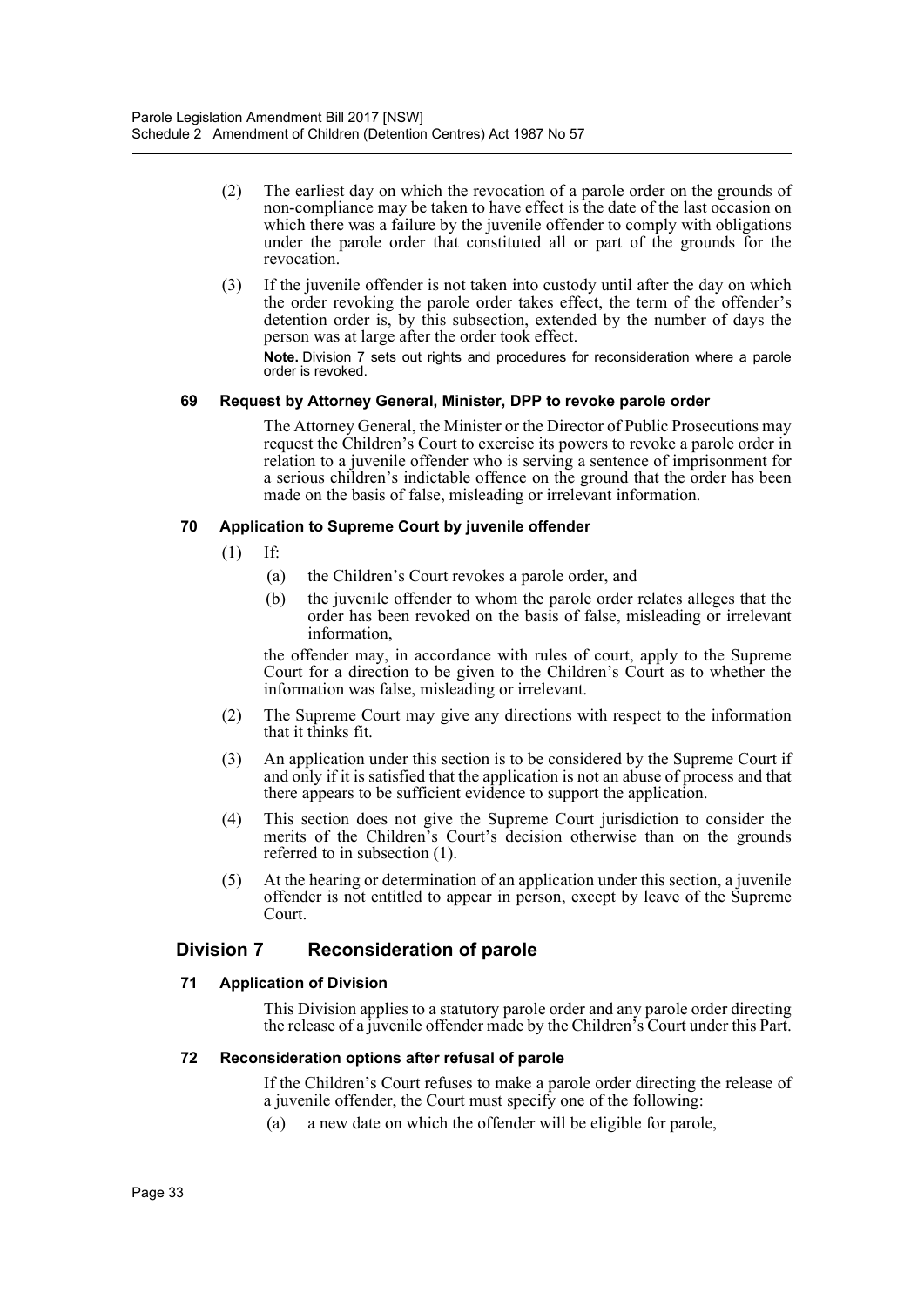- (b) a date for a hearing to reconsider whether or not the offender should be released on parole,
- (c) a date on or after which the offender may apply to the Court to be released on parole.

#### **73 Reconsideration options after revocation of parole**

- (1) If the Children's Court revokes a parole order, the Court must do one of the following:
	- (a) specify a new date on which the offender will be eligible for parole,
	- (b) specify a date for a hearing to reconsider whether or not the offender should be released on parole,
	- (c) specify a date on or after which the offender may apply to the Court to be released on parole,
	- (d) defer determining any of the matters referred to in paragraph (a), (b) or (c) for a specified period (not being for more than 3 months).
- (2) The Children's Court may defer determining any of those matters on 1 or more occasions.

#### **74 Application for reconsideration of parole decision or revocation**

- (1) A juvenile offender may apply to the Children's Court for the granting of parole after a decision to refuse or revoke, or to defer a decision about, parole:
	- (a) on or after a day specified by the Court for the making of any such application by the offender, or
	- (b) at any time after the decision on the ground that:
		- (i) new information has become available that is relevant to the granting of parole or a condition of parole, or
		- (ii) the situation of the offender, or in relation to the granting of parole, has materially changed since the decision.
- (2) A juvenile offender may apply to the Children's Court for the reconsideration of a decision about the conditions of parole at any time after the decision on the ground that:
	- (a) new information has become available that is relevant to the granting of parole or a condition of parole, or
	- (b) the situation of the offender, or in relation to the granting of parole, has materially changed since the decision.
- (3) An application under this section may be accompanied by written submissions in support of the application.
- (4) On an application being made, the Children's Court:
	- (a) must set a date (occurring as soon as practicable) on which the hearing will be conducted, and
	- (b) must give notice to the juvenile offender of the date, time and place for the hearing.
- (5) The Children's Court may refuse to consider an application made under subsection (1) (b) or (2) if it considers the application to be frivolous, vexatious or to have no prospect of success.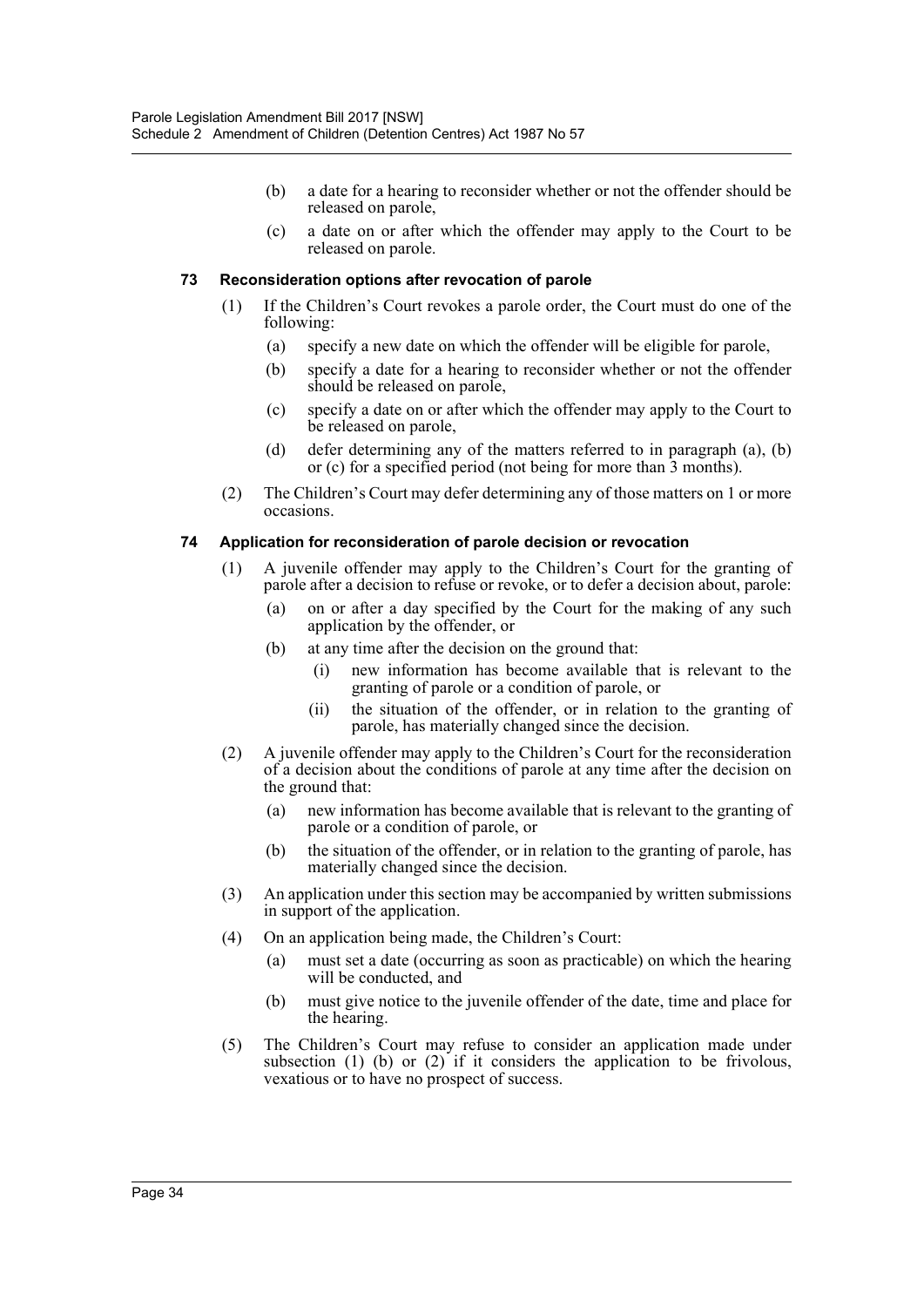#### **75 Decisions on reconsideration**

- (1) On the hearing of an application under section 74 (1), the Children's Court may:
	- (a) defer the making of a decision as to whether or not the juvenile offender should be released on parole for a specified period (not being for more than 3 months), or
	- (b) confirm the decision being reconsidered, or
	- (c) make or reinstate a parole order for the juvenile offender.
- (2) On the hearing of an application under section 74 (2), the Children's Court may:
	- (a) confirm the decision being reconsidered, or
	- (b) vary or revoke the conditions of parole or impose new conditions of parole.
- (3) The Children's Court may defer making a decision as to a juvenile offender on 1 or more occasions.

#### **76 Date of parole after reconsideration**

The period specified for release in a parole order directing the release of a juvenile offender made after an application under this Division is to be:

- (a) if the order is made before the offender's parole eligibility date, a period that begins on or after the eligibility date and ends no later than 35 days after that date, or
- (b) if the order is made after the offender's parole eligibility date, a period that begins on the date on which the order is made and ends no later than 35 days after that date.

# **Division 8 Procedure at hearings**

#### **77 Hearings**

- (1) The Children's Court may conduct hearings for the purposes of exercising its jurisdiction under this Part.
- (2) Hearings under this Part are to be held in accordance with section 10 of the *Children (Criminal Proceedings) Act 1987*, unless otherwise ordered by the Children's Court.

#### **78 Power to require attendance of juvenile offenders and witnesses and production of documents**

- (1) A Children's Magistrate may, at any time, by notice in writing given to a juvenile offender who has been released on parole require the offender to attend at a specified time and place for the purposes of this Part.
- (2) A Children's Magistrate may, by notice in writing given to a person, require the person on whom the notice is served:
	- (a) to appear before the Children's Court for the purpose of giving evidence in proceedings under this Part, or
	- (b) to produce to the Children's Court any document (including a document in the custody or under the control of the person and in the possession of or the property of the Crown) that is relevant to any proceedings of the Children's Court under this Part,

at a time, date and place specified in the instrument.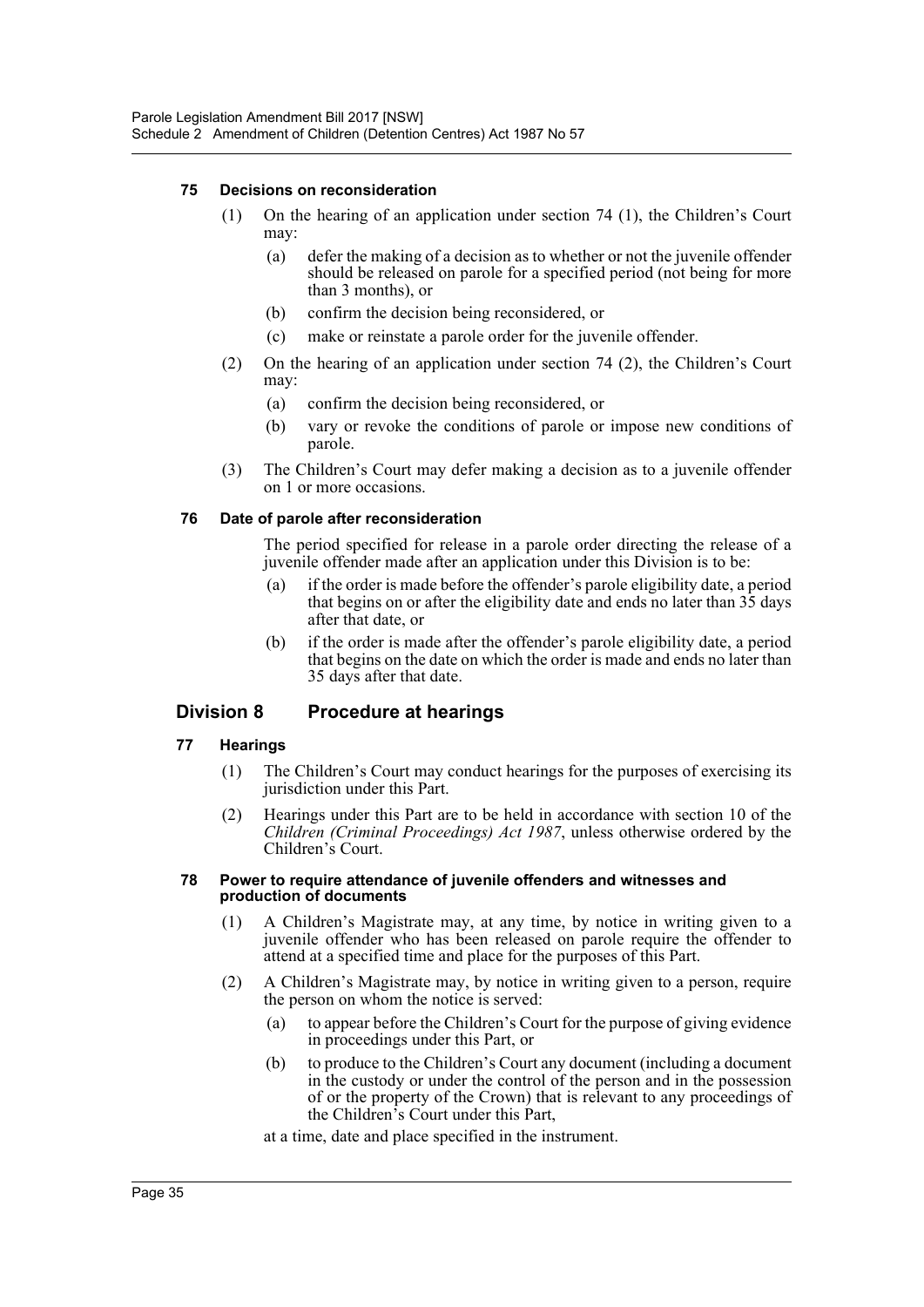- (3) A Children's Magistrate may require a person who appears before the Children's Court to be sworn for the purpose of giving evidence on oath and may administer an oath accordingly.
- (4) If a document is produced to the Children's Court, the Court may take possession of the document for any period that it considers necessary for the purposes of the proceedings before it.
- (5) This section does not require a person to produce to the Children's Court any document the production of which the Minister certifies in writing:
	- (a) may endanger an offender or any other person, or
	- (b) may otherwise be contrary to the public interest.

#### **79 Submissions by juvenile offenders at hearings**

- (1) At any hearing relating to a juvenile offender conducted by the Children's Court under this Part, the offender may make submissions to the Court as to whether or not the offender should be released on parole.
- (2) Submissions may be made orally or in writing and, if in writing, may be given to the Children's Court either before or at the hearing.

#### **80 Rights of parties making submissions**

Any person (including the State) who is entitled under this Part to make submissions at a hearing to the Children's Court may, at the hearing:

- (a) be represented by an Australian legal practitioner or, with the consent of the Court, by any other person, and
- (b) call and examine any witness who attends, including any witness called by the Court, and
- (c) produce documents and exhibits to the Court, and
- (d) give evidence on oath, and
- (e) otherwise adduce, orally or in writing, to the Court any matters, and address the Court on any matters, that are relevant to the proceedings before the Court.

#### **81 Adjournments**

The Children's Court may postpone or adjourn a hearing for any reason that seems appropriate to it.

#### **82 Warrants**

- (1) A Children's Magistrate may issue a warrant for the arrest of a juvenile offender if:
	- (a) the offender fails to appear before the Children's Court after a notice has been issued to the offender under section 78, or
	- (b) the Court is of the opinion that the offender will not appear if given such a notice.
- (2) If the Children's Court revokes a parole order, a Children's Magistrate may issue a warrant committing the juvenile offender to a detention centre or correctional centre to serve the remainder of the detention order to which the order relates by way of full-time detention.
- (3) The Children's Court may, by order, recall or suspend any warrant that it has issued under this section.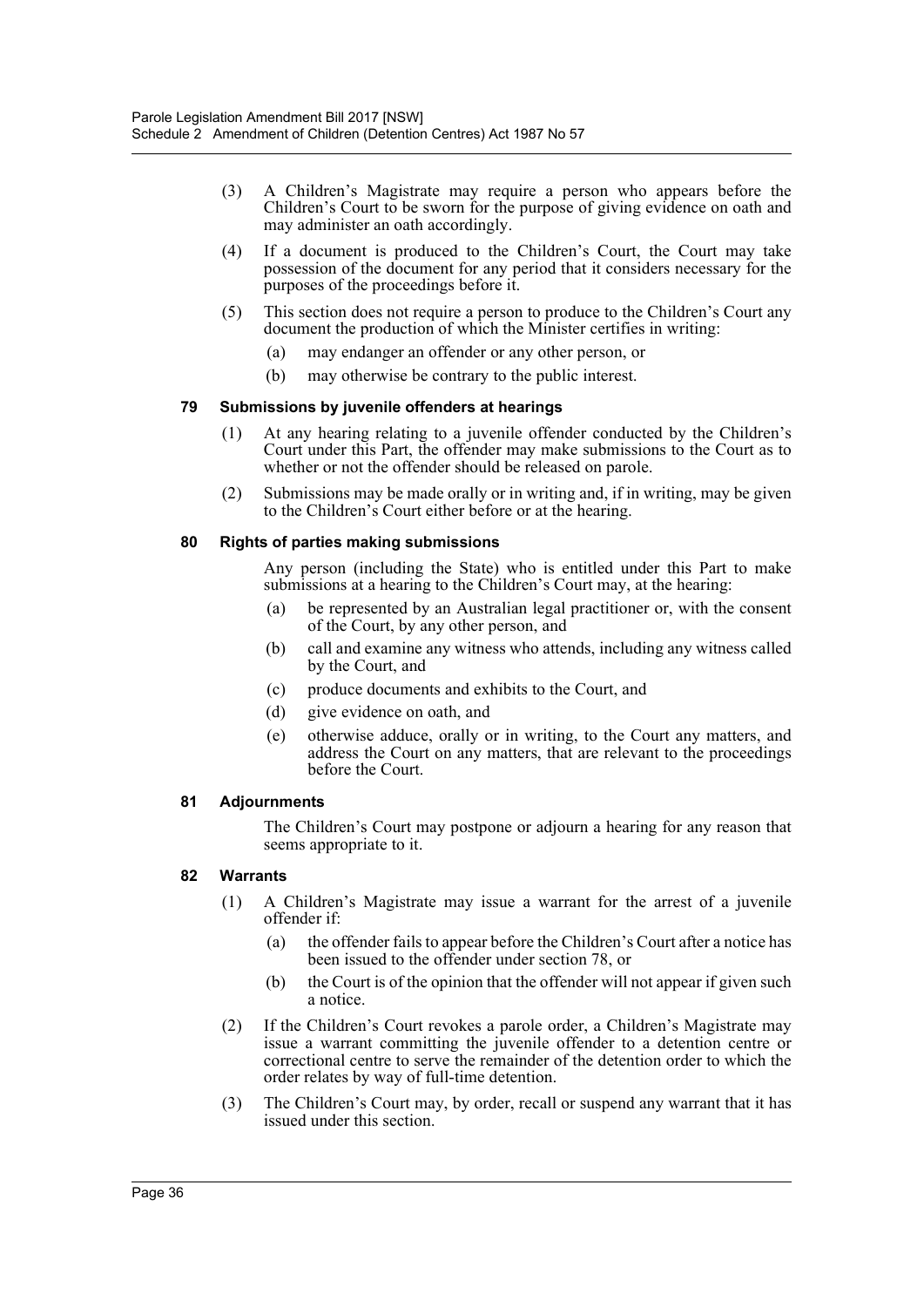- (4) A warrant for the arrest of a juvenile offender under this section is sufficient authority for any police officer to arrest, or to have custody of, the juvenile offender named in the warrant, to convey the offender to the place specified in the warrant and to deliver the offender into the custody of the Children's Court.
- (5) A warrant committing a juvenile offender to a detention centre or correctional centre under this section is sufficient authority:
	- for any police officer to arrest, or to have custody of, the juvenile offender named in the warrant, to convey the offender to the place specified in the warrant and to deliver the offender into the custody of the person in charge of that place, and
	- (b) for the person in charge of that place to have custody of the offender named in the warrant for the remainder of the detention order to which the warrant relates.
- (6) The regulations may make provision for or with respect to the form of any warrants issued for the purposes of this section.

#### **83 Witnesses' expenses**

A person who is required to appear or give evidence before the Children's Court under this Part (other than a juvenile offender in respect of whom the proceedings are being held) is entitled to be paid any allowances and expenses that the Minister may determine in respect of the person.

## **Division 9 Prerogative of mercy**

#### **84 Governor may make parole order**

- (1) The Governor may, in exercising the prerogative of mercy, make a parole order in respect of a juvenile offender.
- (2) The parole order may be made whether or not the juvenile offender is eligible for release on parole.
- (3) A juvenile offender may be released on parole in accordance with a parole order made by the Governor.
- (4) The following provisions of this Part (the *applied provisions*) apply to a parole order made by the Governor in the same way as they apply to a parole order made by the Children's Court:
	- (a) Division 1 (other than sections 41 and 42),
	- (b) Divisions 3, 4, 6, 7, 8 and 10 (other than sections 92 and 93).
- (5) Except to the extent the Governor otherwise directs, the Children's Court is to exercise functions under the applied provisions as if the parole order were a parole order made by the Children's Court.
- (6) The Governor may revoke or vary a direction given to the Children's Court under this section.

## **Division 10 Miscellaneous**

#### **85 Application of Division**

This Division applies to a statutory parole order and any parole order directing the release of a juvenile offender made by the Children's Court under this Part.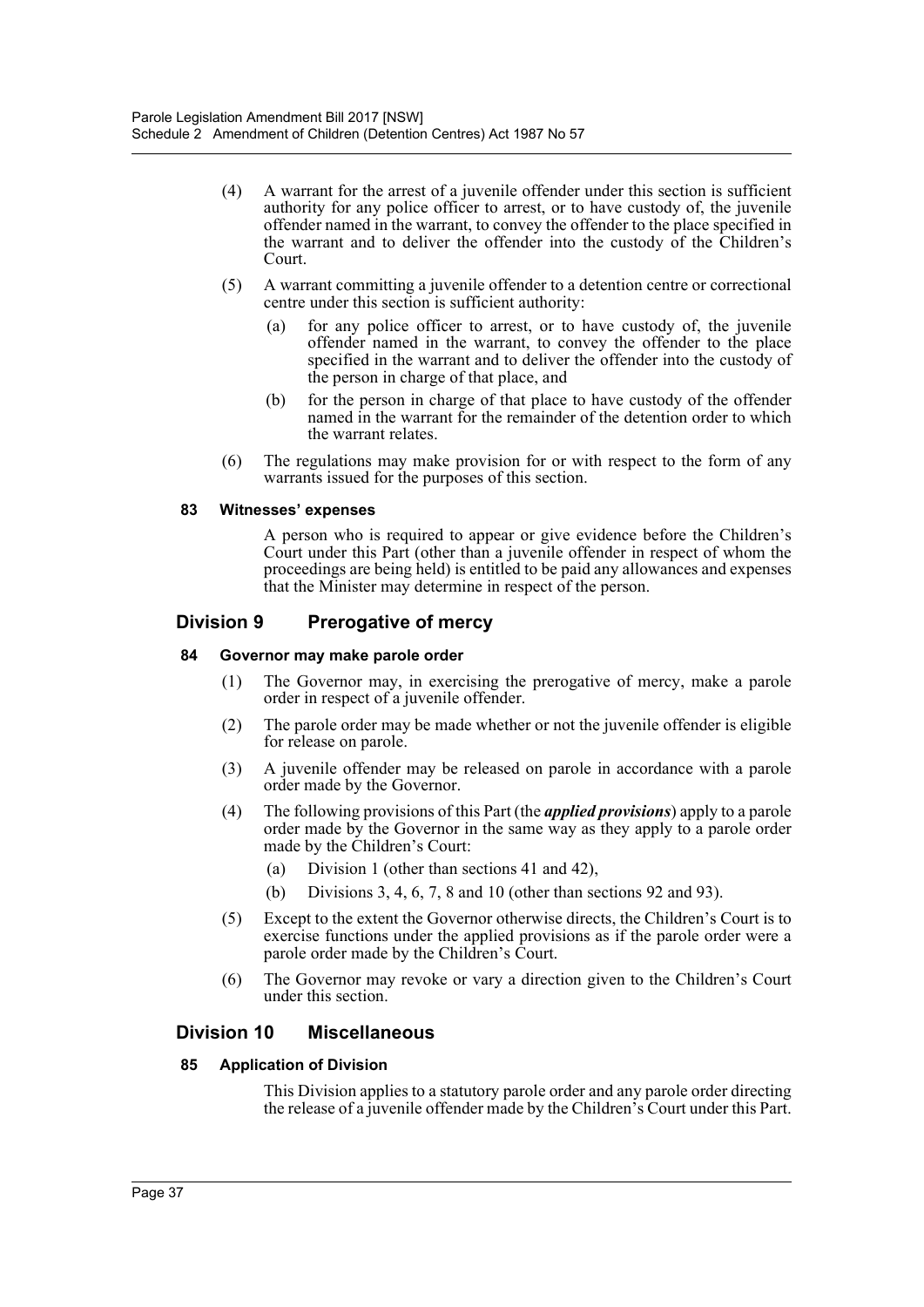#### **86 Submissions by State**

- (1) The State may at any time make submissions to the Children's Court concerning the release on parole of a serious offender.
- (2) If the State makes any such submission before the Children's Court makes a final decision concerning the release of the offender, the Court must not make such a decision without taking the submission into account.
- (3) If the State makes any such submission after the Children's Court makes a final decision concerning the release of the offender, but before the offender is released, the Court must consider whether or not it should exercise its power under section 63 to revoke the relevant parole order.
- (4) The regulations may make provision for or with respect to submissions by the State under this section, including provisions relating to the application of this Part in connection with any such submission.
- (5) The powers of the State under this section may be exercised by the Secretary and by any other authority of the State.
- (6) In this section: *serious offender* means a juvenile offender who belongs to a class of offenders prescribed by the regulations for the purposes of this section.

#### **87 Submissions by Secretary**

- (1) The Secretary may at any time make submissions to the Children's Court concerning the release on parole of a juvenile offender.
- (2) If the Secretary makes a submission before the Children's Court makes a final decision concerning the release of the juvenile offender, the Court must not make the decision without taking the submission into account.
- (3) The regulations may make provision for or with respect to submissions by the Secretary under this section.

#### **88 Functions may be exercised after order has expired**

The Children's Court may exercise any function under this Part in relation to a parole order, even if the order has expired.

#### **89 Notice of parole decisions**

- (1) The Children's Court must give notice to a juvenile offender of a decision under this Part relating to the grant or revocation of parole, including any decision relating to the conditions of parole.
- (2) The notice is to contain any matters that are prescribed by the regulations for the purposes of this section.

#### **90 Parole order not invalidated by failure to comply with procedural requirements**

A parole order is not invalid merely because of a failure by the Children's Court or another court to comply with any procedural requirement imposed by or under this Act.

#### **91 Security of certain information**

(1) This section applies if a provision of this Part or the regulations (an *information requirement*) requires a person to be provided with a copy of a report or another document (or any part of the report or document) or information contained in a report or document.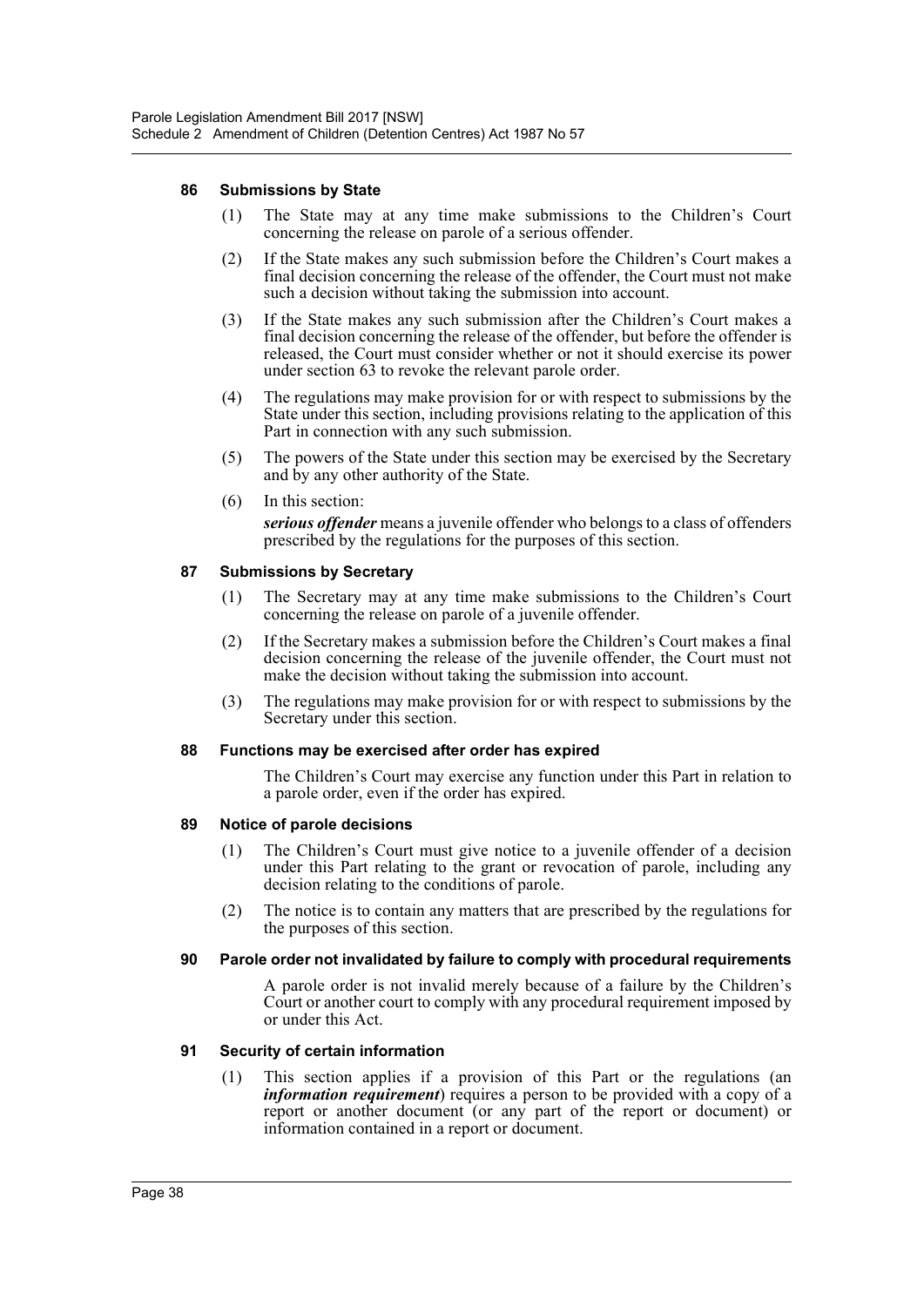- (2) A person is not required to comply with an information requirement to provide a copy of a report or other document if compliance with the requirement may, in the opinion of a Children's Magistrate:
	- (a) adversely affect the security, discipline or good order of a detention centre or correctional centre, or
	- (b) endanger the person or any other person, or
	- (c) jeopardise the conduct of any lawful investigation, or
	- (d) prejudice the public interest, or
	- (e) adversely affect the supervision of any juvenile offender who has been released on parole.
- (3) A person is not required to comply with an information requirement to provide information about any part of the content of a report or other document if a copy of the report or document cannot be provided because of subsection (2) and, in the opinion of a Children's Magistrate:
	- (a) not providing the information to the person is necessary in the public interest, and
	- (b) the public interest outweighs any right to procedural fairness that may be denied by not providing the information.
- (4) Subsection (2) does not permit the Minister to be denied access to any document held by the Children's Court.

#### **92 Delegation of functions by Secretary**

The Secretary may delegate any of the Secretary's functions under this Part, other than this power of delegation, to any of the following persons:

- (a) a juvenile justice officer,
- (b) a correctional officer,
- (c) any other person, or a member of a class of persons, prescribed by the regulations.

#### **93 Recommendations to Secretary**

- (1) The Children's Court may at any time make recommendations to the Secretary concerning the preparation of juvenile offenders for release on parole, either generally or in relation to any particular offender or class of offenders.
- (2) The Secretary must have regard to, but is not bound by, any such recommendation in exercising functions.

#### **94 Service of notices**

- (1) Any notice required by or under this Part to be given to a person in respect of whom a parole order is in force, or any other person, may be given:
	- (a) personally, or
	- (b) by posting it, addressed to the person, to the address specified by the person for that purpose.
- (2) Any such notice may be served on a person in custody by giving the notice to the person in whose custody the person is held, and is to be dealt with in accordance with the regulations.
- (3) The means of giving a notice authorised by this section are in addition to any other means that are sufficient for valid service of the notice.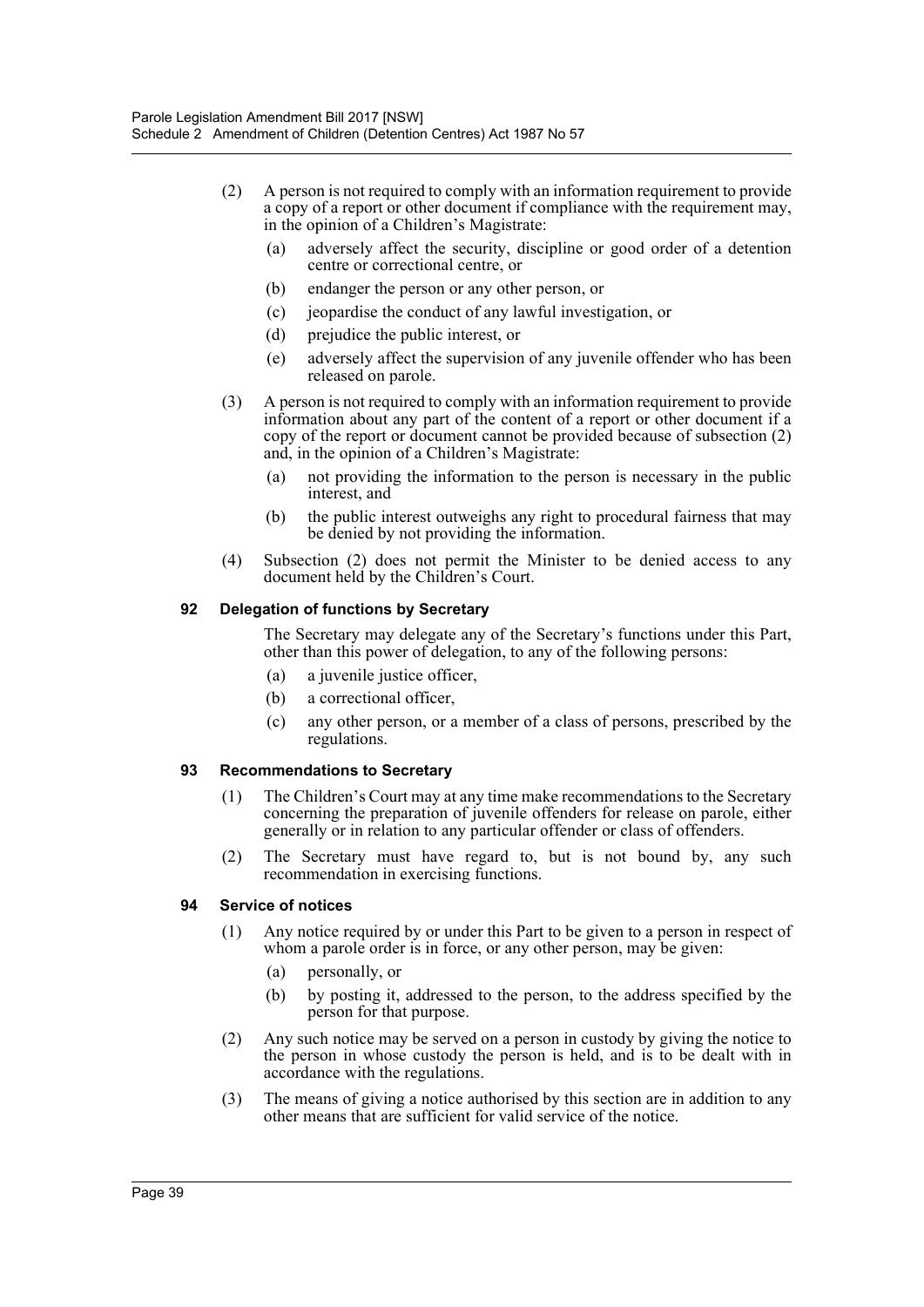## **95 Records of decisions**

- (1) The Children's Court must record its reasons for the following decisions:
	- (a) decisions that result in the granting or refusal of parole,
	- (b) decisions that result in the suspension or revocation of a parole order,
	- (c) decisions that result in the refusal to revoke a parole order following a submission by the State, the Attorney General, the Minister, the Director of Public Prosecutions or the Secretary under this Part or a recommendation by a juvenile justice officer.
- (2) In recording its reasons for a decision that a juvenile offender should or should not be released on parole, the Children's Court must address the matters required to be taken into account by it under this Part when making the decision.
- (3) Copies of any records made under this section are to be supplied to the Minister, the Secretary, the juvenile offender concerned and the Department on request.

#### **96 Decision final**

Subject to this Act, a decision by the Children's Court under this Part is final.

#### **97 Regulations**

The regulations may make provision for or with respect to the following matters:

- (a) the form, management, control, administration and supervision of parole orders,
- (b) the standard conditions to be imposed on parole orders,
- (c) the giving of notices to a juvenile offender,
- (d) the functions of juvenile justice officers under this Part,
- (e) the transfer of supervision of a person who has ceased to be a juvenile offender to whom this Part applies,
- (f) the notification of parole decisions by or on behalf of the Children's Court to persons other than juvenile offenders.

#### **[4] Sections 38–45**

Renumber the sections as sections 98–109.

## **[5] Schedule 1 Savings and transitional provisions**

Insert at the end of the Schedule, with appropriate Part and clause numbering:

# **Part Provisions consequent on enactment of Parole Legislation Amendment Act 2017**

## **Definitions**

(1) In this Part:

*former parole provisions* means the provisions of the *Crimes (Administration of Sentences) Act 1999*, as applied by section 29 of this Act before its repeal by the 2017 amending Act.

*the 2017 amending Act* means the *Parole Legislation Amendment Act 2017*.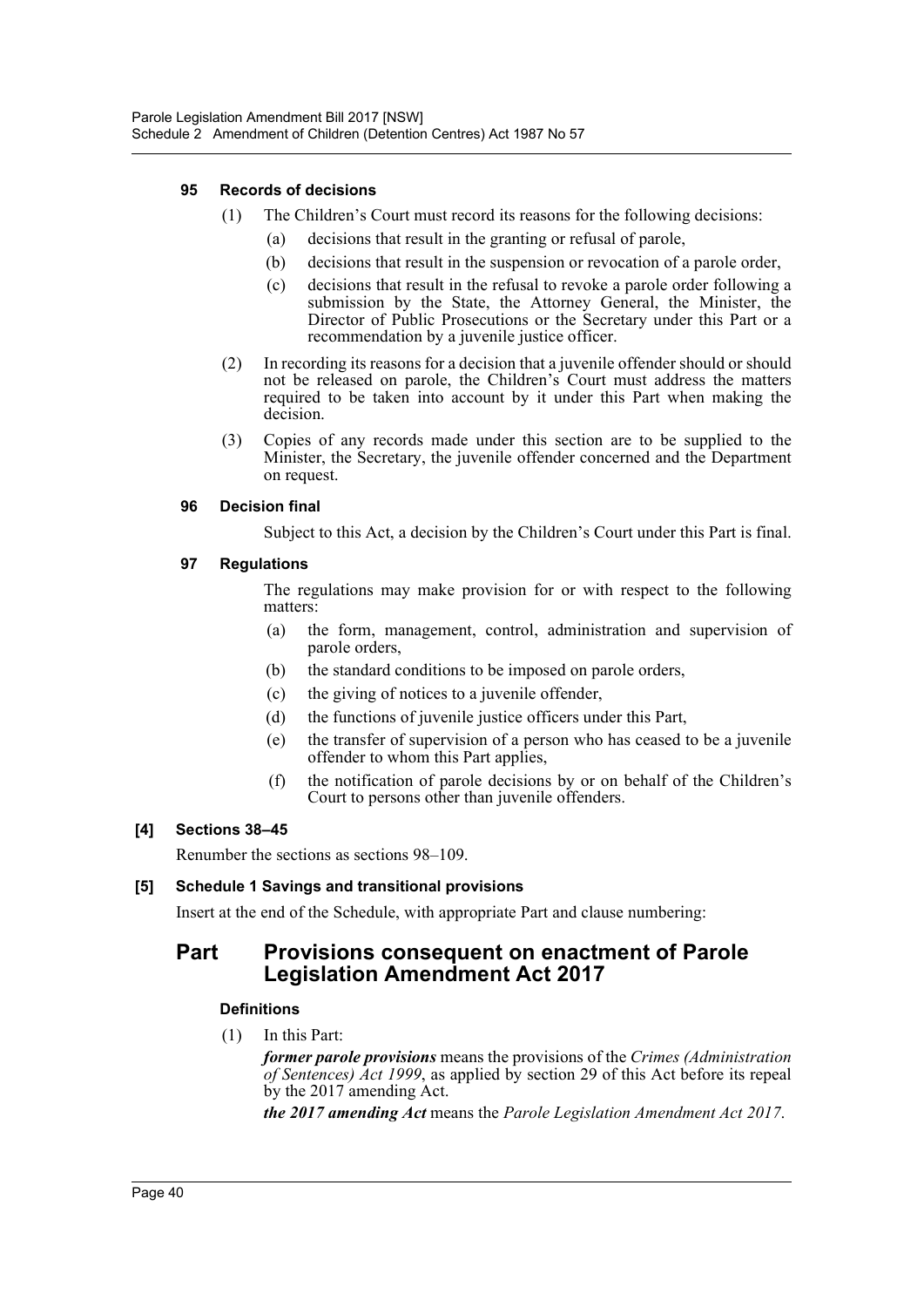(2) Words and expressions used in this Part have the same meaning as in Part 4C of this Act.

#### **General savings**

- (1) Any act, matter or thing done or omitted to be done under any of the former parole provisions and having any force or effect immediately before the commencement of a provision of Part 4C of this Act that replaces that former parole provision is, on that commencement, taken to have been done or omitted to be done under the provision of Part 4C of this Act.
- (2) This clause does not apply:
	- (a) to the extent that its application is inconsistent with any other provision of this Schedule or a provision of a regulation made under this Schedule, or
	- (b) to the extent that its application would be inappropriate in a particular case.

#### **Existing proceedings**

The former parole provisions continue to apply to or in respect of the following proceedings, if commenced before the repeal of the former parole provisions:

- (a) any proceedings before any court relating to the revocation of parole or a breach of parole,
- (b) any proceedings before the Supreme Court relating to the granting of parole.

#### **Terrorism matters**

Division 5 of Part 4C, as inserted by the 2017 amending Act, extends to applications for parole orders pending on the commencement of that Division and to parole orders made before that commencement.

#### **Existing parole orders for detention orders of 3 years or less**

- (1) A parole order made by a court in respect of a detention order for a period of 3 years or less, and in force before the commencement of section 44 as inserted by the 2017 amending Act, is taken to be a statutory parole order.
- (2) A condition imposed by a court on any such parole order is, for the purposes of this Act, taken to have been imposed by the Children's Court.

#### **Existing applications for parole**

Section 46, as inserted by the 2017 amending Act, extends to the consideration of whether to make a parole order directing the release of a juvenile offender in any case in which the Children's Court was considering whether to make an order, but had not made a decision, before the commencement of that section.

#### **Non-compliance with existing parole orders**

- (1) The amendments made to this Act by the 2017 amending Act extend to non-compliance with the obligations of a parole order by a juvenile offender that occurred before the commencement of Division 6 of Part 4C of this Act and to parole orders for juvenile offenders in force immediately before that commencement.
- (2) However, subclause (1) does not apply to any non-compliance that was finally dealt with under the former parole provisions before that commencement.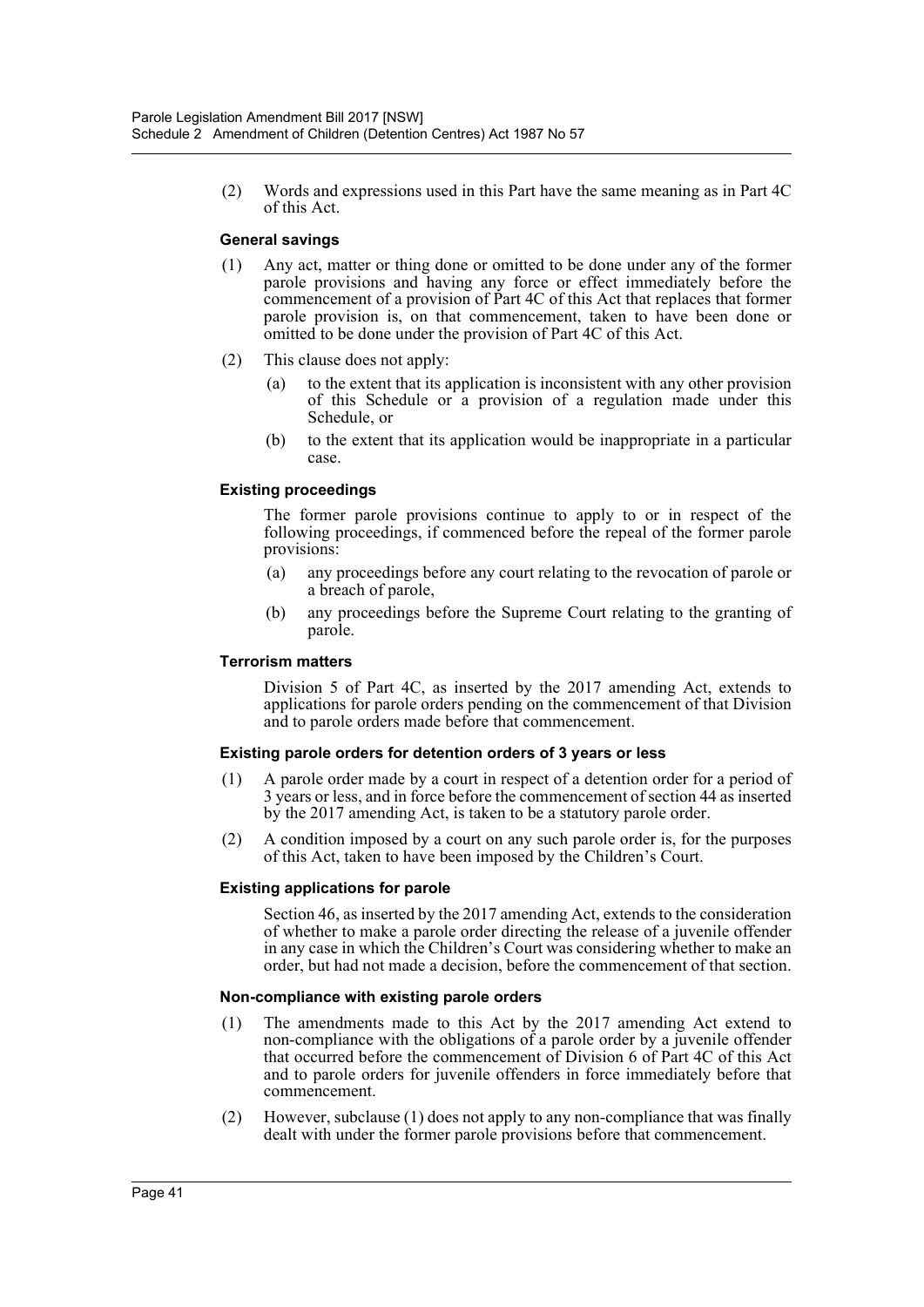# <span id="page-42-0"></span>**Schedule 3 Amendment of other Acts consequential on amendments to Crimes (Administration of Sentences) Act 1999**

# **3.1 Crimes (Interstate Transfer of Community Based Sentences) Act 2004 No 72**

# **Section 5 Definitions**

Omit the definition of *parole order*. Insert instead:

*parole order* means an order in force under section 138, 141, 149, 150, 154A, 158 or 160 of the Crimes (Administration of Sentences) Act 1999**.**

# **3.2 Crimes (Sentencing Procedure) Act 1999 No 92**

- **[1] Section 50 Making of parole orders by court** Omit the section.
- **[2] Section 51 Conditions on parole orders** Omit the section.
- **[3] Section 51A Conditions of parole as to non-association and place restriction** Omit the section.
- **[4] Section 51B Certain information not to be published or broadcast** Omit the section.

# **3.3 Drug Court Act 1998 No 150**

**[1] Sections 7A (4), 7B (5) and 7C (5)**

Omit ", 50, 51 and 51A" wherever occurring.

## **[2] Sections 18D (2) (a) and 18G (b)**

Omit "parole order made under section 50 of the *Crimes (Sentencing Procedure) Act 1999*" wherever occurring.

Insert instead "statutory parole order under section 158 of the *Crimes (Administration of Sentences) Act 1999*".